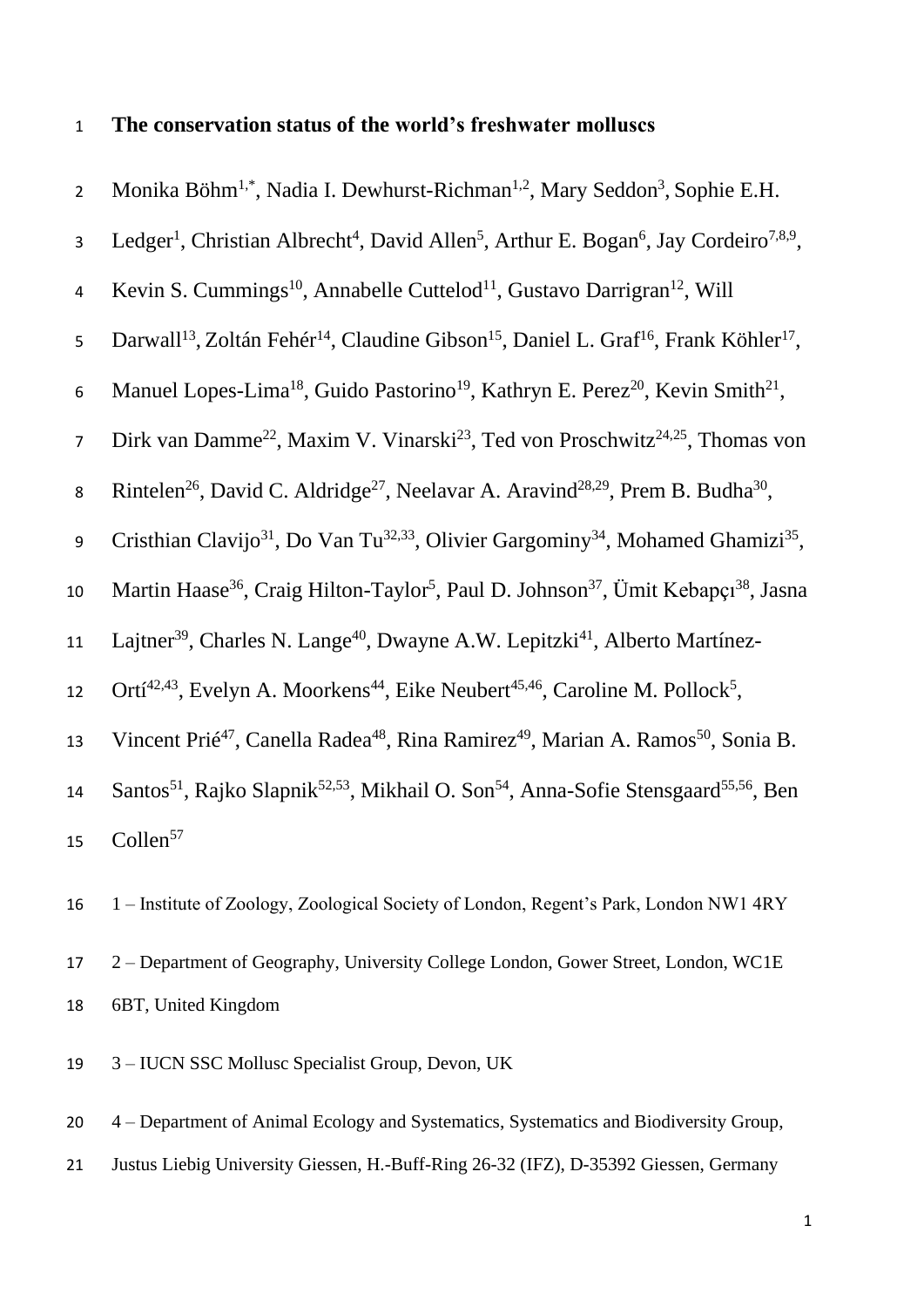- 5 IUCN (International Union for Conservation of Nature), Red List Unit, IUCN Global
- Species Programme, The David Attenborough Building, Pembroke Street, Cambridge CB2 3QZ, United Kingdom.
- 6 North Carolina Museum of Natural Sciences, 11 West Jones Street, Raleigh, NC 27601 USA
- 7 Department of Biology, Bridgewater State University, 131 Summer Street, Bridgewater, Massachusetts 02324, USA.
- 8 Massachusetts Audubon Society, 345 Bone Hill Road, Cummaquid, Massachusetts 02637, USA.
- 9 Northeast Natural History & Supply, PO Box 361, West Dennis, Massachusetts 02670, USA.
- 10 Illinois Natural History Survey, Prairie Research Institute, University of Illinois, 1816 S.
- Oak St., Champaign, IL 61820, USA.
- 11 Ch. des Bluets 8, 1009 Pully, Switzerland.
- 12 Museo de La Plata, La Plata National University (FCNyM, UNLP), Paseo del Bosque
- sin numero, La Plata (1900), CONICET, Argentina.
- 13 Freshwater Biodiversity Unit, IUCN Global Species Programme, The David
- Attenborough Building, Pembroke Street, Cambridge CB2 3QZ, United Kingdom.
- 14 Department of Zoology, Hungarian Natural History Museum, H-1088, 13 Baross street,
- Budapest, Hungary
- 15 IUCN SSC Conservation Planning Specialist Group, c/o Auckland Zoo, Motions Road,
- Western Springs, Auckland, 1022, New Zealand.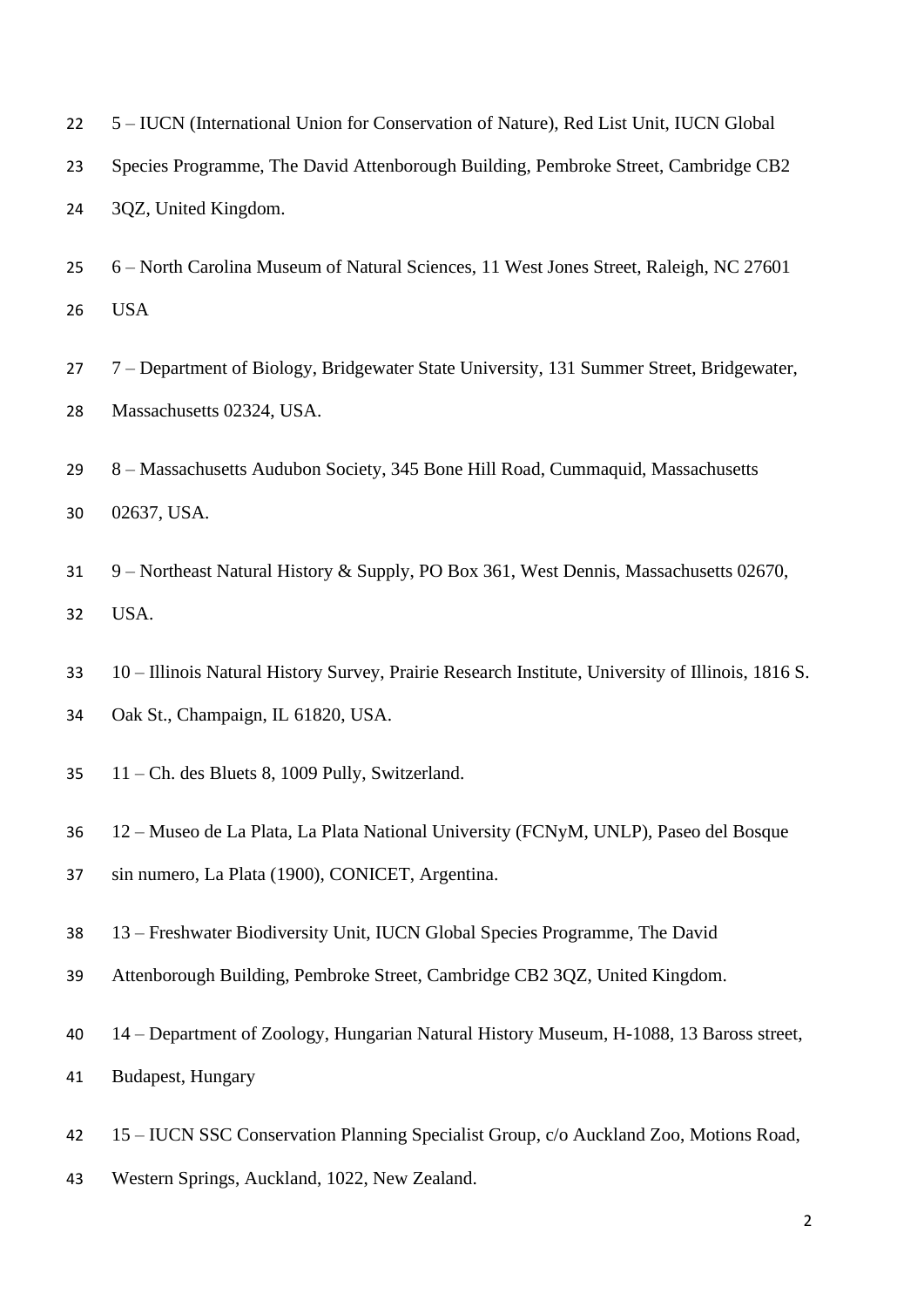16 – University of Wisconsin-Stevens Point, Stevens Point WI 54481, USA

- 17 Australian Museum, Australian Museum Research Institute, 1 William Street, Sydney, NSW 2010, Australia
- 18 CIBIO/InBIO Research Center in Biodiversity and Genetic Resources, Universidade
- do Porto, Campus Agrário de Vairão, Rua Padre Armando Quintas, 4485-661 Vairão,

Portugal

- 19 Museo Argentino de Ciencias Naturales "Bernardino Rivadavia", Av. Angel Gallardo
- 470 3° piso lab. 80, C1405DJR Ciudad Autónoma de Buenos Aires, Argentina
- 20 Biology Department, University of Texas Rio Grande Valley, 1201 W. University Dr, Edinburg, TX, 78539, USA.
- 21 Invasive Species Unit, IUCN Global Species Programme, The David Attenborough
- Building, Pembroke Street, Cambridge CB2 3QZ, United Kingdom.
- 22 Department of Geology, Ghent University, Belgium
- 23 Laboratory of Macroecology & Biogeography of Invertebrates, Saint-Petersburg State
- University, 7/9 Universitetskaya Emb. 199034 Russia.
- 24 Gothenburg Natural History Museum, Box 7283, 40235 Gothenburg, Sweden
- 25 Gothenburg Global Biodiversity Centre, University of Gothenburg, Box 462, 40530
- Gothenburg, Sweden
- 26 Museum für Naturkunde, Leibniz Institute for Evolution and Biodiversity Science,
- Invalidenstraße 43, 10115 Berlin, Germany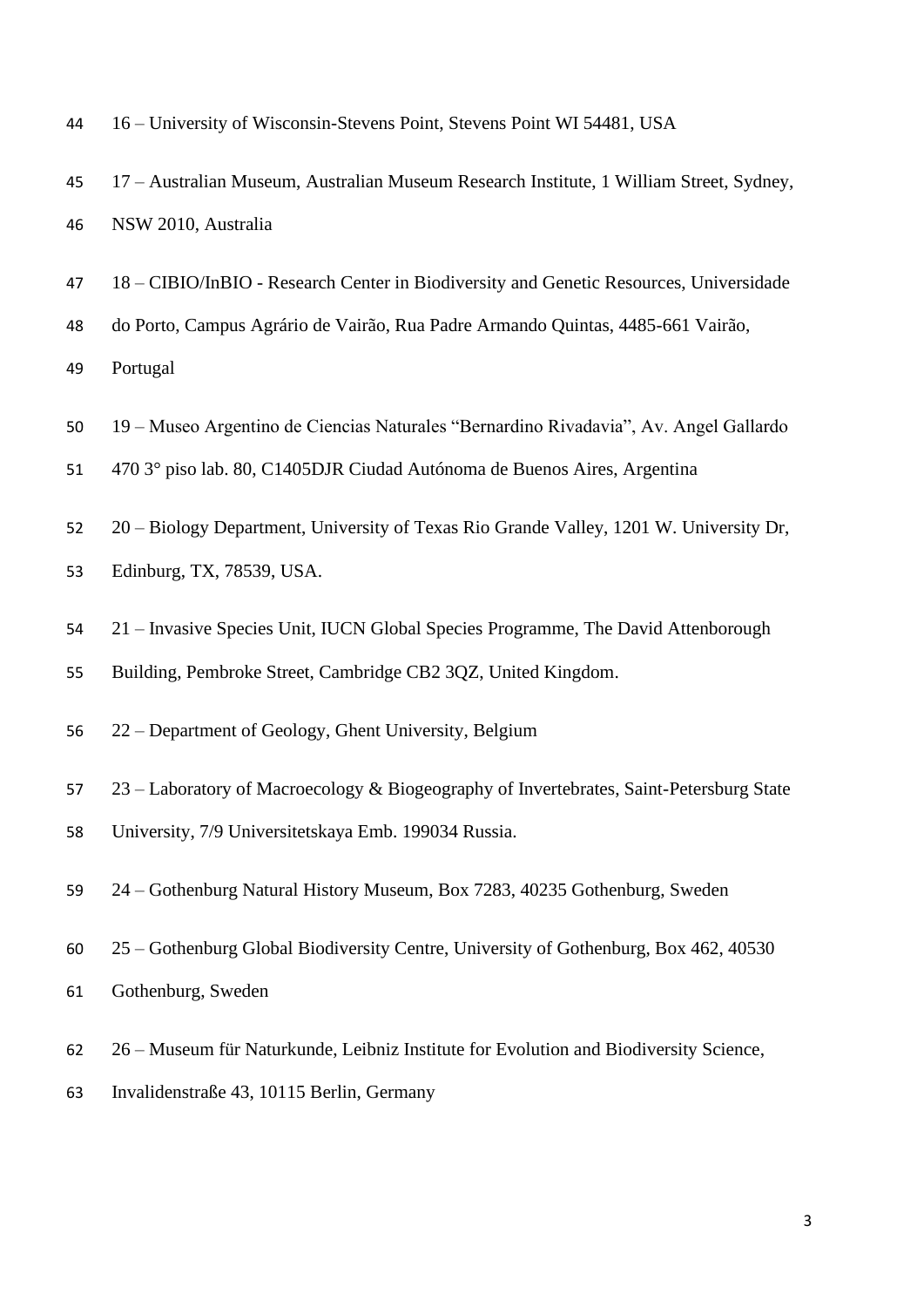27 – University of Cambridge, Department of Zoology, The David Attenborough Building,

- Cambridge CB2 3QZ, United Kingdom
- 28 Suri Sehgal Center for Biodiversity and Conservation, Ashoka Trust for Research in
- Ecology and the Environment (ATREE), Royal Enclave, Srirampura, Jakkur PO Bangalore 560064, India.
- 29 Yenepoya Research Center, Yenepoya University, University Road, Deralakatte, Mangalore 575018, India.
- 30 Central Department of Zoology, Tribhuvan University, Kirtipur, Kathmandu, Nepal
- 31 Museo Nacional de Historia Natural, 25 de mayo 582 CC. 399, 11000, Montevideo,

Uruguay.

- 32 Institute of Ecology and Biological Resources, Vietnam Academy of Science and
- Technology, 18 Hoang Quoc Viet, Cau Giay, Hanoi, Vietnam
- 33 Graduate University of Science and Technology, Vietnam Academy of Science and
- Technology, 18 Hoang Quoc Viet, Cau Giay, Hanoi, Vietnam
- 34 UMS 2006 PatriNat, Muséum national d'Histoire naturelle, CP41, 36 rue Geoffroy
- Saint-Hilaire 75005 Paris, France.
- 35 Muséum d'Histoire Naturelle de Marrakech, Faculté des Sciences, Université Cadi
- Ayyad, Semlalia, B.P. 2390 Marrakech, Morocco.
- 36 Vogelwarte, Zoologisches Institut und Museum, Universität Greifswald,
- Soldmannstrasse 23, 17489 Greifswald, Germany.
- 37 Alabama Aquatic Biodiversity Center, Alabama Department of Conservation and
- Natural Resources, 2200 Highway 175, Marion, AL 36756, USA.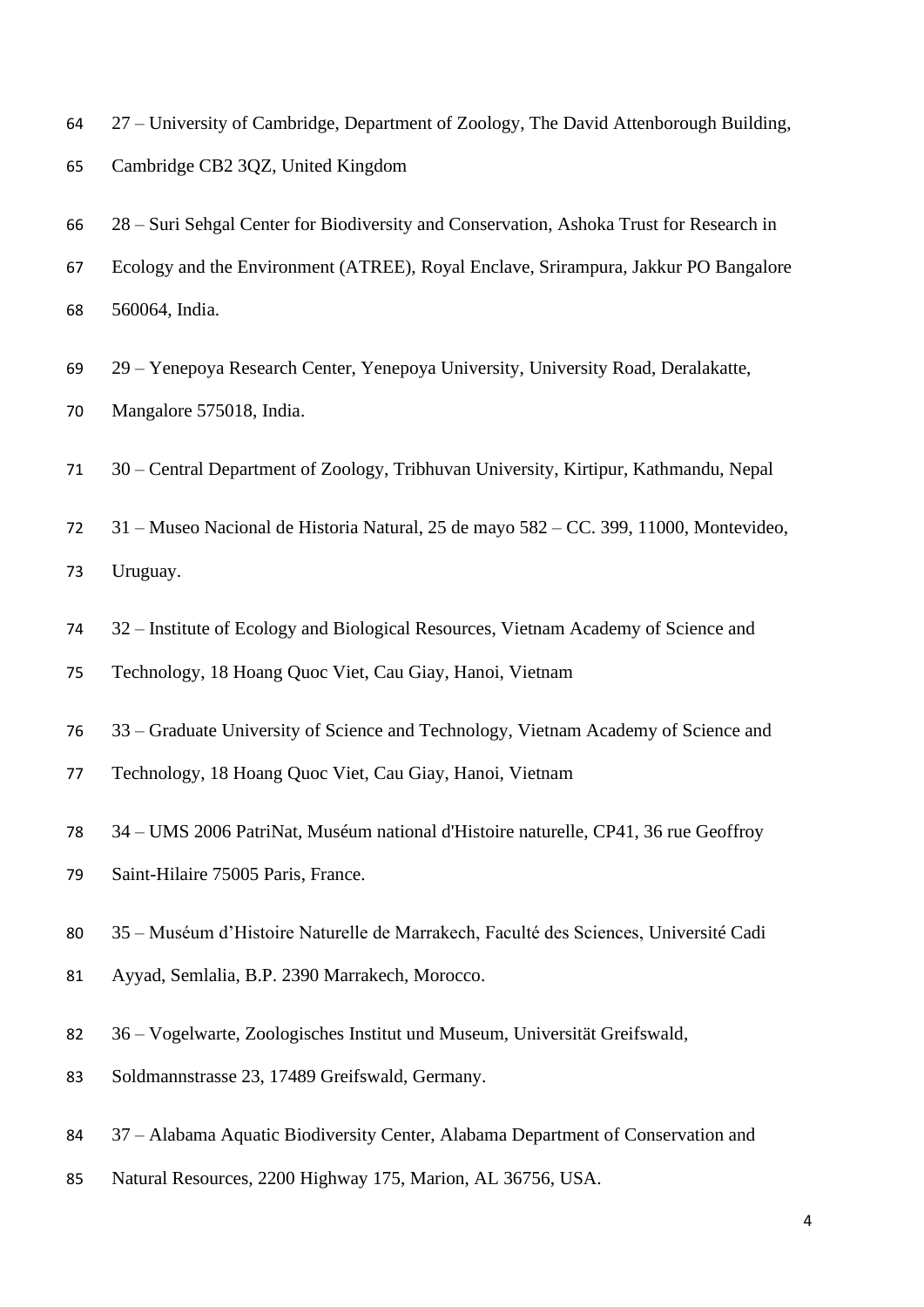| 86  | 38 - Mehmet Akif Ersoy, Science and Arts Faculty, Department of Biology, Burdur, Turkey.     |
|-----|----------------------------------------------------------------------------------------------|
| 87  | 39 - Department of Biology, Faculty of Science, University of Zagreb, Rooseveltov trg 6,     |
| 88  | 10000 Zagreb, Croatia.                                                                       |
| 89  | 40 – National Environment Management Authority, P. O. Box 67839, Nairobi, Kenya.             |
| 90  | 41 – Wildlife Systems Research, P.O. Box 1311, Banff, AB, Canada T1L 1B3.                    |
| 91  | 42 – Museu Valencià d'Història Natural & i\Biotaxa, l'Hort de Feliu–Alginet, P.O. Box        |
| 92  | 8460, E-46018 Valencia, Spain.                                                               |
| 93  | 43 – Department of Parasitology, Faculty of Pharmacy, University of Valencia, Spain.         |
| 94  | 44 – Department of Zoology, Trinity College, Dublin, Ireland.                                |
| 95  | 45 – Natural History Museum Bern, Bernastraße 15, 3005 Bern, Switzerland.                    |
| 96  | 46 – Institute of Ecology and Evolution, University of Bern, Baltzerstrasse 6, CH-3012 Bern, |
| 97  | Switzerland.                                                                                 |
| 98  | 47 – Institut de Systématique, Évolution, Biodiversité ISYEB – Museum National d'Histoire    |
| 99  | Naturelle, CNRS, Sorbonne Université, EPHE, Université des Antilles, 57 rue Cuvier, CP26,    |
| 100 | F-75005 Paris, France.                                                                       |
| 101 | 48 – Department of Ecology and Systematics, Faculty of Biology, National and Kapodistrian    |
| 102 | University of Athens, Panepistimiopolis 15784, Greece.                                       |
| 103 | 49 – Universidad Nacional Mayor de San Marcos, Faculty of Biological Sciences & Natural      |
| 104 | History Museum. Avenida Arenales 1256, Jesus Maria, Lima 11, Peru.                           |
| 105 | 50 – Museo Nacional de Ciencias Naturales. c/José Gutierrez Abascal, 2. 28006-Madrid,        |
| 106 | Spain.                                                                                       |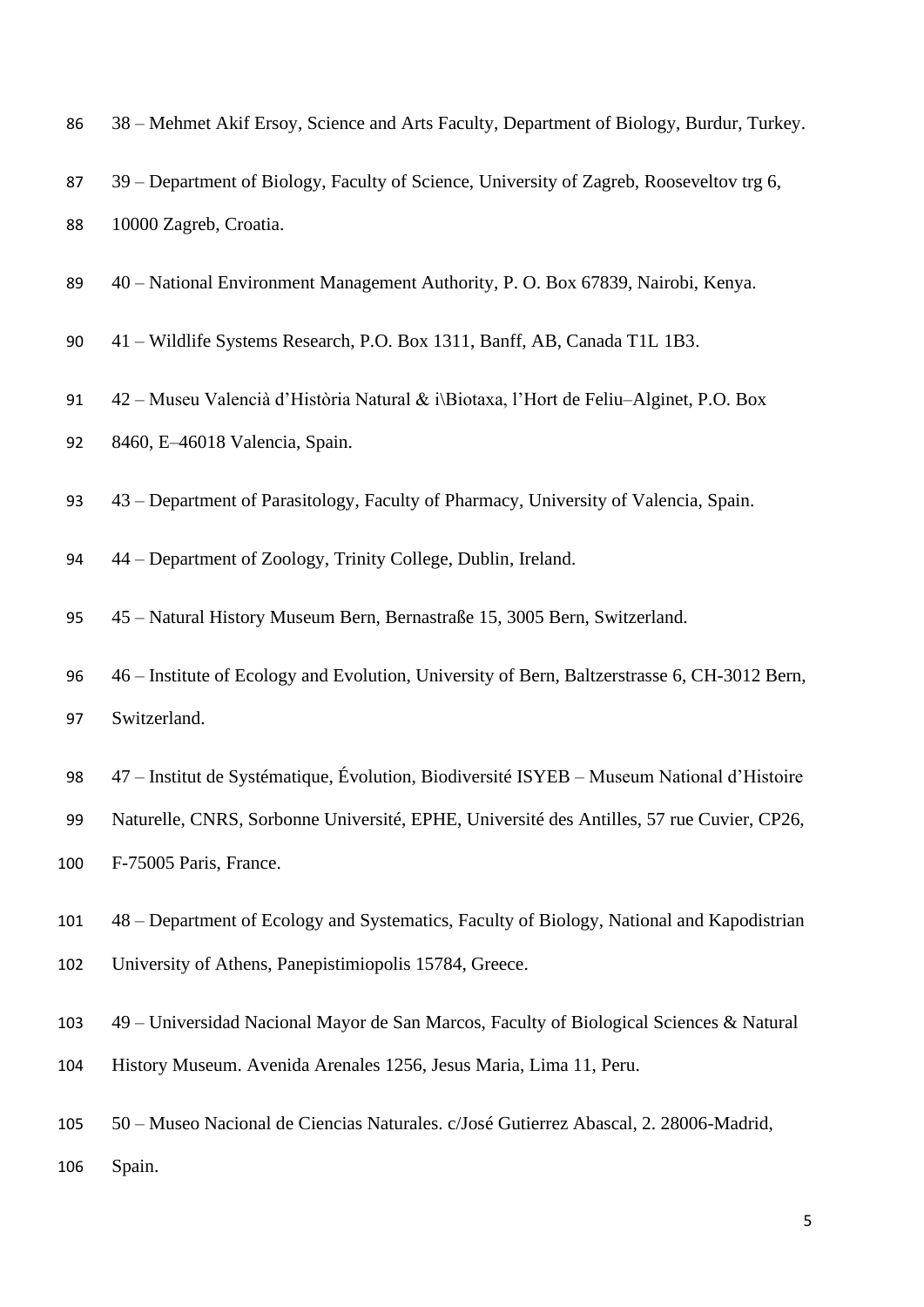- 51 Instituto de Biologia Roberto Alcantara Gomes, Universidade do Estado do Rio de
- Janeiro, Rua São Francisco Xavier, 524, PHLC, Sala 525-2, 20550-900 Rio de Janeiro, RJ, Brazil.
- 52 ZOSPEUM, Molluscs, Cave & Karst Biological Consulting, Drnovškova pot 2, 1241 Kamnik, Slovenia.
- 53 The Slovenian Museum of Natural History, Prešernova cesta 20, p.p. 290, SI 1001 Ljubljana, Slovenia.
- 54 Institute of Marine Biology, NAS of Ukraine, 37 Pushkinska St. 65048, Odessa,

Ukraine.

- 55 Department of Veterinary and Animal Sciences, University of Copenhagen, Dyrlægevej
- 100, DK-1870 Frederiksberg C, Denmark.
- 56 Center for Macroecology, Evolution & Climate, GLOBE Institute, University of
- Copenhagen, Universitetsparken 15, DK-2100 Copenhagen, Denmark.
- 57 Centre for Biodiversity & Environment Research, University College London, Gower
- Street, London WC1E 6BT, United Kingdom.
- 

\* correspondence: [monika.bohm@ioz.ac.uk;](mailto:monika.bohm@ioz.ac.uk) +44(0)207 449 6676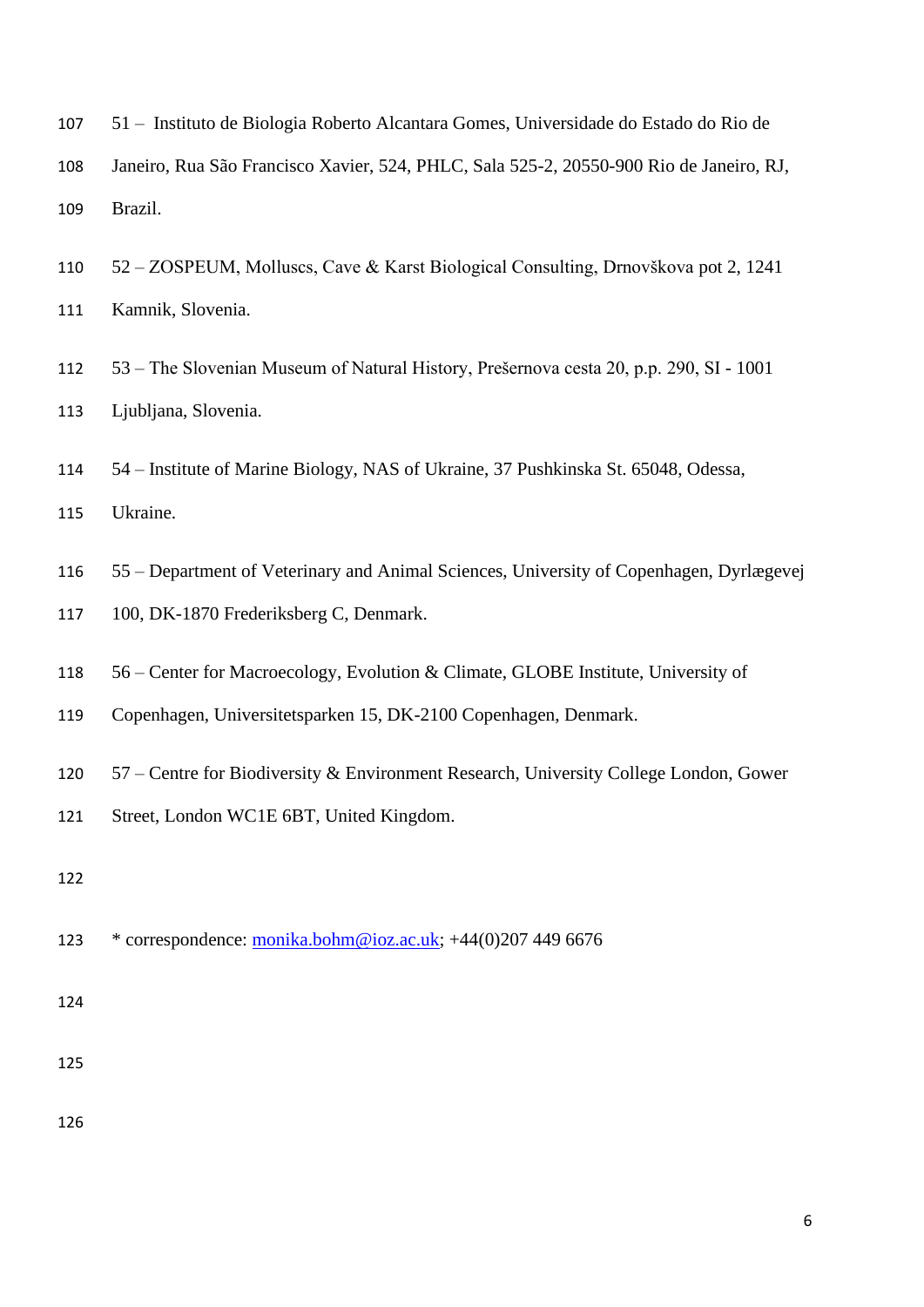# **Abstract**

 With the biodiversity crisis continuing unchecked, we need to establish levels and drivers of extinction risk, and reassessments over time, to effectively allocate conservation resources and track progress towards global conservation targets. Given that threat appears particularly high in freshwaters, we assessed the extinction risk of 1,428 randomly selected freshwater molluscs using the IUCN Red List Categories and Criteria, as part of the Sampled Red List Index project. We show that close to one third of species in our sample are estimated to be threatened with extinction, with highest levels of threat in the Nearctic, Palearctic and Australasia and among gastropods. Threat levels were higher in lotic than lentic systems. Pollution (chemical and physical) and the modification of natural systems (e.g. through damming and water abstraction) were the most frequently reported threats to freshwater molluscs, with some regional variation. Given that we found little spatial congruence between species richness patterns of freshwater molluscs and other freshwater taxa, apart from crayfish, new additional conservation priority areas emerged from our study. We discuss the implications of our findings for freshwater mollusc conservation, the adequacy of a sampled approach and important next steps to estimate trends in freshwater mollusc extinction risk over time.

### **Keywords:**

IUCN Red List, extinction risk, SRLI, bivalves, gastropods, congruence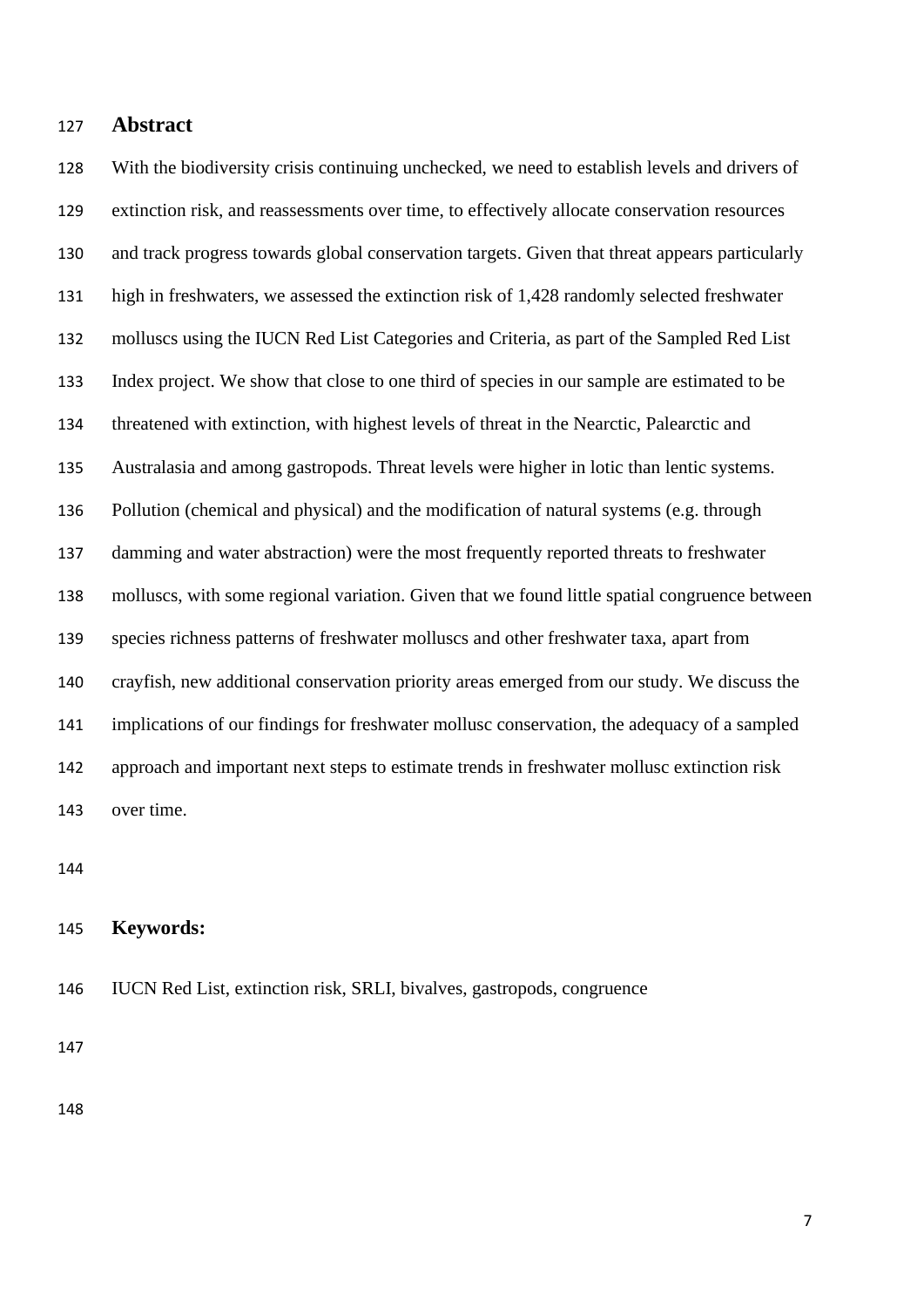# **Introduction**

 With the biodiversity crisis continuing unchecked (Tittensor et al. 2014), it is vital to determine levels and drivers of species' extinction risk to effectively allocate conservation resources and develop targeted conservation actions. Many studies have described threat patterns of various species groups using the IUCN Red List of Threatened Species, which describes extinction risk, threats, and recommended conservation action: for example, 25% of mammal species (Schipper et al. 2008), 42% of amphibians (Stuart et al. 2004), 32% of freshwater crabs (Cumberlidge et al. 2009) and 32% of crayfish (Richman et al. 2015) are threatened with extinction. In addition, the IUCN Red List Index (RLI; Butchart et al. 2004), a biodiversity indicator, has been used to monitor changes in extinction risk over time and evaluate our progress towards meeting global, regional and national biodiversity targets (e.g., Aichi Targets of the Convention on Biological Diversity [CBD] and the Sustainable Development Goals [SDGs]).

 The Sampled Red List Index (SRLI) is a derivative of the RLI and provides a sampling strategy from which to derive – over time – broadly representative trends in extinction risk of species across highly species-rich species groups (Baillie et al. 2008). For the SRLI, a random sample of 1,500 species from a given taxon group is assessed using the IUCN Red List Categories and Criteria (IUCN 2012); this sample size was found sufficiently large to accurately report on trends in extinction risk while also buffering against up to 40% of data deficiency in the sample (Baillie et al. 2008). Assessments for the SRLI have already been carried out for dragonflies (Clausnitzer et al. 2009), reptiles (Böhm et al. 2013) and plants (Brummitt et al. 2015) and have acted as catalysts for increased conservation attention being afforded to these species groups (e.g., Tingley et al. 2016).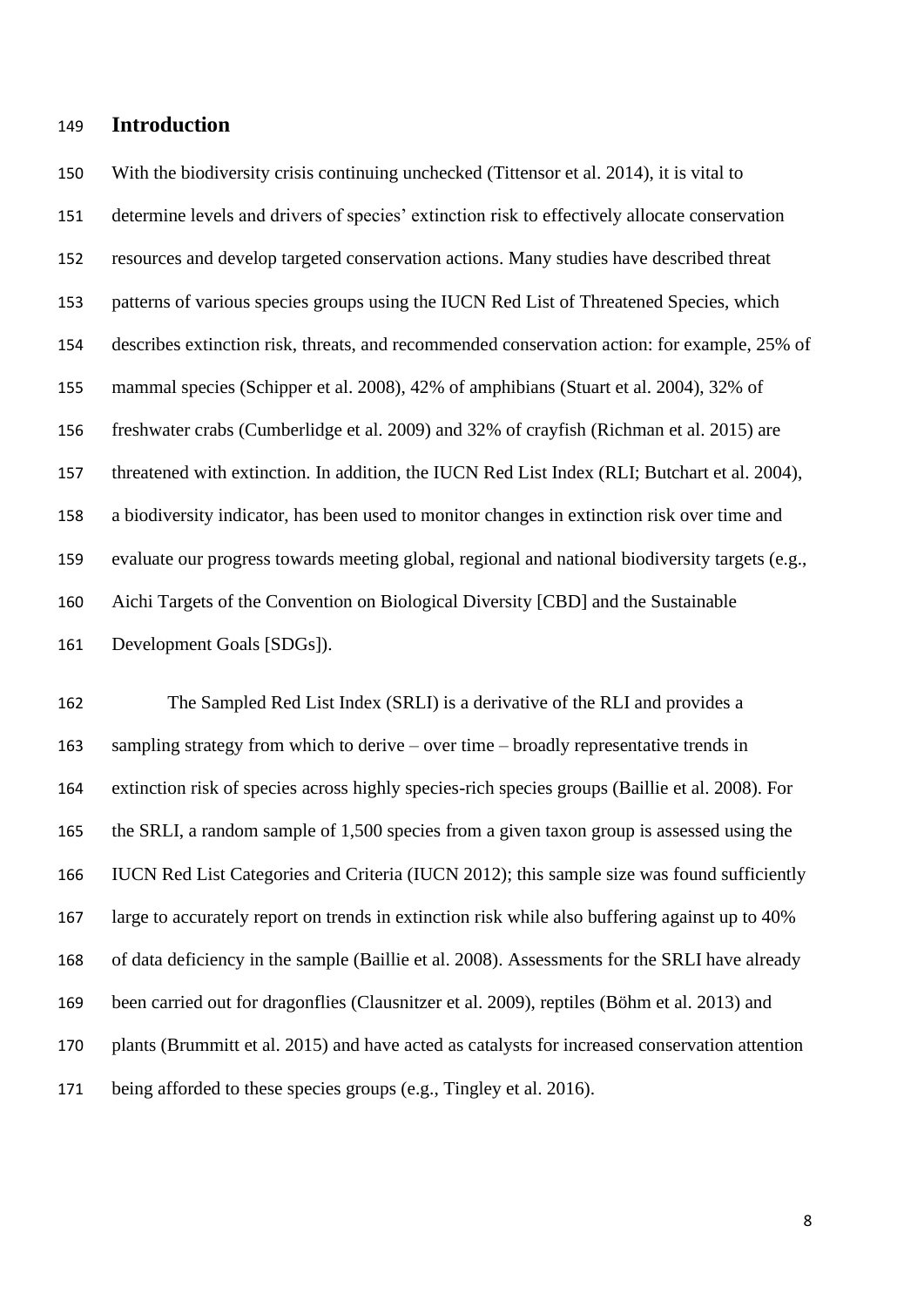Freshwater ecosystems are under extensive pressure from anthropogenic threats (Darwall et al. 2018). Freshwaters constitute < 1% of the total volume of the hydrosphere but maintain several tens of thousands of animal species not able to live in salinated water (e.g. Balian et al. 2008). It has been suggested that approximately 80% of the world's human population faces threats to water security (Vörösmarty et al. 2010), and almost one in three freshwater species have been estimated at risk of extinction worldwide (Collen et al. 2014), with habitat loss being the most commonly cited threat. Increasing human pressures occur in many freshwater biodiversity hotspots (He et al. 2018). Given the high connectivity of freshwater systems, threat processes and their detrimental effects are easily transported from one locality to another (Dudgeon et al. 2006; Darwall et al. 2009) and fragmentation can have profound effects on water flows, sedimentation, habitat loss and hence species loss (Revenga et al. 2005).

 Compared to other, especially terrestrial taxa, freshwater molluscs are understudied and often not represented in conservation planning, despite comparatively high levels of extinction (e.g. Régnier et al. 2015). Freshwater molluscs represent one of the most diverse groups of freshwater organisms. More than 6,000 valid species of freshwater molluscs are accepted (MolluscaBase 2020); most are gastropods (almost 4,800 species; MolluscaBase 2020), while bivalves account for more than 1,200 species (Bogan 2008; Graf 2013). Freshwater molluscs play key roles in freshwater systems by contributing to water quality, nutrient cycling and primary productivity, especially due to their roles as filter feeders and algal grazers (Howard & Cuffey 2006; Brown & Lydeard 2010; Vaughn 2018). Shells and soft tissues of freshwater mussels have been used to monitor environmental conditions (Schöne et al. 2004; Newton and Cope 2007), and suspension feeding by molluscs removes particles from the water and increases water quality with resulting benefits to recreation and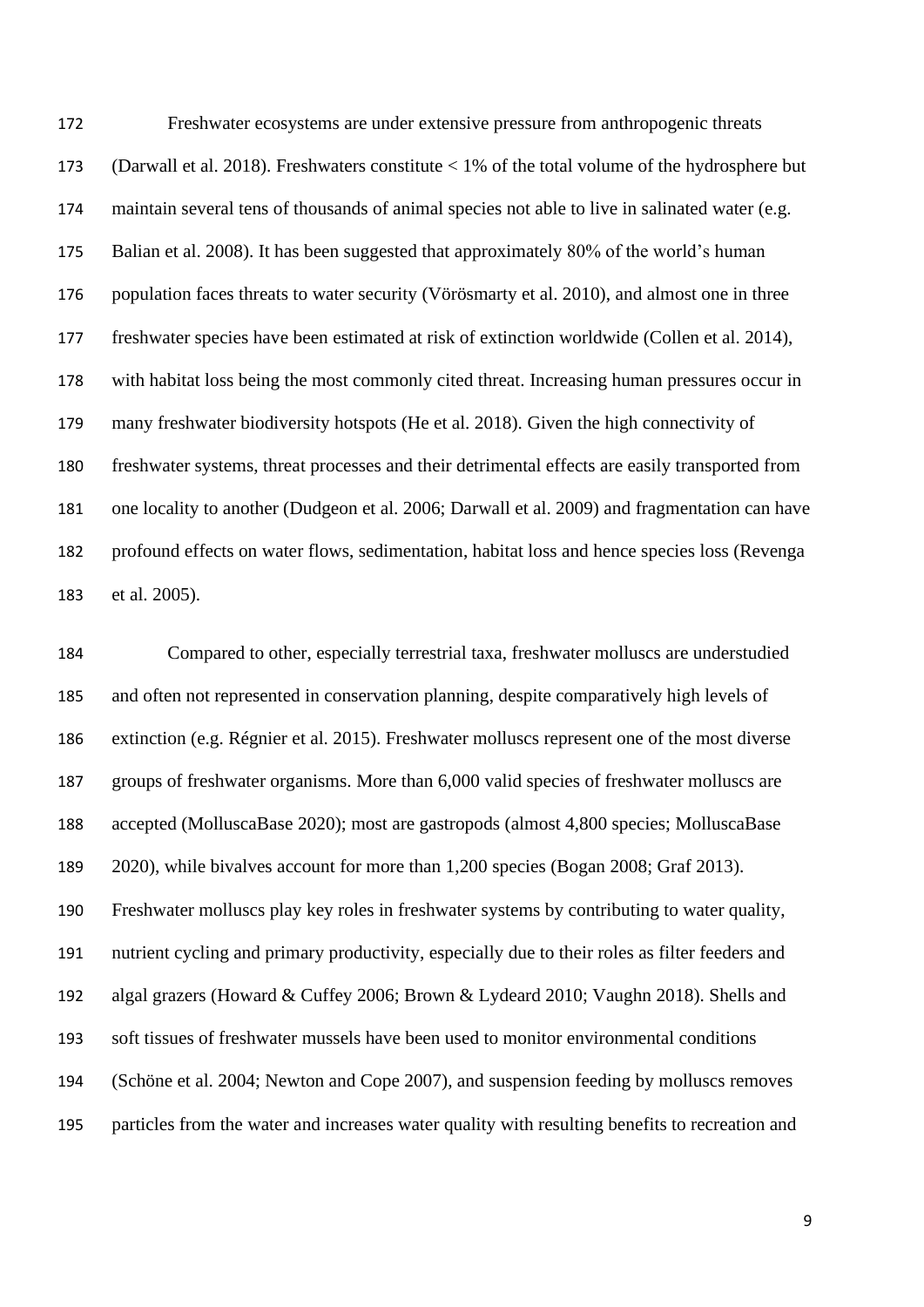aesthetics (Vaughn 2018). They also provide an ample food source for other species, including humans (Vaughn 2018).

 Freshwater molluscs are considered to be highly threatened as a group: for example, in 2000, 202 of nearly 300 unionid species from the USA and Canada were listed as either extinct, possibly extinct, or critical (critically imperilled, imperilled, vulnerable; Master et al. 2000; Lydeard et al. 2004). In addition, 67 of 703 US and Canadian gastropod species were considered extinct (Johnson et al. 2013), primarily due to the effects of damming and river channelisation. Within Europe, 44% of freshwater molluscs are threatened with extinction (Cuttelod et al. 2011) compared to 29% in continental Africa (Seddon et al. 2011) and 17% in the Indo-Burma region (Köhler et al. 2012). There are likely many more unnoticed extinctions of freshwater molluscs around the globe (Régnier et al. 2009; Régnier et al. 2015; Cowie et al. 2017). Such levels of threat mirror the general decline and threat in freshwater ecosystems (Collen et al. 2014).

 Here, we report on the levels and drivers of threat in a random representative sample of 1,428 freshwater molluscs from across the globe, which was assessed as part of the SRLI project (Baillie et al. 2008). This number constitutes around a quarter of valid species in this group. We estimate extinction risk within our sample for molluscan orders/families; assess predominant threats impacting freshwater molluscs; compare hotspots for freshwater molluscs with hotspots derived from other freshwater species groups to identify additional areas and regions of conservation priority; and set out important next steps to improve Red List assessments and detect trends in extinction risk over time.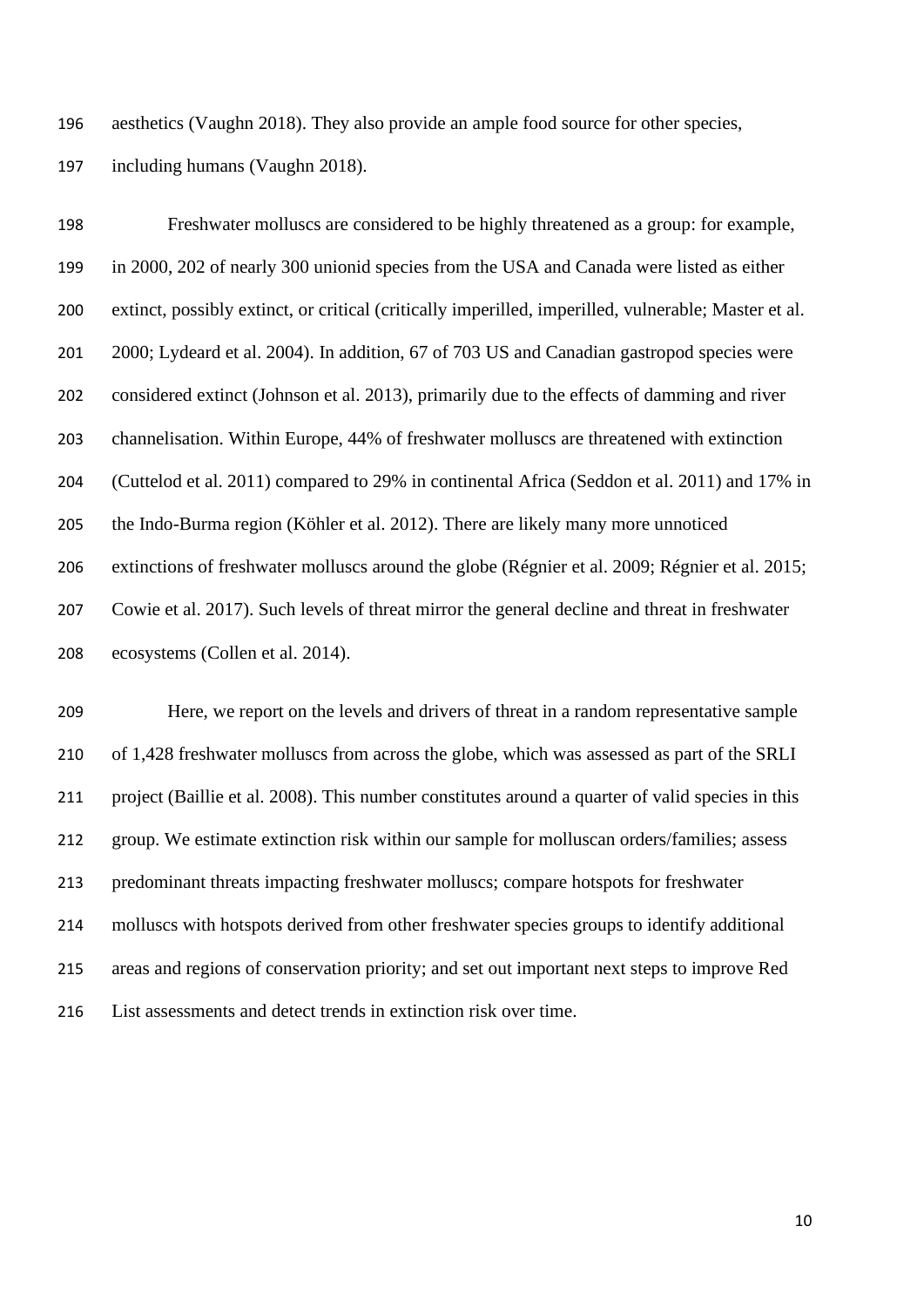# **Materials and Methods**

#### *The Red List assessment process*

 Baillie et al. (2008) showed that a random sample of 900 non-Data Deficient species (non-220 DD) is sufficiently large to accurately report on trends in extinction risk. However, to account 221 for potentially high levels of data deficiency within random samples of taxon groups, they recommended 1,500 species for the sampled Red List approach, which allows for data deficiency of up to 40% (Baillie et al. 2008). We followed this approach and selected at random 1,500 species from a list of all described freshwater mollusc species (provided by the IUCN/SSC Mollusc Specialist Group). A full list of species in the sample (Table S1) is given in the Supplementary Materials. Our original sample consisted of 1,160 (77%) gastropod and 227 340 (23%) bivalve species, thus closely reflecting the contribution of both groups towards total freshwater mollusc diversity (Bogan 2008; Strong et al. 2008). Recent taxonomic work meant that 13 species were synonymised with species already included in the sample, and were replaced with new species randomly drawn from the species list (bivalves replacing bivalves, gastropods replacing gastropods). Of these 13 replacement species, seven had already been assessed on the IUCN Red List; these were included in this study, while the remaining six replacements are currently listed as Not Evaluated (NE). Finally, 65 species were found to inhabit brackish or marine systems, or to be otherwise not fully freshwater, and these were subsequently removed from analysis. Our final sample still met the threshold of 900 non-DD species.

 Overall, 371 of the 1,428 selected species were assessed as part of IUCN regional assessment projects, specifically Europe (Cuttelod et al. 2011), Pan-Africa (Darwall et al. 2009), Eastern Himalayas (Allen et al. 2010), Western Ghats (Molur et al. 2011) and Indo- Burma (Köhler et al. 2012). For the remaining species, new or updated assessments were produced through consultation with a global network of malacologists at an assessment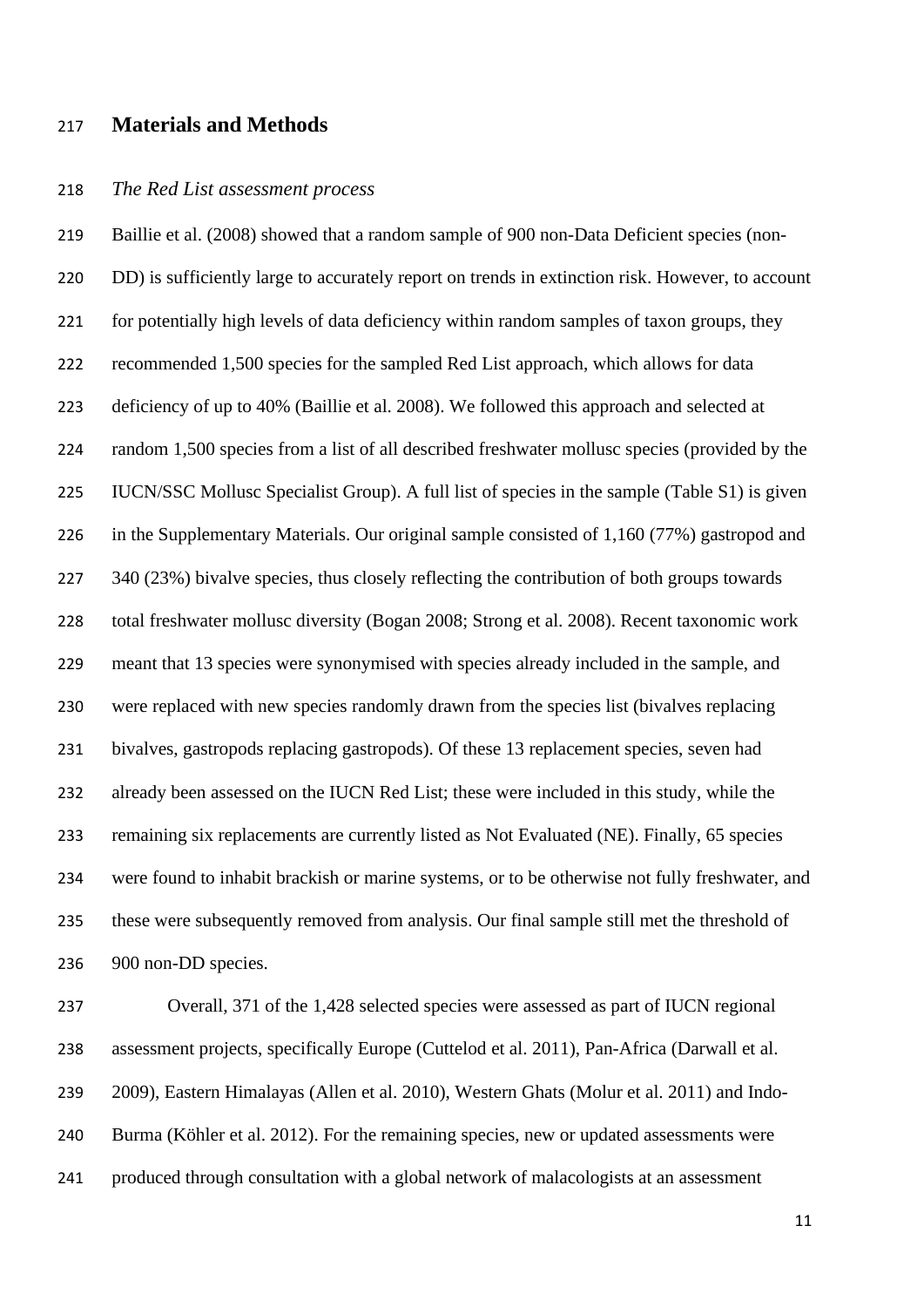workshop in January 2010. Species-specific data were collected on taxonomy, distribution, population trends, ecology and biology, threats, and conservation measures. Assessments followed the IUCN Red List Categories and Criteria which evaluate species against five Red List criteria relating to extinction risk (IUCN 2012): population reduction (Criterion A); population size (Criteria C and D/D1); geographic range size and decline (Criterion B); very small population size (Criterion D) or restricted range (Criterion D2); quantitative analyses of extinction risk (Criterion E). Extinction risk categories range from Extinct (EX) and Extinct in the Wild (EW), via the threatened categories Critically Endangered (CR), Endangered (EN) and Vulnerable (VU) to the lowest risk categories of Near Threatened (NT) and Least Concern (LC). Additionally, a species is listed as Data Deficient (DD) if insufficient data are available to make a conservation assessment. Through a centralised editorial and reviewing process, we ensured that the IUCN Red List Categories and Criteria were consistently applied between species and regions. A total of 248 species were re-assessed from previous assessments, while all others represented first-time assessments of species. Since these assessments, 86 species have been reassessed and 28 non-genuine changes in status (changes in species status due to increased knowledge and new information rather than an actual change in population or distribution due to an emerging threat; IUCN 2012) have been incorporated into our results. All species assessments have been reviewed by the IUCN and were published online in 2012 and 2013 (IUCN 2019), except for one species of bivalve, *Arcidopsis footei* (Theobald, 1876), drafted as Endangered.

#### *Summarising extinction risk*

We summarised extinction risk across the full sample and by taxonomic class (bivalves and

- gastropods), order and family, biogeographical realm (Afrotropical, Australasian,
- Indomalayan, Nearctic, Neotropical, Oceanian and Palearctic) and habitat system (lotic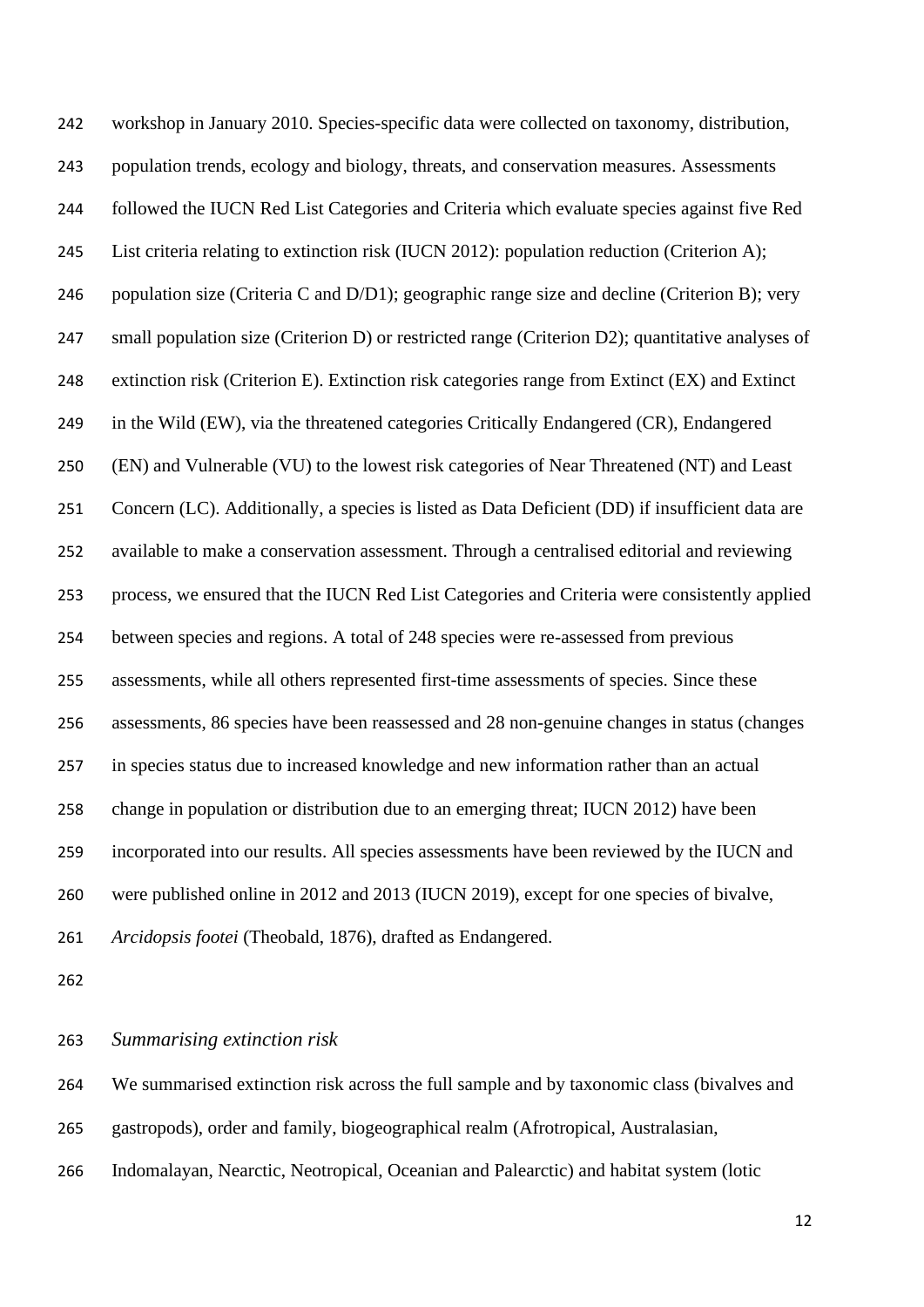versus lentic systems). Following previous studies (Clausnitzer et al. 2009; Böhm et al. 2013; Richman et al. 2015), we estimated extinction risk in our sample as the proportion of threatened species (CR, EN, VU), assuming that Data Deficient species will fall into threatened categories in the same proportion as non-DD species:  $\text{prop}_{\text{thread}} = (CR + EN + VU)/(N - DD - EX),$  where N is the total number of species in the sample, CR, EN and VU are the numbers of species in each of the three threatened categories respectively, DD is the number of species in the Data Deficient category, and EX the number of species in the Extinct category. We provided upper and lower bounds of our estimate by assuming that (a) no Data Deficient 276 species were threatened [lower margin: Propthreat lower =  $(CR + EN + VU)/(N - EX)$ ], and (b) 277 all Data Deficient species were threatened [upper margin; Prop<sub>threat upper</sub> =  $(CR + EN + VU +$  DD)/(N – EX)]. Note that these are estimates and upper/lower bounds of extinction risk within our sample only and may not accurately reflect the proportion of freshwater molluscs threatened worldwide. This is because the sampled approach was devised to accurately detect trend direction of the RLI over time, and not to reflect threat status for a species group overall at a point in time.

## *Assessment of drivers of extinction risk*

 During the assessment process, threat processes were recorded for each species and coded following Salafsky et al. (2008) (Table S2). This included recording the timing of the threat (ongoing; past, unlikely to return; past, likely to return; future; unknown). Most threats (85%) were recorded as ongoing threats, and we focus on these ongoing threats in the following analyses. However, we present a breakdown of future threats in the Supplementary Materials (8% of recorded threats; Figure S12).We summarised the number of species affected (across the sample and by biogeographic region) by broadest hierarchical level of the IUCN Threat Classification Scheme (Salafsky et al. 2008): residential and commercial development;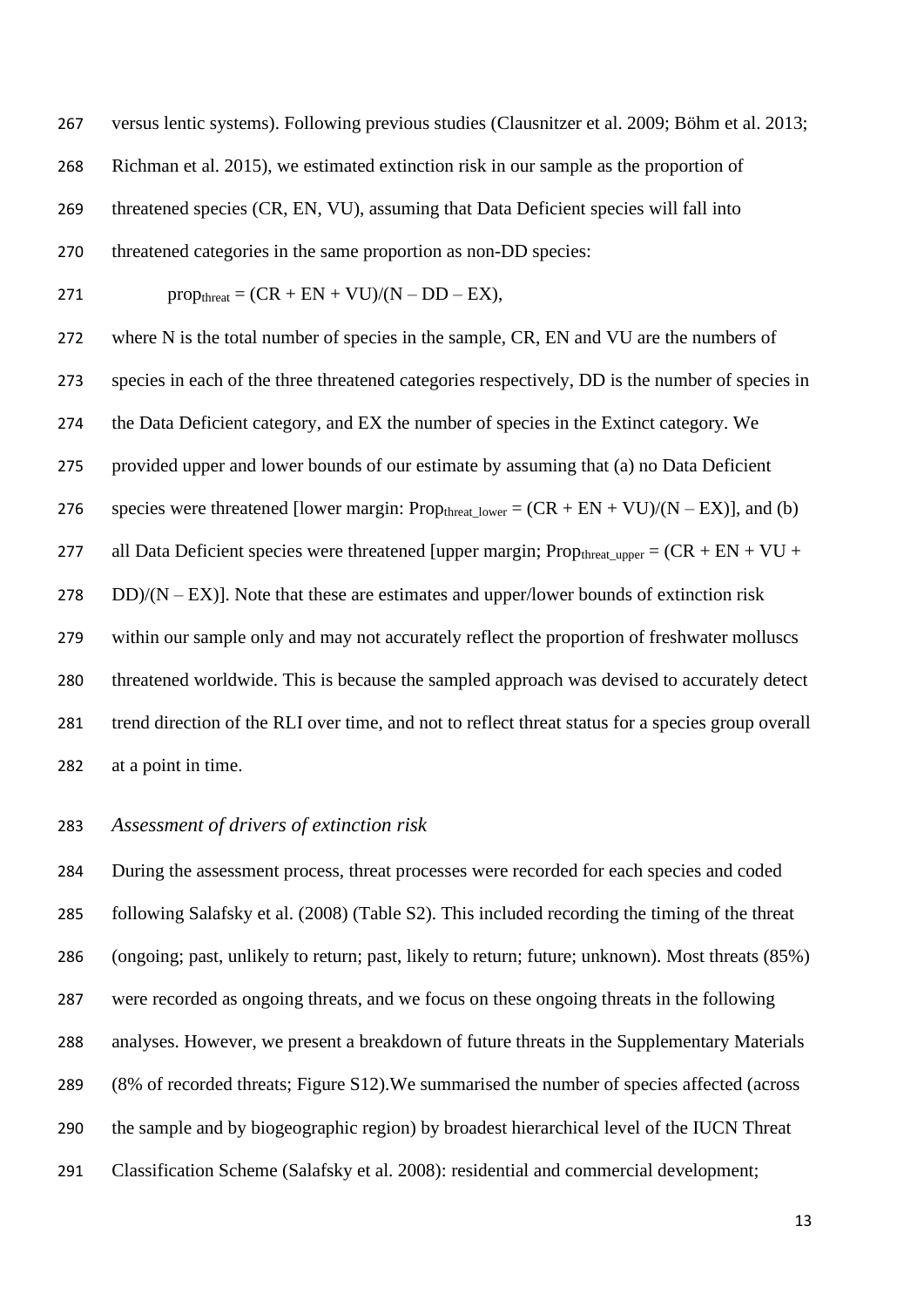agriculture and aquaculture; energy production and mining; transportation and service corridors; biological resource use; human intrusion and disturbance; natural system modification (includes dams and abstraction of surface or ground water); invasive and other problematic species; pollution (includes domestic waste water, industrial and agricultural effluents, garbage and solid waste); geological events; and climate change and severe weather (Table S2). Using permutation-based chi-square tests, we determined whether threat processes were randomly spread across Red List categories, by looking at a) threatened (CR, EN, VU) versus non-threatened (NT, LC) classification, and b) individual Red List categories (CR, EN, VU, NT, LC). We ran this analysis on all 511 threatened and non-threatened species which were affected by one or more ongoing threat processes (the remainder of species does not have any threats, or the threats are unknown, or are past or future threats, or species are DD) and permuted the tables 1,000 times.

*Spatial patterns of freshwater molluscs and congruence with other species groups*

 During IUCN Red List assessment, the countries in which a species is native, introduced, reintroduced, vagrant ('origin' codes), and extant, possibly extant, possibly extinct, extinct or has an uncertain presence ('presence' codes) are entered into the Red List database (for IUCN's 'seasonality' codes, we assumed species were resident within each recorded country). From this, we summarised the number of species native to a country in our sample. Species distribution was also mapped – where possible - for all assessed species. Given that some species have very poor data, we were unable to map several Data Deficient species. For subsequent analysis, we selected only those parts of a species' distribution map where the species was considered extant or probably extant, resident, and native or reintroduced (RLTWG 2018). We mapped species richness, threatened species richness and 315 Data Deficient species richness of our sample by overlaying a grid with 1° grid cells onto the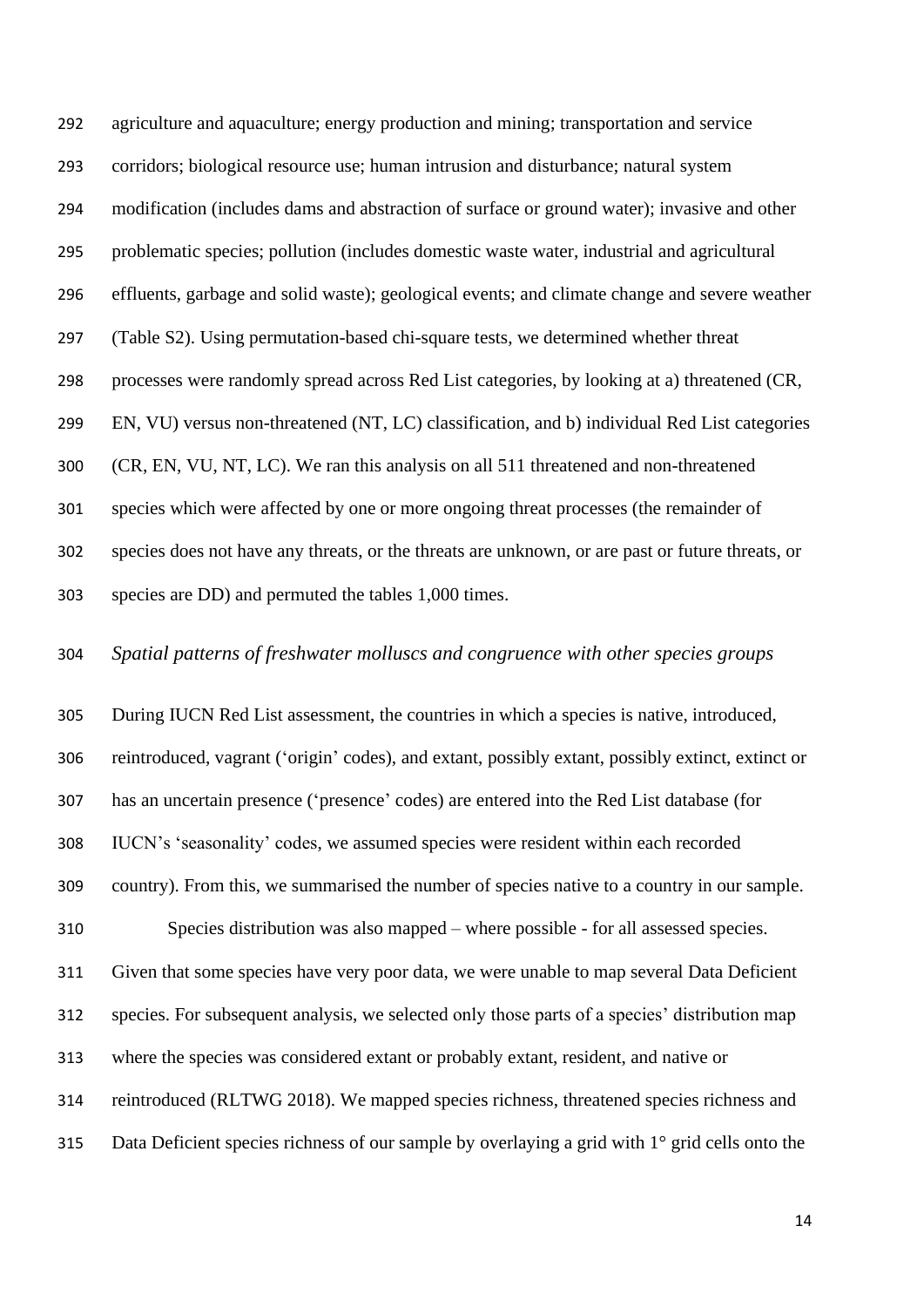respective aggregated species' distribution and summing the number of species occurring in each grid cell. We normalised species richness relative to the richest cell to derive a synthetic pattern of species richness ranging from zero (no species present) to one (highest species richness), as described in Collen et al. (2014). We also produced species richness maps for bivalves and gastropods in our sample, respectively (Figure S1 and S2, Supplementary Materials).

 To assess spatial congruence between bivalves and gastropod spatial patterns, we generated spatial overlays of the three normalised measures of species richness – species richness, threatened-species richness, and Data Deficient-species richness – for the two groups. We estimated spatial congruence using Pearson's correlations, and accounted for spatial autocorrelation by implementing the method of Clifford et al. (1989), which estimates effective degrees of freedom based on spatial autocorrelation in the data and applies a correction to the significance of the observed correlation. We excluded cells where both taxa had no species present to overcome the double zero problem because these cells can inflate measures of covariation and association (Legendre & Legendre 1998). We mapped congruence of species richness hotspots between gastropods and bivalves in our analysis by selecting the top 10% of cells with the highest normalised richness values.

 To build on previous work on spatial patterns of freshwater species richness (Collen et al. 2014), we also assessed spatial congruence between patterns of species richness, threatened species richness and Data Deficient species richness of our sample of freshwater molluscs and those derived for other freshwater species groups. First, we recalculated the richness patterns for six freshwater taxon groups (amphibians, crabs, crayfish, fish, mammals and reptiles) analysed by Collen et al. (2014) at our 1° spatial scale. We then produced normalised species richness maps for each as described above to account for different sample sizes in the various species groups (Collen et al. 2014). To assess spatial congruence between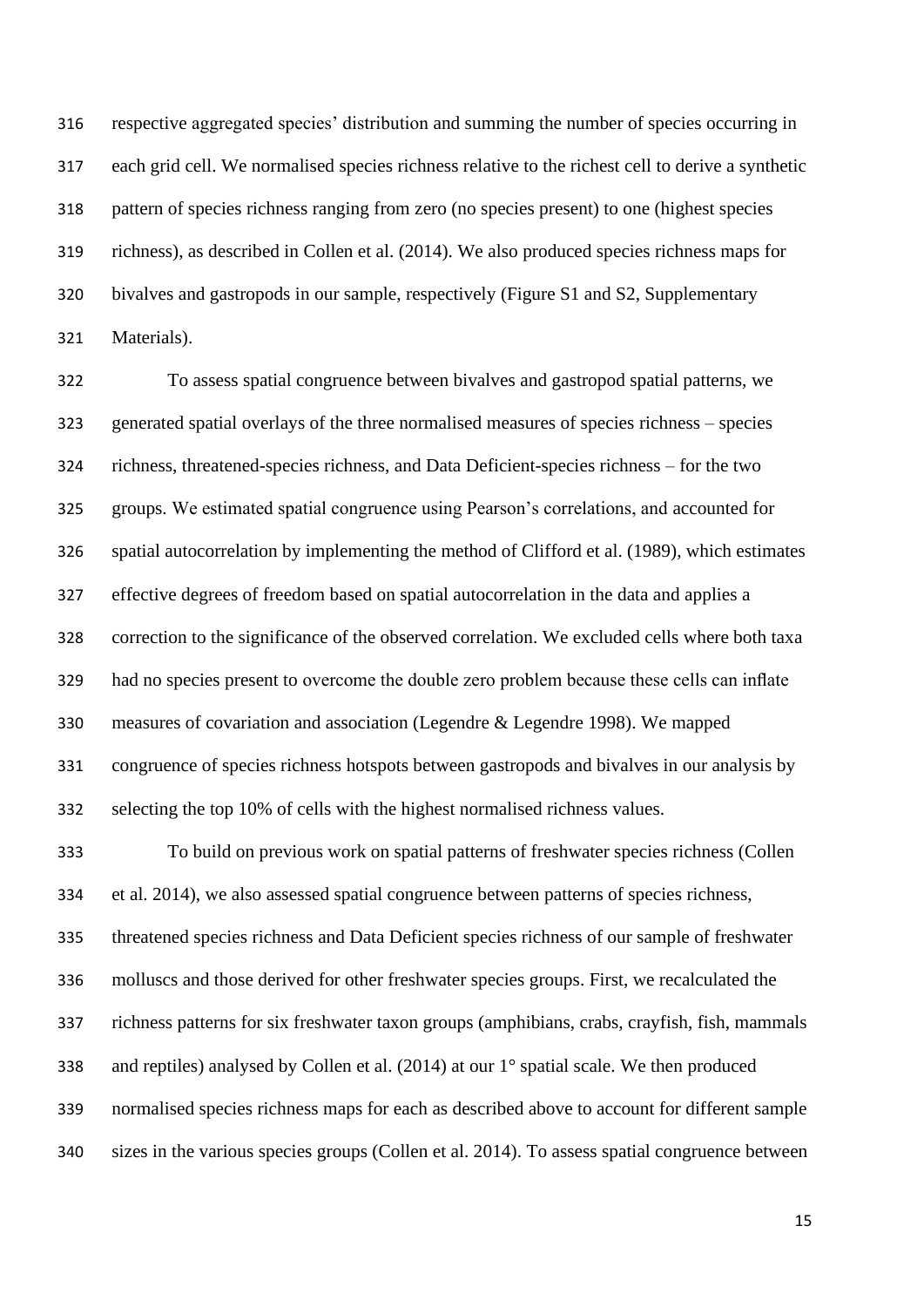species richness patterns of freshwater molluscs and other freshwater taxon groups, we again generated spatial overlays of species richness patterns – species richness, threatened-species richness, and Data Deficient-species richness – for each taxonomic group, and estimated spatial congruence using Pearson's correlations, as described above. We applied this using only cells with non-0 normalised richness for molluscs. We mapped congruence of species richness hotspots for all freshwater taxonomic groups in our analysis by selecting the top 10% of cells with the highest normalised richness value for each taxon group, and summarising the number of taxon group hotspots overlapping in each grid cell. We acknowledge that hotspot patterns within our sample of freshwater molluscs is highly influenced by the random selection process; however, previous analyses have shown that broad-scale richness patterns derived from such species samples are largely representative of richness hotspot patterns obtained from comprehensive mapping of entire species groups.

# **Results**

## *Extinction risk in freshwater molluscs*

 Nearly one-third of species in our final sample of 1,428 freshwater molluscs were estimated 356 to be threatened (prop<sub>threat</sub> = 0.31; lower = 0.19, upper = 0.56; Table 1), with 520 Data Deficient species (36.4%) and 908 species non-Data Deficient. Estimated threat was highest 358 in the Nearctic, Palearctic and Australasian realms (Nearctic: prop<sub>threat</sub> =  $0.36$ , lower =  $0.30$ , 359 upper = 0.46; Palearctic: prop<sub>threat</sub> = 0.35, lower = 0.19, upper = 0.64; Australasia: prop<sub>threat</sub> = 360 0.34, lower = 0.26, upper = 0.50; Table 1). Data deficiency was highest in the Neotropics (50.3% of species), Indomalaya (48.6% of species), Palearctic (45.1% of species) and Oceania (43.5% of species). Estimated threat levels were higher in lotic than lentic systems 363 (lotic: prop<sub>threat</sub> = 0.31, lower = 0.22, upper = 0.50; lentic: prop<sub>threat</sub> = 0.18, lower = 0.13, 364 upper =  $0.45$ ).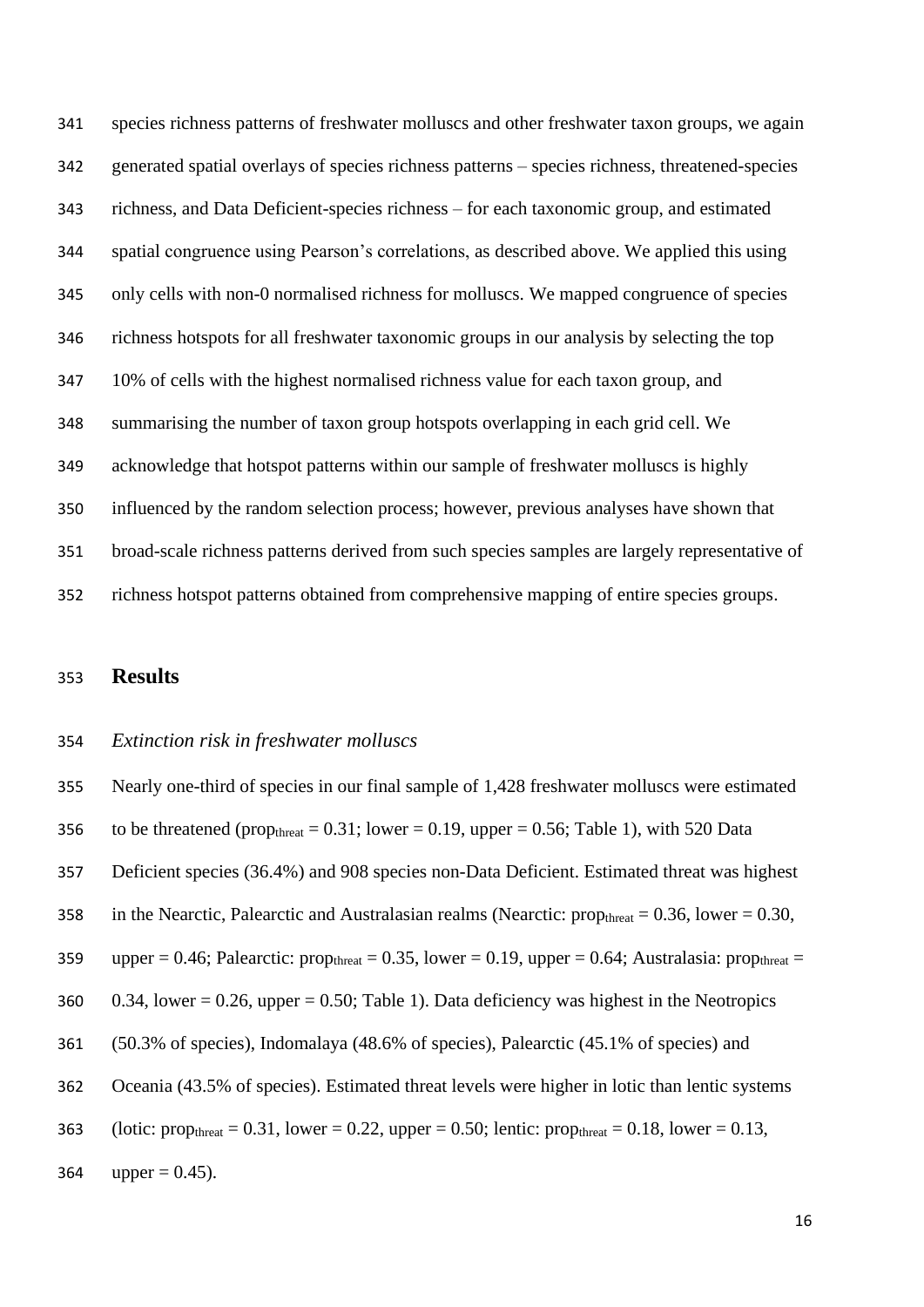| 365 | Gastropods were more threatened (prop <sub>threat</sub> = 0.33; lower = 0.19, upper = 0.61) than                             |
|-----|------------------------------------------------------------------------------------------------------------------------------|
| 366 | bivalves (prop <sub>threat</sub> = 0.26; lower = 0.20, upper = 0.42; Table 1). Threat and data deficiency                    |
| 367 | levels varied greatly amongst families: for example, the bivalve family Unionidae had the                                    |
| 368 | most species in our sample ( $n = 190$ ), with 33% estimated threatened (bounds: 29–42%) and a                               |
| 369 | relatively low level of data deficiency (12% of species in the family). Planorbidae ( $n = 155$ )                            |
| 370 | had only 3% of species threatened (bounds: 1-54%), yet 52% of species listed as DD, and                                      |
| 371 | Hydrobiidae ( $n = 145$ ) had 69% of species threatened (bounds: 48–79%) and around a third of                               |
| 372 | species listed as DD. Margaritiferidae is another highly threatened family of bivalves in our                                |
| 373 | sample ( $n = 7$ , prop <sub>threat</sub> = 0.67; lower = 0.57, upper = 0.71). For gastropods, other highly                  |
| 374 | threatened families in our sample were the Moitessieriidae ( $n = 33$ , prop <sub>threat</sub> = 0.68; lower =               |
| 375 | 0.52, upper = 0.76), Semisulcospiridae ( $n = 12$ , prop <sub>threat</sub> = 0.63; lower = 0.42, upper = 0.75),              |
| 376 | Pachychilidae ( $n = 18$ , prop <sub>threat</sub> = 0.50; lower = 0.39, upper = 0.61), Emmericiidae ( $n = 5$ ,              |
| 377 | prop <sub>threat</sub> = 0.50; lower = 0.20, upper = 0.80), and Tateidae ( $n = 91$ , prop <sub>threat</sub> = 0.50; lower = |
| 378 | 0.43, upper = $0.57$ ).                                                                                                      |

 Overall, 26 species were assessed as extinct, seven bivalves and 19 gastropods. Just over one-fifth of species in our sample belonging to the gastropod family Pleuroceridae were 381 categorised as Extinct. The number of extinct species was highest in the Nearctic realm ( $n =$ 382 22) and in lotic systems ( $n = 14$ ). Twenty species currently listed as CR are possibly extinct (17 gastropods, seven of which belong to Hydrobiidae, and three unionid bivalves).

 Most threatened species (61%) were classified based on criterion B (geographic range size and decline), followed by criterion D2 (very restricted range: 28% of threatened species) and criterion A (population reduction: 15% of threatened species). Only one species each was threatened based on criteria C (small population size and reduction) and criterion D/D1 (very small population size).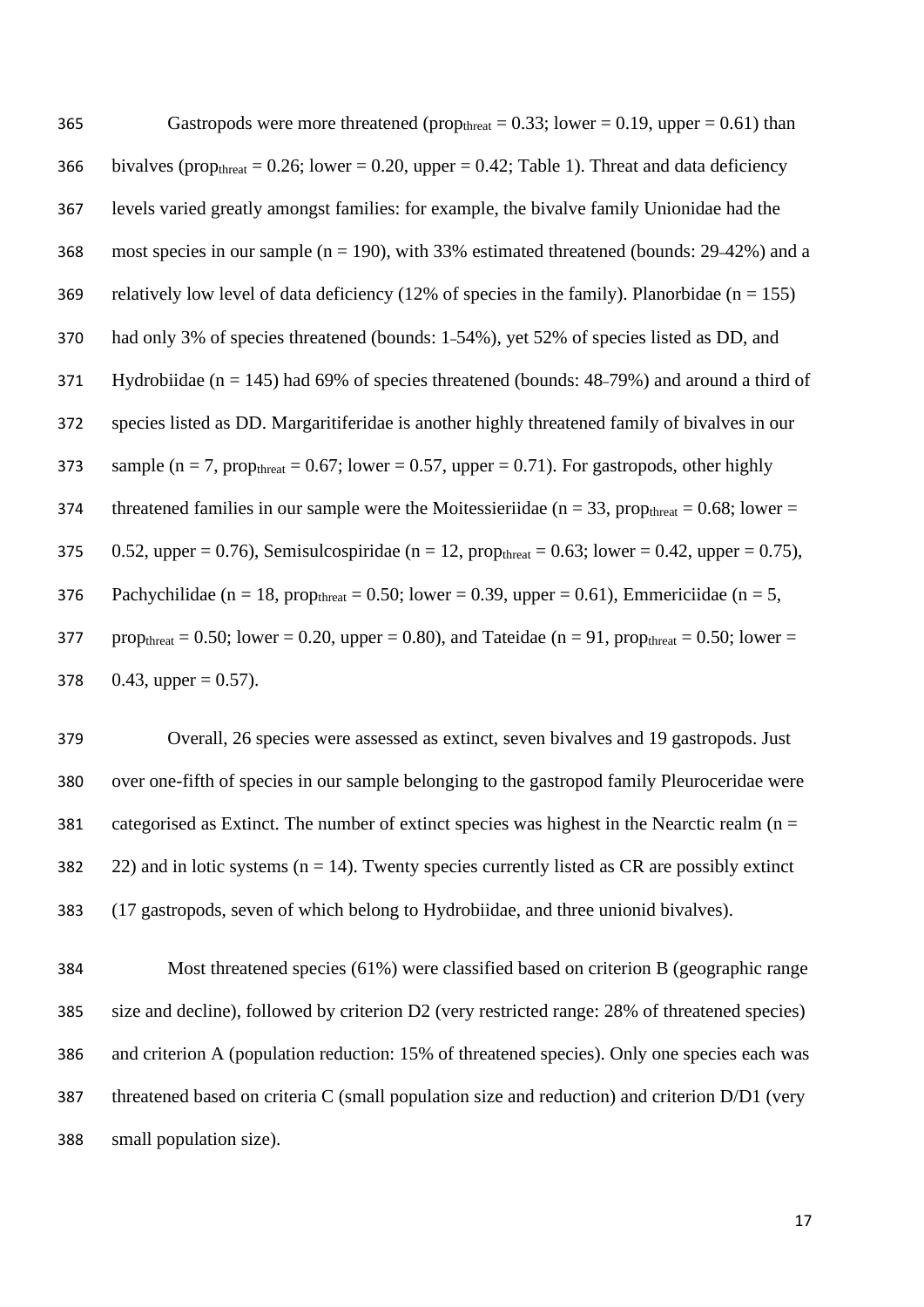### *Predominant threat processes affecting freshwater molluscs*

 Overall, ongoing threats were reported for 726 species (including DD) in our sample, with most species having one or two ongoing threats recorded (Figure S13). Pollution and natural system modification were the most frequently recorded ongoing threats affecting freshwater molluscs (Figure 2A), both when considering all species (27% and 24% of documented threats, respectively), threatened species only (26% and 25%), and bivalves (27% and 22%) and gastropods (27% and 25%; Figure 2B). Residential and commercial development, energy production and mining, invasive and other problematic species, agriculture and aquaculture, and biological resource use were also frequently reported threats (Figure 2A). Pollution was the most cited threat in the Afrotropics and Indomalaya, with natural system modification the predominant threat in Australasia (together with threats from agriculture/ aquaculture) and the Neotropics. In the Palearctic and Nearctic, both pollution and natural system modification were the predominant threats (Figure 2C). The distribution of threats between threatened and non-threatened Red List categories 403 was borderline random (chi-squared  $= 20.67$ ,  $p = 0.054$ ). Natural system modification and human disturbance contributed more than expected to threatened status of species, while pollution and biological resource use contributed more than expected to non-threatened species threats (Figure 3). The distribution of threats between individual non-DD Red List 407 categories (CR, EN, VU, NT, LC) was random (chi-squared  $= 48.274$ ,  $p = 0.342$ ). Natural system modification made a greater than expected contribution to the CR category and less than expected to LC in both analyses (Table 3). Pollution and biological resource use contributed less than expected to higher threat categories (CR) and more than expected to lower threat categories of NT and LC (Table 3). Human intrusion and disturbance contributed less than expected to low threat categories (LC) and more than expected to the lower end of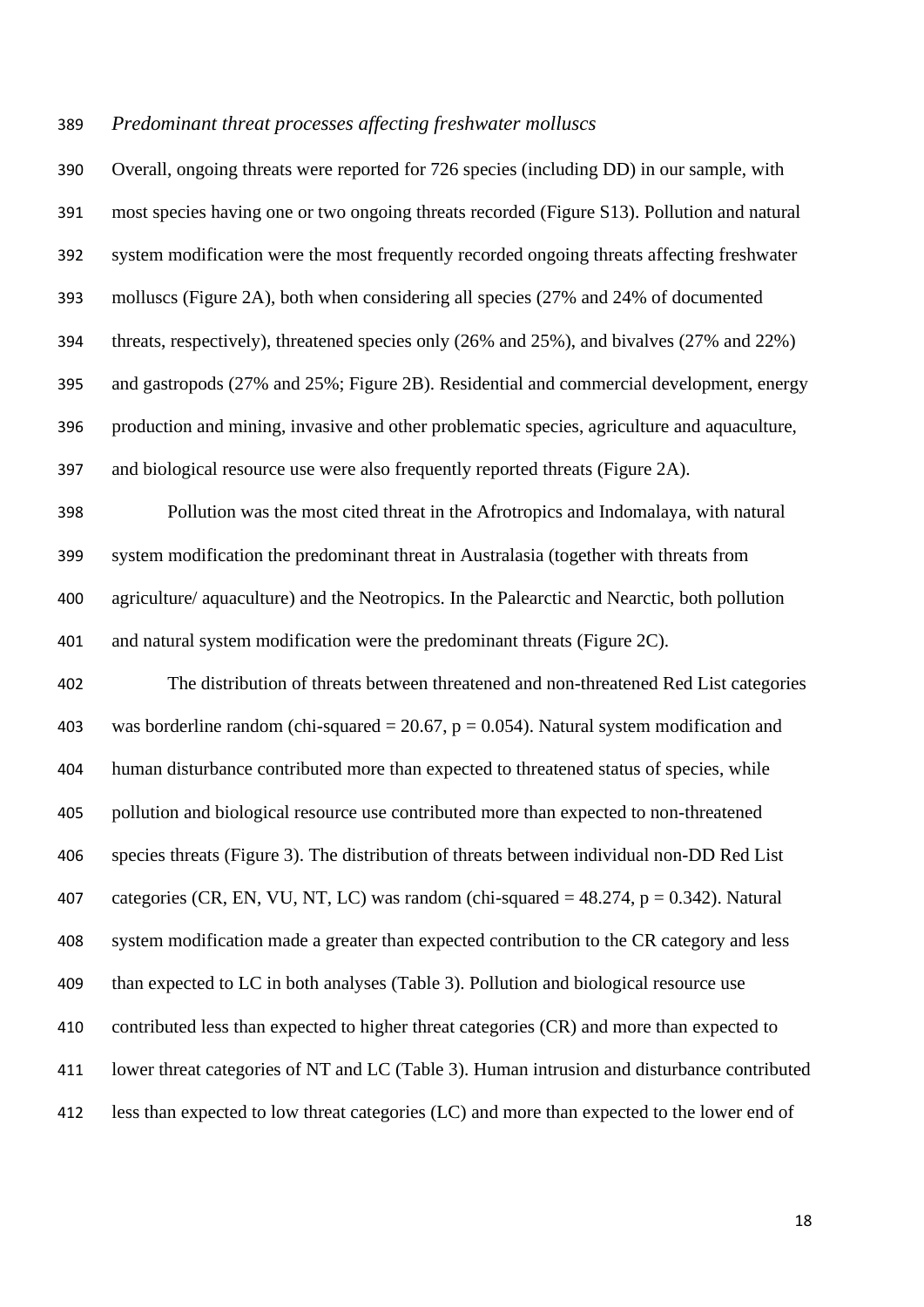the threatened category spectrum (VU), primarily due to application of IUCN Red List criterion D2 (restricted range and plausible threat) (Table 3).

 *Spatial distribution of freshwater molluscs and congruence with other taxonomic groups*

 More than 20% of species in our sample occurred in the USA (328 species, 38 of them recorded as extinct or possibly extinct), followed by Russia (201 species; 13 with uncertain presence in the country), Australia (114 species) and Thailand (101 species; Table 4). Within the USA, normalised species richness in our sample was highest in the Eastern USA (Tennessee, Kentucky and surrounding states); elsewhere, normalised species richness showed additional hotspots in our sample in Lake Baikal, parts of Central and Eastern Europe, and selected river systems in Southeast Asia (Figure 1A; see Figures S3-S11 in the Supplementary Materials for spatial detail of the distribution pattern in our sample by region, and Table S1 for a full list of species in our sample by country). High species richness in Central and Eastern Europe, Lake Baikal and Southeast Asia was driven by high species richness of gastropods in these regions (Figure S1A). High species richness in the Eastern USA was primarily driven by bivalves (Figure S2A), although gastropods were also species- rich in these areas (Figure S1A). There was significant congruence in the spatial pattern of 431 bivalve and gastropod species richness in our sample (corr =  $0.693$ , F =  $72.58$ , adjusted d.f. = 432 78.74,  $p < 0.001$ ).

 Data deficiency was highest in Lake Baikal (due to high DD richness of gastropods; Figure S1B) and Japan, and selected river systems in South and Southeast Asia (e.g. regions of the Brahmaputra and Irrawaddy rivers). Threatened species richness in our sample was highest in the most species-rich states of the USA (primarily driven by bivalves), and the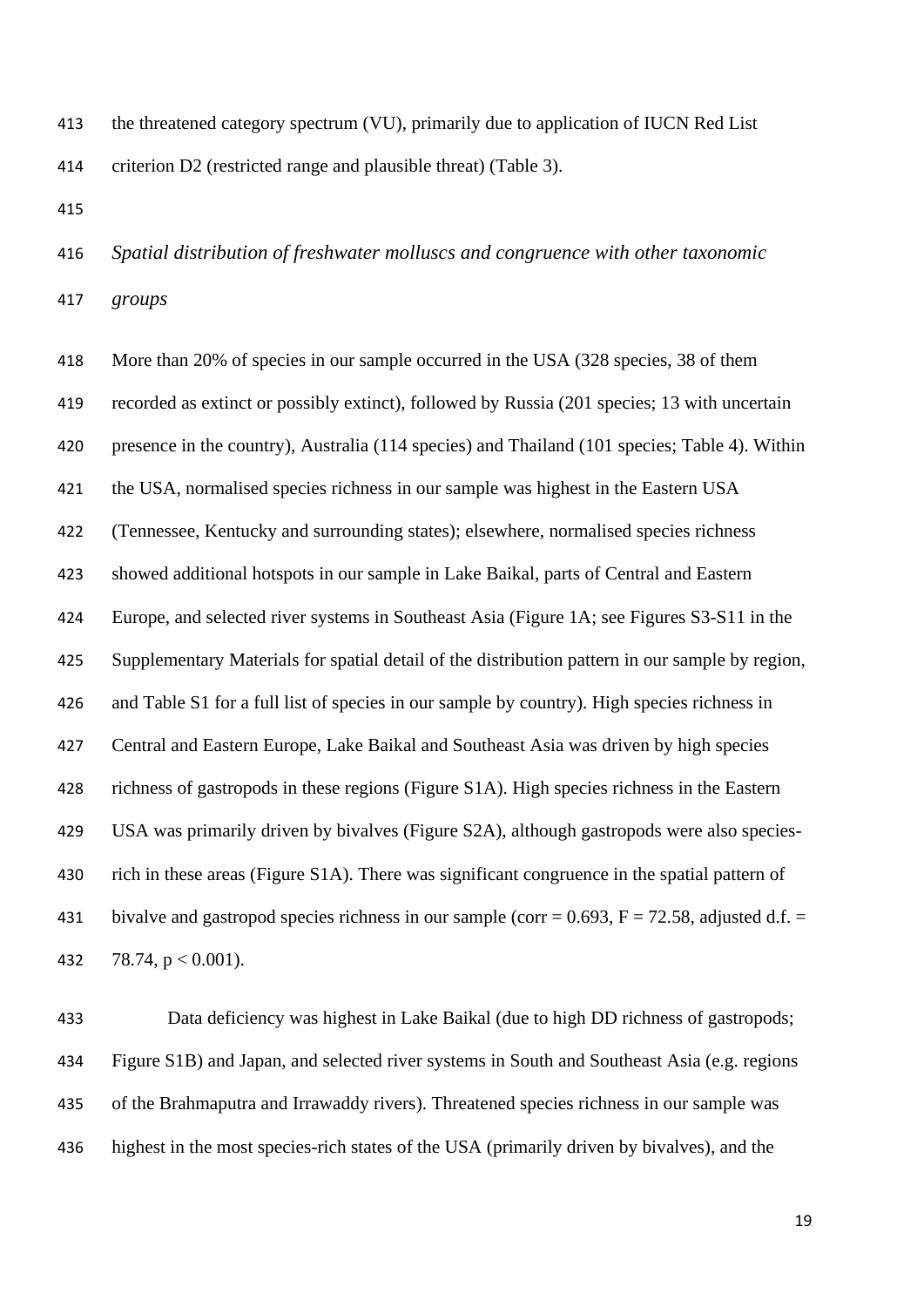437 Southeastern Alps and Balkans in Europe (primarily driven by gastropods; Figures 1B & C 438 and Figures S1C and S2C). Overall, the spatial distribution of threatened gastropods and 439 bivalves in our sample was significantly negatively correlated (corr =  $-0.161$ , F = 7.19, 440 adjusted d.f.  $= 270.60$ ,  $p = 0.008$ ). Data deficiency for bivalves in our sample was highest in 441 eastern Asia (Russia and Japan) and South America (Figure S2B), and this pattern was 442 incongruent with the DD species richness pattern of gastropods in our sample (corr =  $0.07$ , F 443 = 1.10, adjusted d.f. = 202.33,  $p = 0.295$ ). Bivalve and gastropod congruence maps are shown 444 in Figure S14 in the Supplementary Materials.

445 Normalised species richness, DD species richness and threatened species richness of 446 freshwater molluscs was positively and significantly correlated with the respective species 447 richness of crayfish (species richness: corr = 0.52, F = 28.73, adjusted d.f. = 79.03, p < 0.001; 448 DD species richness: corr = 0.19,  $F = 25.92$ , adjusted d.f. = 716.24, p < 0.001; threatened 449 species richness: corr = 0.46, F = 9.09, adjusted d.f. = 33.97, p = 0.005). In addition, 450 normalised species richness of sampled freshwater molluscs was positively and significantly 451 correlated with that of freshwater reptiles (corr = 0.33, F = 13.44, adjusted d.f. = 108.35, p < 452 0.001) and freshwater mammals (corr = 0.26, F = 6.90, adjusted d.f. = 95.53, p = 0.010; 453 Table 4). There was significant positive congruence between threatened freshwater mollusc 454 richness and threatened freshwater species richness (corr =  $0.20$ , F = 4.41, adjusted d.f. = 455 103.20,  $p = 0.038$ ; as estimated by Collen et al. (2014)), and negative congruence with 456 freshwater crabs (corr =  $-0.05$ , F = 5.42, adjusted d.f. = 2375.5, p = 0.020; Table 4). 457 Congruence between Data Deficient species richness was significantly positive between 458 freshwater molluscs and freshwater fish (corr = 0.21,  $F = 6.12$ , adjusted d.f. = 131.04, p = 459 0.015), and all freshwater species (corr = 0.18, F = 4.54, adjusted d.f. = 133.35, p = 0.035; 460 Table 4). All other species richness patterns were not spatially congruent with that for 461 freshwater molluscs (Table 4).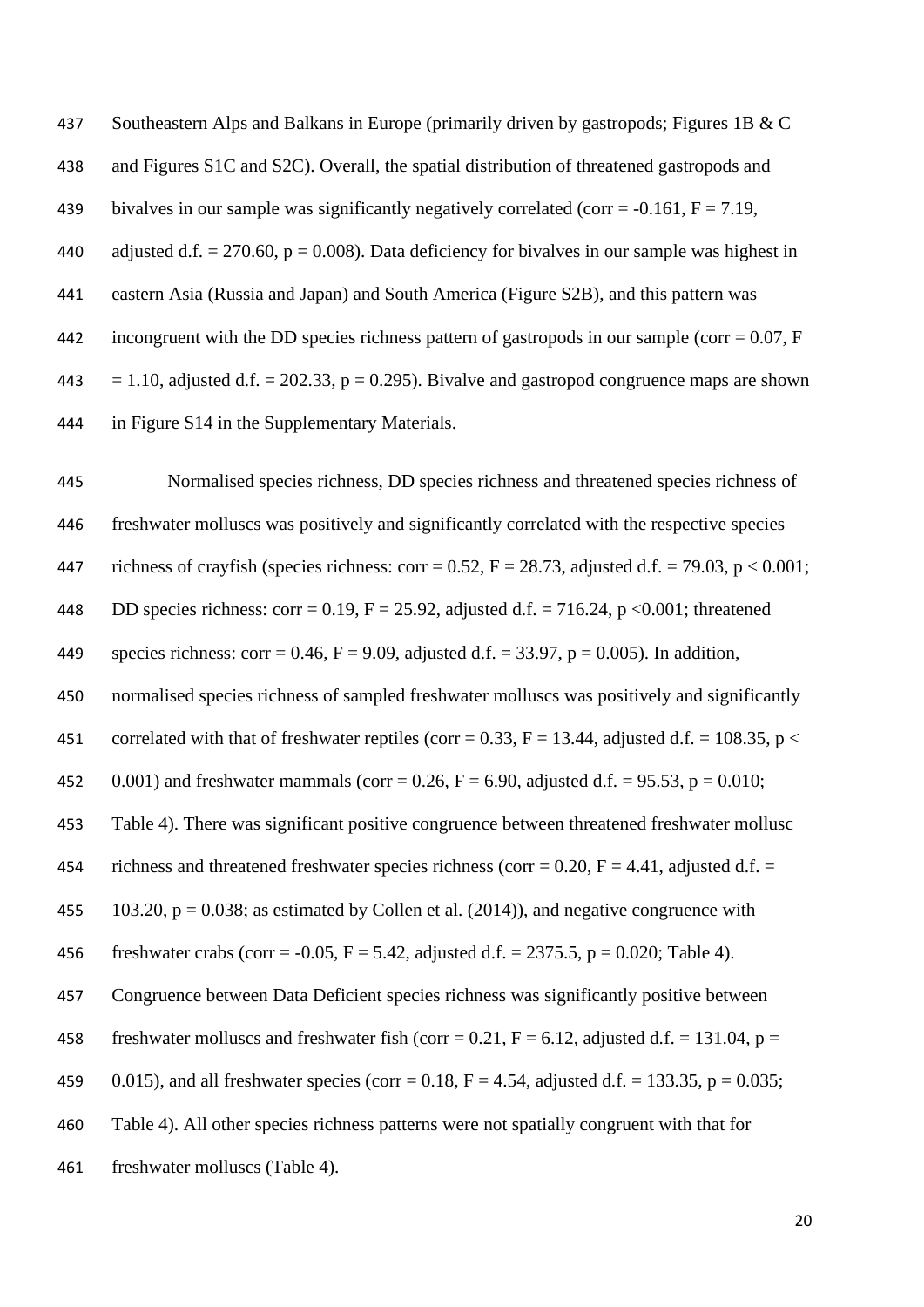# **Discussion**

 Here, we present the first global analysis of the extinction risk of freshwater molluscs by utilising an established method to assess a random sample of freshwater mollusc species from around the world (Baillie et al. 2008). Our sample of 1,428 species constitutes around a quarter of the global species diversity of freshwater molluscs and shows that 30% of species in our sample are threatened with extinction.

*Patterns of threat*

 Extinction risk in freshwater taxa is known to exceed that of terrestrial taxonomic groups (Collen et al. 2014; McRae et al. 2017). Levels of threat for our sample of freshwater molluscs are comparable to those of freshwater crayfish and freshwater crabs (32%; Cumberlidge et al. 2009; Richman et al. 2015), lower than those for amphibians (42%; Stuart et al. 2004) and higher than those for Odonata (14%; Clausnitzer et al. 2009). Regional assessments of freshwater species, including molluscs, show a broadly similar pattern to our results, with high levels of threat in Europe (Cuttelod et al. 2011), although our current analysis fails to highlight the high levels of threat observed in continental Africa (Seddon et al. 2011).

 Threat was particularly high in freshwater gastropods, for which more species had smaller ranges compared to the often broadly distributed bivalves (median distribution size 481 for gastropods in our sample was  $26,863 \text{ km}^2$  compared to a median of  $259,386 \text{ km}^2$  for bivalves; Figure S15). High gastropod threat levels have also been shown in regional analyses using the IUCN Red List Categories and Criteria, where gastropods, particularly "prosobranchs", consistently showed the highest levels of threat (Cuttelod et al. 2011; Seddon et al. 2011). Our analysis found threat levels for gastropods to be highest in Europe, and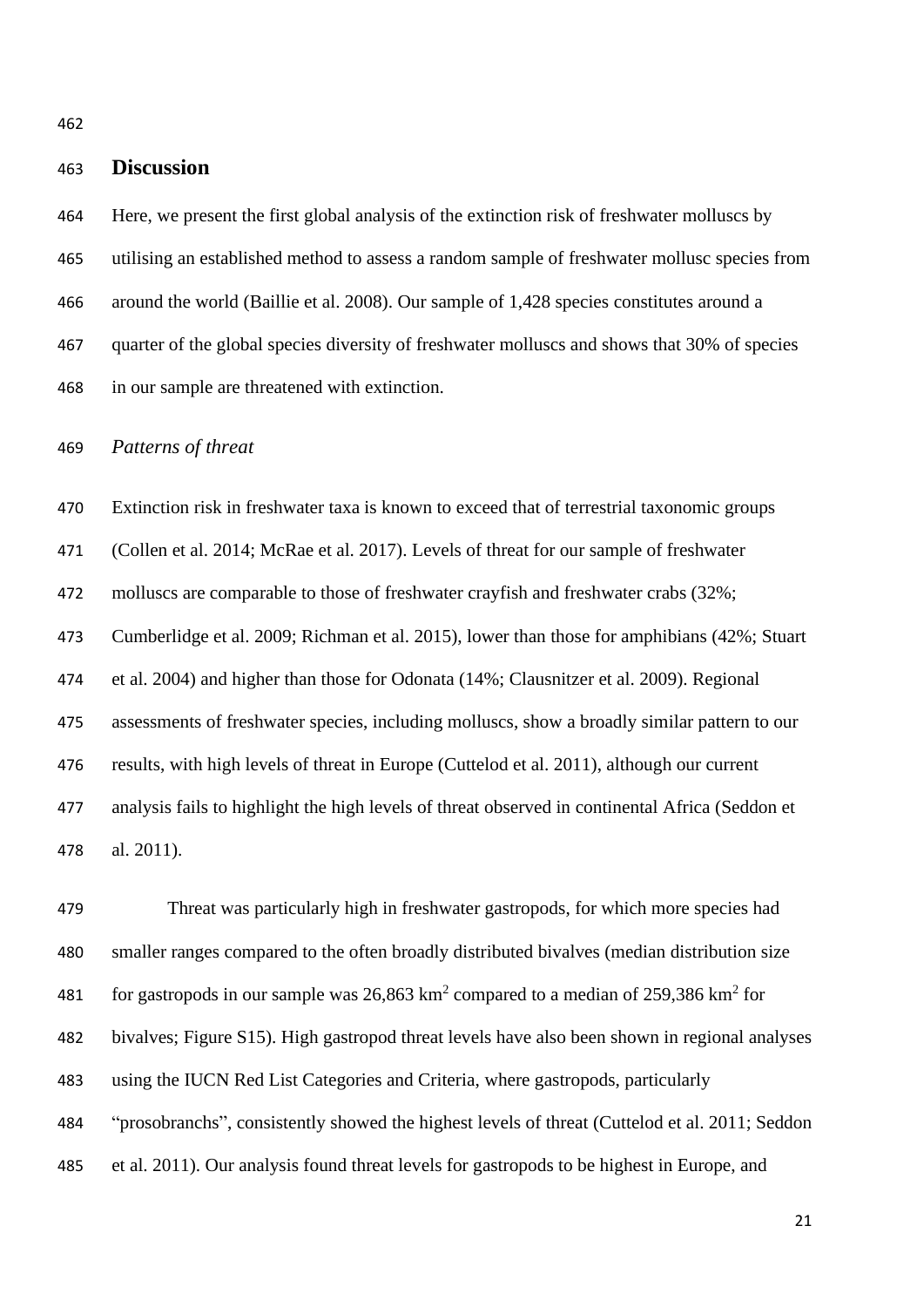negatively correlated with threat levels in bivalves which had the highest threat levels in North America. Some of the highly threatened gastropod families, such as the Tateidae, consist of small-sized species with restricted distributions; unsurprisingly, many species of Tateidae have also only recently been described in the past 30 years or so (Ponder 2019). In our sample, 60 of the 91 species of Tateidae were described in 1990 or later; despite this, data deficiency was relatively low at 14%. Members of the Moitessieriidae, also highly threatened in our sample, are small snails, leading a mainly subterranean lifestyle, with patchy and restricted distributions and often known from few or only single localities; some may be under-sampled given the challenge to collect and detect these subterranean species (Wilke 2019), though data deficiency in our sample was again relatively low (24%) compared to other families.

 Lower overall threat of freshwater bivalves is primarily due to the relatively low estimated threat levels in the bivalve family Sphaeriidae, a family of almost cosmopolitan and widespread species with very few threats reported. However, these small bivalves have attracted much less research attention by conservationists than the larger unionids, thus have higher levels of data deficiency (36% versus 12% in the Unionidae; Table 2). Recent studies suggest that threat levels in freshwater bivalves may be higher than estimated here. For example, a recent study on the status and distribution of the world's freshwater bivalves suggested that 40% of bivalves are either Near Threatened, threatened or Extinct (Lopes- Lima et al. 2018). Including Extinct and Near Threatened species into our estimate, our results suggest that 34% of freshwater bivalve species are threatened or extinct (lower estimate: 26%; upper estimate: 48%). In addition, using alternative assessment processes, such as the one employed by the American Fisheries Society, nearly equal levels of 74% and 72% of species are imperilled for gastropods and bivalves, respectively (Johnson et al. 2013). The fact that information on population trends may also be missing for many large bivalve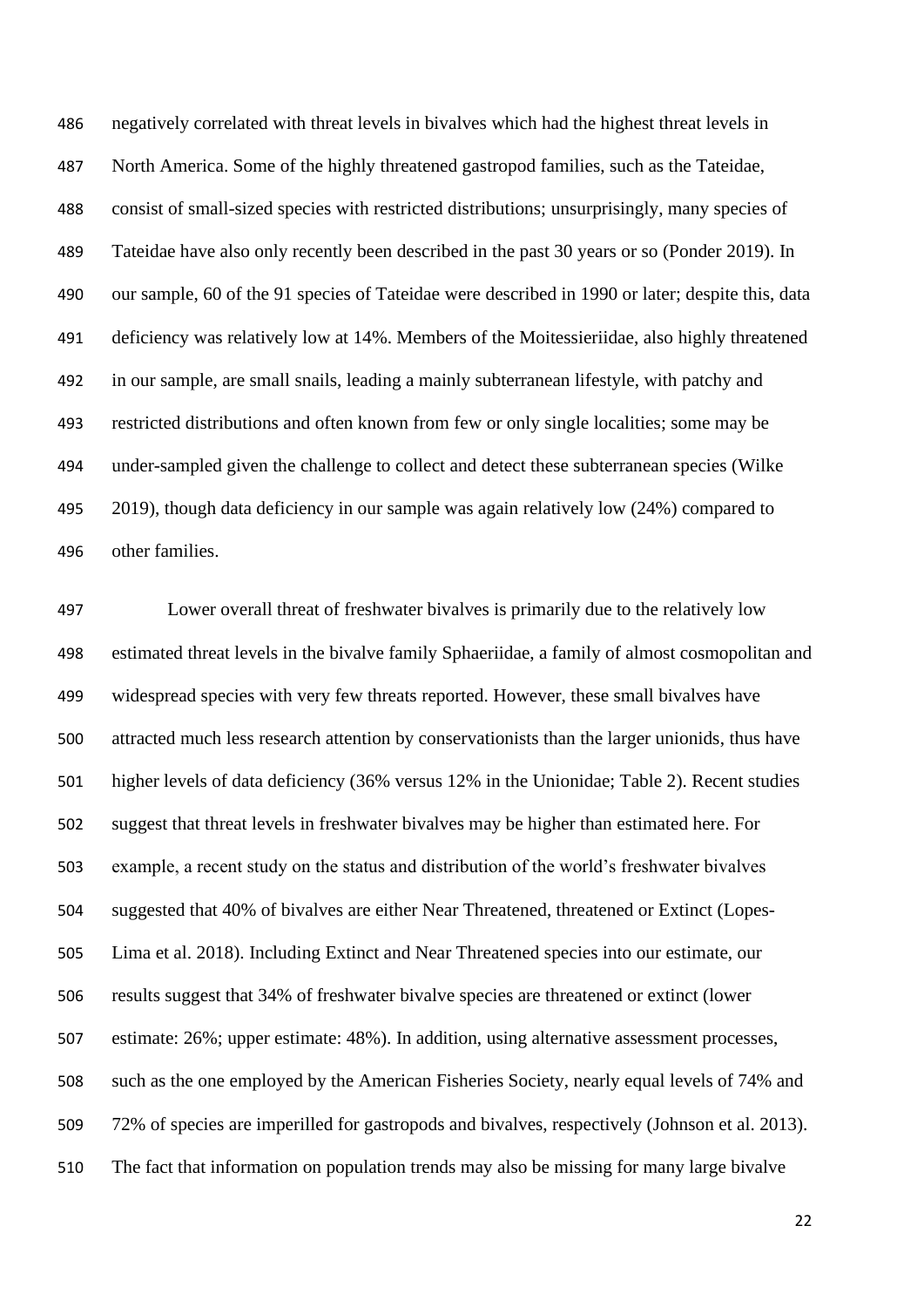species, which are often long-lived (Vaughn & Taylor 2001) and therefore requiring long- term monitoring to detect trends, may lead to an underestimate of extinction risk, particularly when only range-based metrics are available to assess extinction risk (Torres et al. 2018).

 High levels of threat in freshwater species are expected in a system that is impacted by many different threats, especially given the high interconnectivity of freshwater systems. To determine the importance of different threats to freshwater species, various studies have analysed large-scale datasets such as the IUCN Red List. For example, Collen et al. (2014) found habitat loss and degradation (which includes urban development and dam building), pollution and overexploitation to be the three most frequently reported threats. Interestingly, a recent analysis using an alternative dataset on vertebrate freshwater species trends, the Living Planet database (McRae et al. 2017), has shown natural system modifications (24.1%), agriculture and aquaculture (16.4%) and pollution (15.2%) as the most important threats (Thorburn 2017). Assessing the predominant drivers of extinction risk and population decline is a complex task, given that species may be impacted by multiple, often synergistic threats, drivers of decline may vary from region to region (Figure 2C) and that species experts may differ in their perception of the importance of different threat processes to species decline or in their recording of drivers according to the IUCN Threat Classification Scheme (e.g. sedimentation is coded under pollution, but may be caused by logging of forest, which constitutes biological resource use). In a centrally-led project, inconsistencies can be minimised through a rigorous review process and justification of identified threats.

 In our present analysis, pollution and natural system modification were the most common threats affecting freshwater molluscs globally, ranking in the top two most prevalent threats in all biogeographical realms bar the Afrotropics, and natural system modification specifically was associated more than expected with CR listings. Establishment of dams and other barriers presents a major threat to freshwater biodiversity (He et al. 2018). Freshwater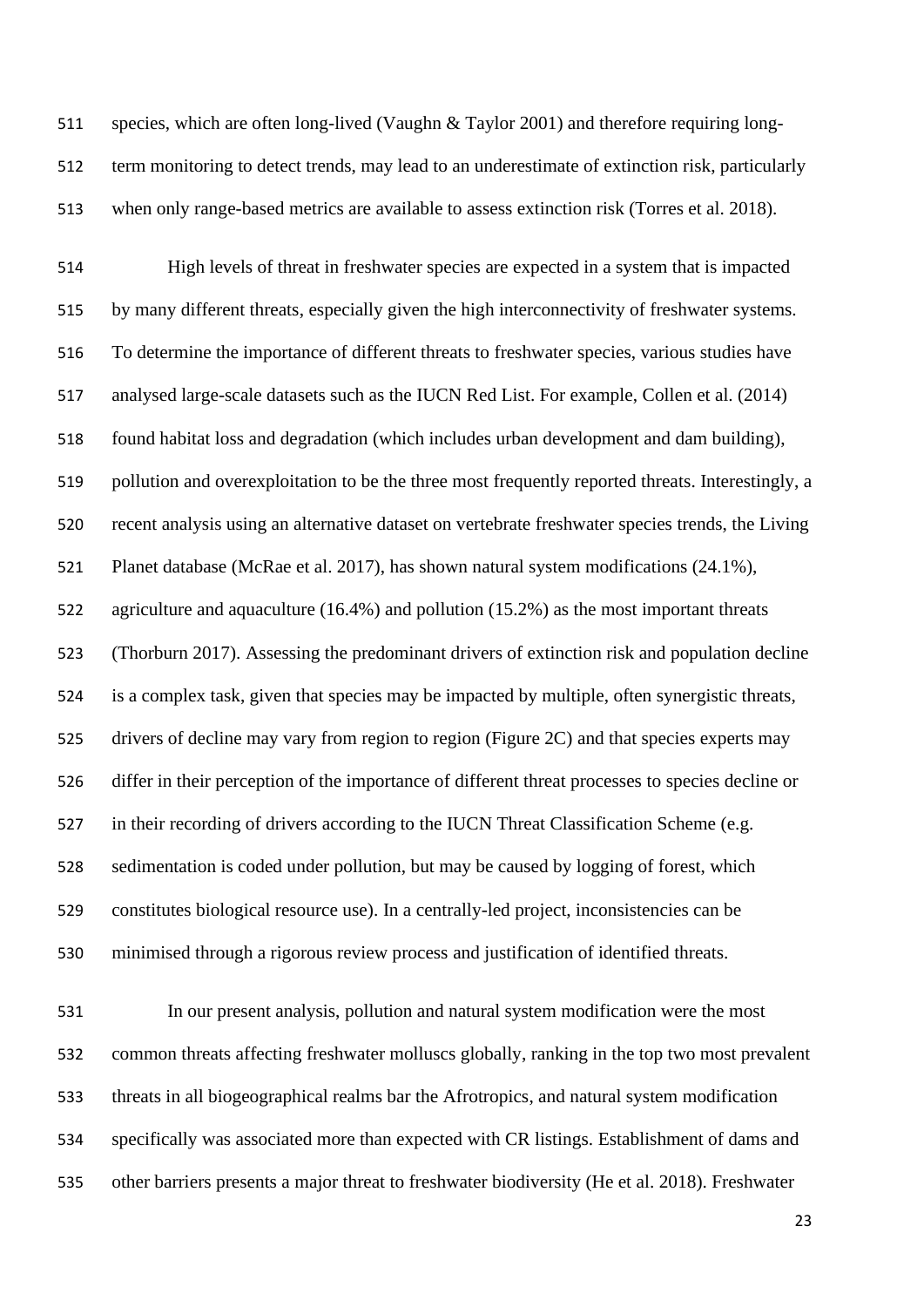mussels require fish hosts for the completion of their life cycle and dispersal (Modesto et al. 2018), and dams may block migratory routes for fish (Maceda-Veiga 2013). Movement of fish hosts is vital for connectivity of mussel populations and metapopulation dynamics (Zając et al. 2018). It has been shown that mussel species richness and abundance is reduced closer to river impoundments, suggesting an extinction risk gradient downstream of these structures (Vaughn & Taylor 2001). Local extirpation rates of mussels have previously been predicted by their primary fish hosts: mussels that require large migratory fish to complete their life cycle had higher extirpation rates due to river fragmentation (Vaughn 2012). Not only do dams and barriers cause habitat fragmentation, they are also a major factor reducing climate change resilience of freshwater systems (Markovic et al. 2017). Some of these factors are likely behind the observed higher threat levels in lotic versus lentic system, a finding corroborated in other studies (Clausnitzer et al. 2009, Collen et al. 2014). It is therefore of utmost importance that we address connectivity of freshwaters when identifying priority areas for conservation and identify the barriers that human perturbations pose to connectivity (Hermoso et al. 2018).

 Freshwater molluscs are among the most sensitive freshwater species to several chemicals, particularly as juveniles (Wang et al. 2017). While pollution was associated more than expected with lower threat categories of NT and LC globally, it was the most commonly-cited threat in the Afrotropics and Indomalaya. For example, pollution in form of agricultural runoff (especially from monoculture crops like rubber or palm oil plantations) and sedimentation are a major threat to freshwater molluscs in Indonesia (Gallardo et al. 2018, Zieritz et al. 2018a). Therefore, regional threat analyses are vital to highlight regional differences in predominant threats, and to put in place regional action plans to combat threats in a meaningful and targeted way. We may still be underestimating the impact of pollution on freshwater molluscs, since sublethal effects of pollution, and how it may impact gene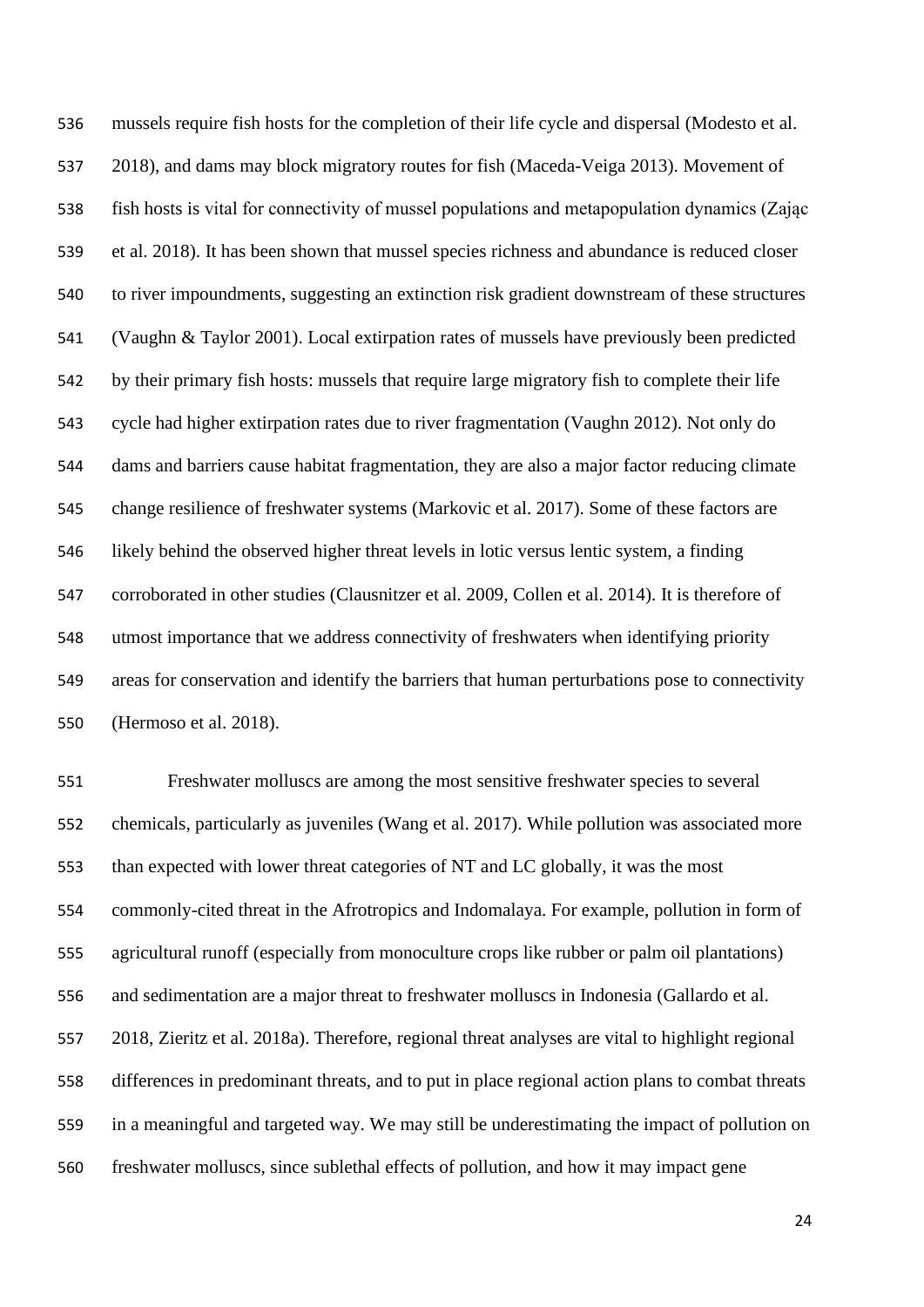expression and ecological condition, are still under-researched (Ferreira-Rodríguez et al. 2019).

 Global change and trade globalization have spurred an increase in bioinvasions and their subsequent impacts on ecosystems (Darrigran & Damborenea 2011; Gallardo et al. 2018). Darrigran et al. (2020) identified four hotspot areas for non-native species of molluscs (both aquatic and terrestrial) in South America, which require special attention for biodiversity conservation, not only because they are potential entry points for non-native species, but also because they coincide with hotspots of high endemism (Darrigran et al. 2020). Identifying entry points of non-native molluscs, such as through large cities, ports, or airports (Darrigran et al. 2020), is a vital step to identify hotspots for conservation action. Climate change is likely to have an impact on freshwater molluscs, yet this was not reflected in our analysis. Climate change is often not highlighted in IUCN Red List

 assessments as an ongoing threat, given the Red List's focus on immediate impacts on species over relatively short timeframes, depending on the generation length of the species in question (Trull et al. 2017; IUCN Standards and Petitions Committee 2019). However, our knowledge gap on climate change impacts on freshwater molluscs has started to be filled with climate change vulnerability analyses, e.g. following Young et al. (2011) and Foden & Young (2013), and other research activities. With a reassessment of the SRLI for freshwater molluscs about to commence, we envisage that we will see the threat from climate change increase in our assessments, given some of the recent work on climate change impacts on freshwater species identifying range contractions and shifts (e.g. Markovic et al. 2014; Gallardo et al. 2018). Already, climate change is the joint most frequently recorded future threat to our freshwater molluscs, together with natural system modification and pollution (Figure S12).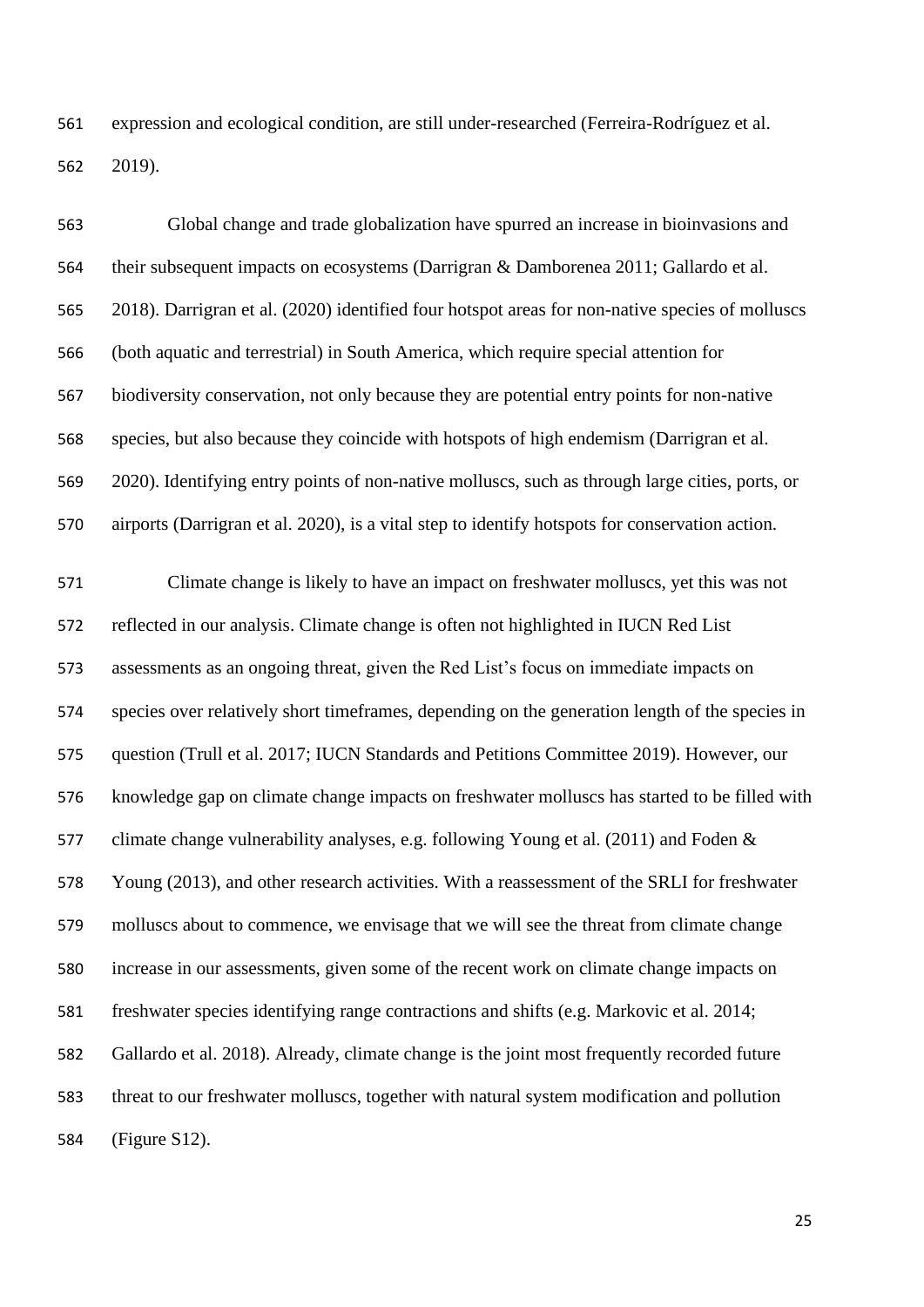Incongruence between spatial patterns of freshwater mollusc species richness in comparison to other taxonomic groups, with the exception of crayfish which have hotspots in North America and Europe (Richman et al. 2015), suggests that macroecological patterns of species richness and range may be governed by different determinants, depending on the species group in question (Collen et al. 2014) and its evolutionary history. Therefore, conservation priority areas are likely to vary, depending on the focal species group. High aquatic species richness in parts of North America and Southeast Asia reflect known hotspots of freshwater molluscs (e.g. Lydeard & Mayden 1995; Zieritz et al. 2018a). High species richness in our sample in parts of Europe is likely a reflection of a larger number of taxonomists working there, with well-defined species boundaries as a result. In contrast, the comparatively lower species richness and levels of threat in our sample in South America, despite the presence of similar threats, reflects understudied species groups where threats have not yet been adequately reported. Central America is also a vastly understudied region demonstrated by the fact that no native bivalves and only a dozen gastropod species found in the area are included here. In addition, recently completed assessment work in West Africa is showing that the situation for freshwater molluscs is rapidly deteriorating, primarily due to conversion of wetlands for food production (D. van Damme, pers. comm.). These new findings will be integrated into our upcoming reassessment of the SRLI species set.

 East Asia also harboured hotspots of freshwater molluscs in our sample, specifically for gastropod species richness and Data Deficient bivalves, which did not emerge during previous study of spatial patterns of freshwater richness and threat (Collen et al. 2014). Recent molecular studies have unearthed the presence of morphologically cryptic species which have increased species richness in the area (Zieritz et al. 2018a). Despite a recent increase in research attention on diversity, biogeography, evolution and – most recently – conservation of freshwater molluscs in the region (e.g. Saito et al. 2018, Zieritz et al. 2018a, Huang et al. 2019,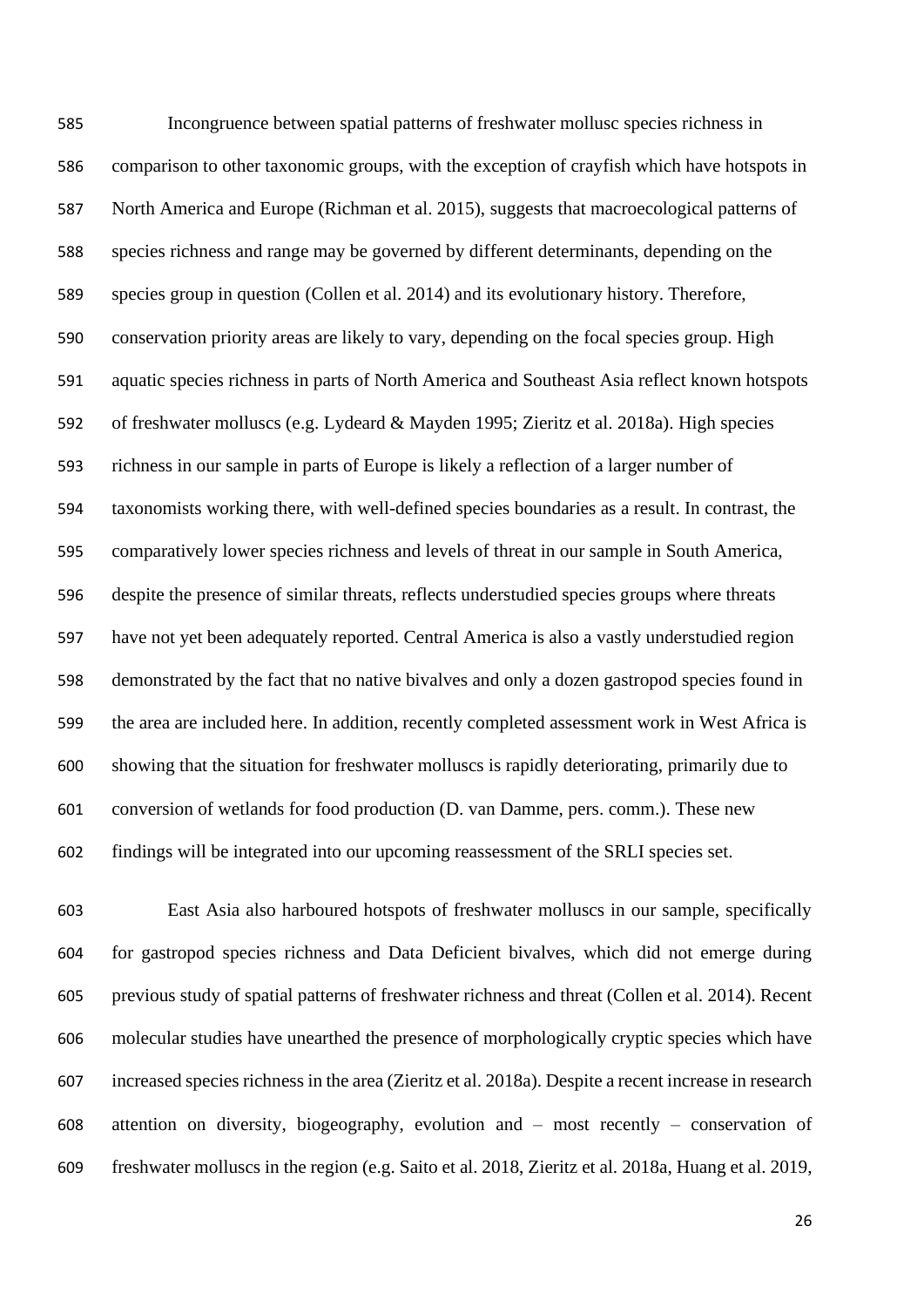Bolotov et al. 2020, Lopes-Lima et al. 2020), primary sources on species distributions and biogeography in many countries are still outdated (Zieritz et al. 2018a). Future reassessments of our species sample are likely to see decreasing levels of data deficiency in this and other regions, while it is likely that the taxonomy of our sample will undergo additional changes as additional molecular studies and field surveys are carried out. New species hotspots are gradually emerging with increased molecular study, e.g. Honshu, Kyushu and Hokkaido in Japan and the Korean peninsula in East Asia (Lopes-Lima et al. 2020), and it is vital that protective measures are put in place to not repeat the fate of the better-studied freshwater mollusc fauna of Europe and North America.

#### *Data Deficiency*

 High levels of data deficiency preclude our ability to adequately represent species groups in conservation action plans and prioritisation schemes. Data deficiency in freshwater molluscs (36%) was greater than in crayfish (20%; Richman et al. 2015), roughly comparable to that in the Odonata (35%; Clausnitzer et al. 2009), but much lower than in freshwater crabs (49%; Cumberlidge et al. 2009). The most obvious causes for the high prevalence of DD species in our sample are: 1) a deficiency of experts in the field of invertebrate systematics (Agnarsson & Kuntner 2007; Kotov & Gololobova 2016; 2) discrepancies among molluscan systematists with regard to species rank and the methods of species delimitation (e.g. Vinarski 2018), which leave the species status of many freshwater molluscan taxa in dispute; 3) lack of monitoring of abundance and status of freshwater molluscan populations, especially in hotspots of freshwater biodiversity in developing countries. Many nominal species of freshwater molluscs have not been studied (or even recorded) since their taxonomic description. Outdated, morphology-based taxonomies persist in many groups of freshwater molluscs (Graf 2007; Torres et al. 2018), though usage of modern molecular techniques show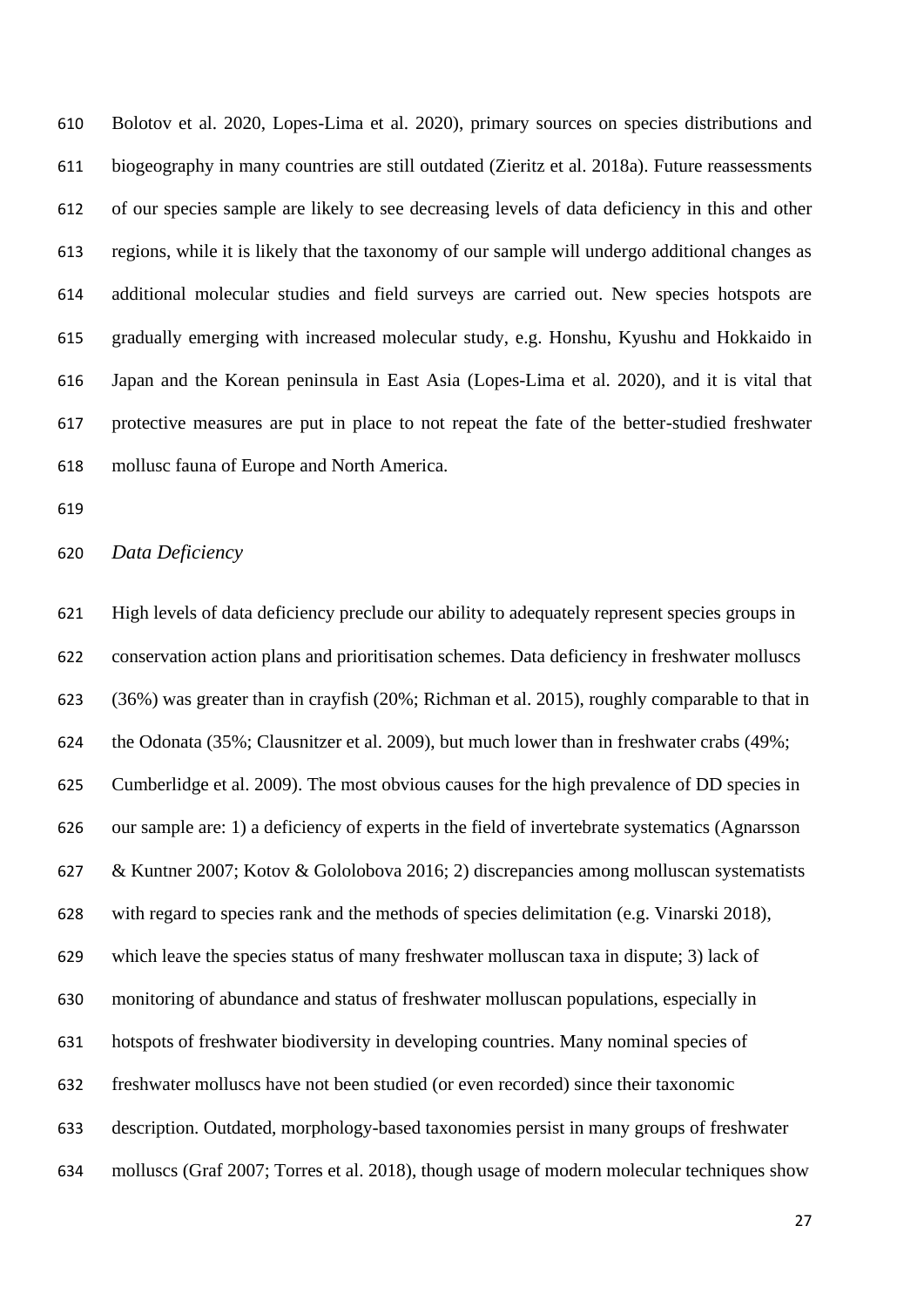that some are incomplete. In the few genera and families where revisions have been made, drastic reassessment of the commonly accepted taxonomies changed species richness estimates (e.g. Osikowski et al. 2018; Bolotov et al. 2020; Lopes-Lima et al. 2020), and conservation status of individual species. For example, there has been an increase in the numbers of new species with often restricted ranges, e.g. in Southeast Asian Unionids (Bolotov et al. 2020). Since data deficiency was high amongst most of the taxonomic sub- groups in our study, increased efforts are needed across orders and families of freshwater molluscs to improve our knowledge on this ecologically important group. In addition, predictive techniques may be used to assess the most likely threat status of Data Deficient species within our sample, and have been carried out for other species groups (Bland et al. 2015). Reducing the number of DD species in our study and for freshwater molluscs in general will allow not only for more accurate biodiversity indicators, but initiate better conservation actions for individual species and/or regions.

# *Adequacy of sample, sample size and SRLI process*

 Taxonomically, comparison to published literature suggests that our study sample broadly represents freshwater mollusc diversity at the global scale. For example, based on globally available estimates of freshwater bivalve species richness (Lopes-Lima et al. 2018), our sample broadly represents bivalve families adequately, although it over-represents 653 Sphaeriidae (18% of the world's freshwater bivalve species, represented by  $\sim$ 24% of species in our sample). Other studies have found a similar broad-scale representativeness of the random sampling technique for other species groups, such as fish, where the sample adequately represented both marine and freshwater fish diversity and traits (R. Miranda, unpublished data). Given the nature of a random sample, it will also omit some smaller families, here for example the Mycetopodidae. Throughout the project, species had to be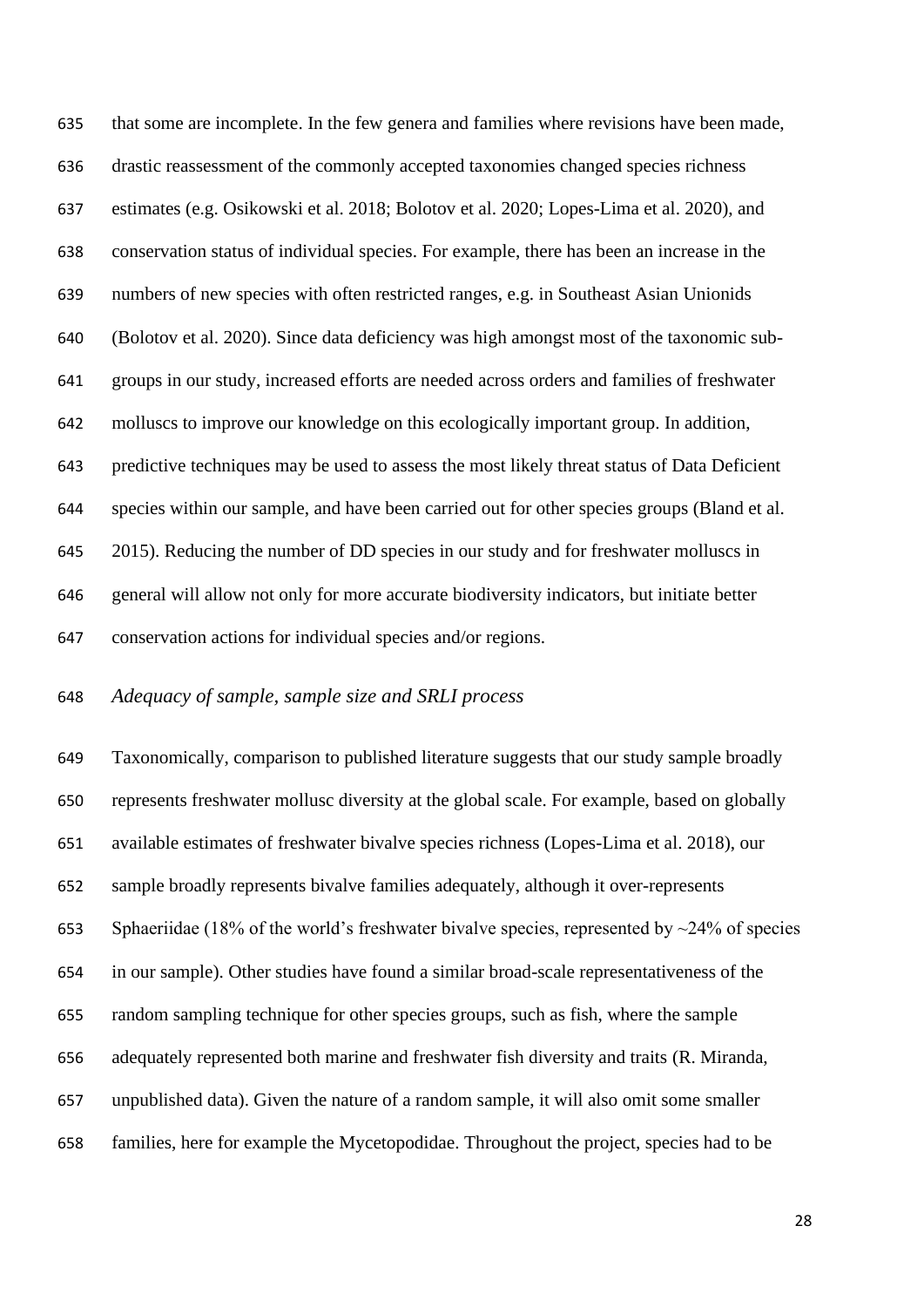replaced due to synonymy; future taxonomic revisions are likely to lead to more replacements, and we have to ensure that we use up-to-date species lists to draw replacements from. In addition, we will also replace those species excluded from the current assessment because they were not fully freshwater, to regain a sample size of 1,500 species. Twenty- seven of the 74 excluded species were assessed as DD, 39 as LC and one as CR; several of these species were from the Caspian Sea region, for which latest data suggest deteriorations in status for many species (Wesselingh et al. 2019). It is therefore also important that brackish or other semi-freshwater species do not fall through the cracks of conservation.

 Spatially, our random sample highlights hotspots of freshwater mollusc richness in the Southeastern USA and across parts of Europe; however, given the random species selection and relatively small sample size compared to the total richness of freshwater molluscs, it is unlikely to accurately highlight regional detail. For example, threatened hotspots previously highlighted in other, regional assessments, such as for example the Anatolian hotspot identified during a Mediterranean assessment (Smith et al. 2008) are not captured in our sampled assessment, while the Alps and Balkan hotspots for threatened species in Europe (Cuttelod et al. 2011) only just show up on our maps. In addition, the low congruence of spatial patterns of hotspots with those for other freshwater species groups (e.g. fish) may be reflection of the sampled approach, especially as the fish pattern itself is also derived from a sampled approach (Collen et al. 2014). With additional comprehensive IUCN Red List assessments for entire species groups now completed or nearing completion, we need to test how richness patterns obtained from sampled assessments compare to global richness patterns, at which spatial scale they may be adequately depicting spatial conservation status, or how large samples would have to be to provide an adequate reflection.

 Apart from spatial bias, estimating threat status of freshwater molluscs, and sub-groups thereof, based on a sample of only around 25% known freshwater molluscs may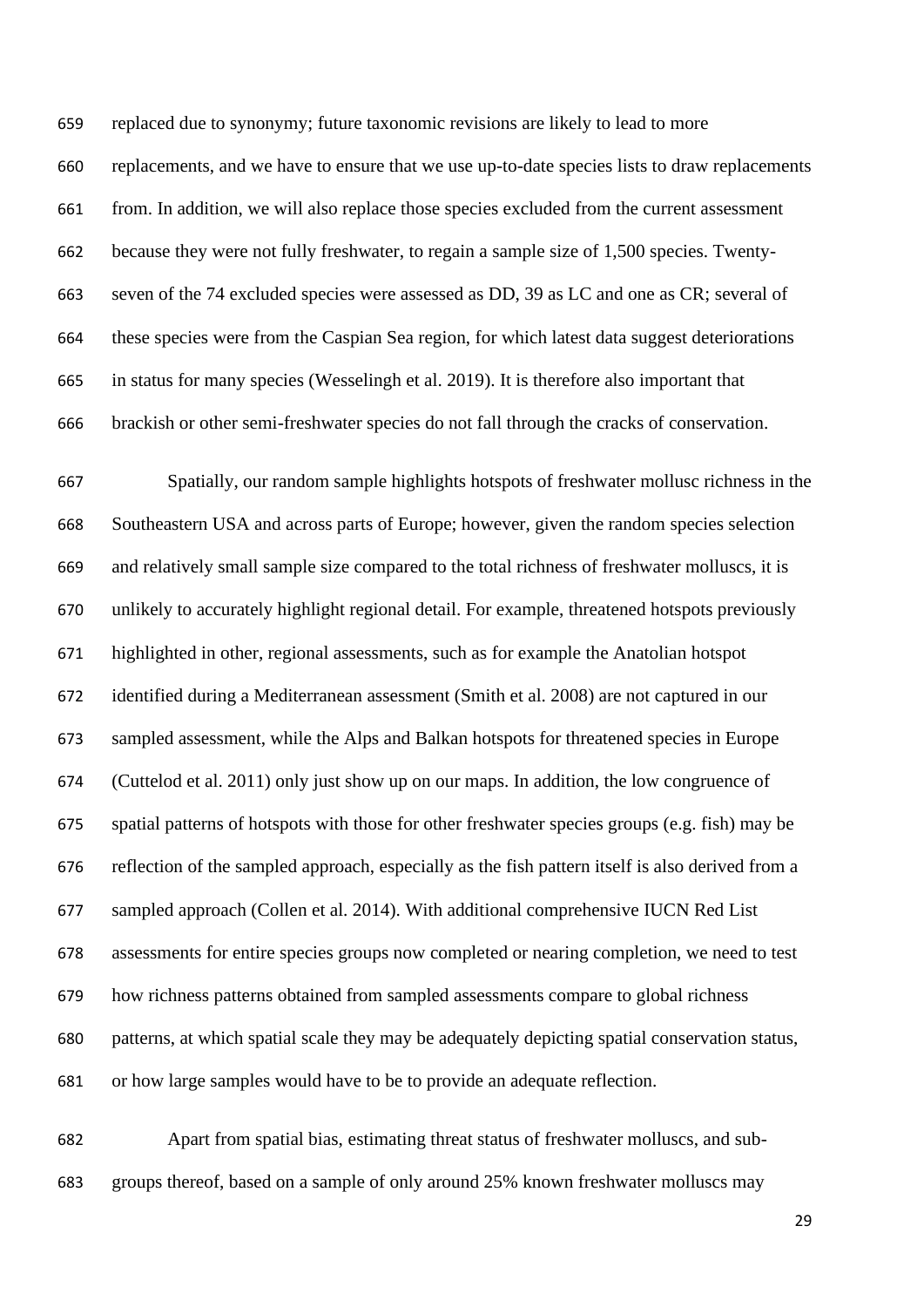introduce bias into our estimate. These shortcomings are to be expected especially since the sample size of 900 non-DD species recommended by Baillie et al. (2008) was only devised to accurately detect extinction risk trends in a species group over time. Thus, we cannot make any conclusions from our sample on overall level of threat within this or any sampled species group, although work is ongoing to test the accuracy of sampled status estimates. This is important since we do not have the resources to run comprehensive assessments for all species groups, especially highly species-rich ones; for example, a recent study shows that we may be able to utilise a smaller sample of around 400 non-DD species to accurately depict extinction risk trends over time (Henriques et al. 2020). This will be tested with the upcoming re-assessment of freshwater molluscs in the coming years.

## *The future of freshwater molluscs*

 Freshwater molluscs provide invaluable functions to freshwater ecosystems, and ecosystem services to humans, but are under high levels of threat. It is vital that conservation actions are increased to safeguard freshwater ecosystems and the species, including molluscs, that depend on them, given the manifold threats impacting these fragile systems. While this sampled global assessment gives an overview of issues impacting freshwater molluscs across the globe and at the broad regional level, it is vital that comprehensive action plans are drawn up to preserve freshwater systems and its biodiversity at regional, national or sub-national scales, given that drivers of threat may vary from region to region. However, natural system modification, especially through dams, and pollution are frequently recorded and are likely to have a substantial impact on freshwater molluscs worldwide. While pollution was not particularly associated with high extinction risk, it is vital to combat water pollution to ensure healthy mollusc populations which may be more robust to withstand other threats. Establishment of riparian buffers to minimise run-off within impacted areas, improvements to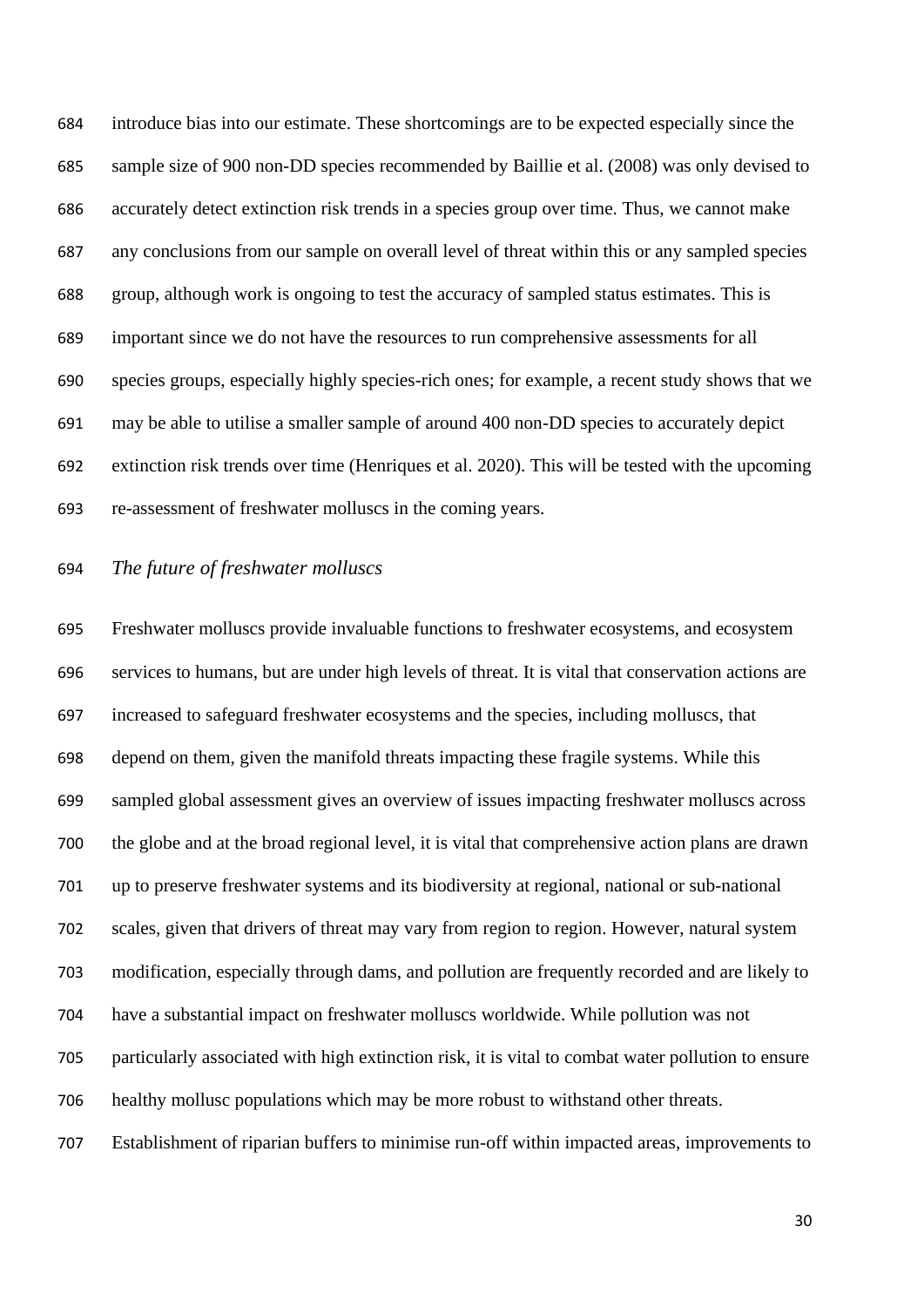wastewater treatment and regulation of pesticides and fertilizers are all actions which have previously been suggested (e.g. Zieritz et al. 2018b, Tickner et al. 2020), especially in areas such as Southeast Asia. Where water is heavily managed for energy generation, flood risk reduction or is abstracted for agriculture, environmental flows need to be considered in environmental impact assessments, infrastructure design and watershed management to minimise impacts on biodiversity; identification and monitoring of introduction pathways is needed to prevent further detrimental species invasions, as is protection of critical habitat to prevent extinctions (Darrigran et al. 2020, Tickner et al. 2020). In addition, research should focus on priorities for conservation of these species and better understanding of the impact of threats, such as pollution and climate change (Ferreira-Rodríguez et al. 2019). More research on the systematics, ecology, and status of freshwater molluscs, particularly in the Neotropics and Southeast Asia, are sorely needed to better assess their conservation status.

 With globally agreed policy targets aiming to combat species extinctions and declines, while also protecting the services that underpin human livelihoods and well-being, this study demonstrates that we must step up our commitment to the conservation of freshwater systems if we want to achieve these targets. Establishment of protected areas aimed at freshwater species conservation, targeted in-situ conservation programmes and clear freshwater policies are needed to safeguard freshwater systems into the future. Climate change in particular will strain both freshwater species and human water use (Strayer & Dudgeon 2010), so ecosystem approaches are required to mitigate impacts of climate change. In addition, our data shows that freshwater extinctions are already underway; it has previously been stated that the time to act is now (Strayer & Dudgeon 2010). Incomplete knowledge should not be a barrier to carrying out conservation actions for those species known or thought to be most at risk. The planned reassessment of the sample of freshwater molluscs, to commence this year, will provide a first glimpse into extinction risk trends of freshwater species globally. To underpin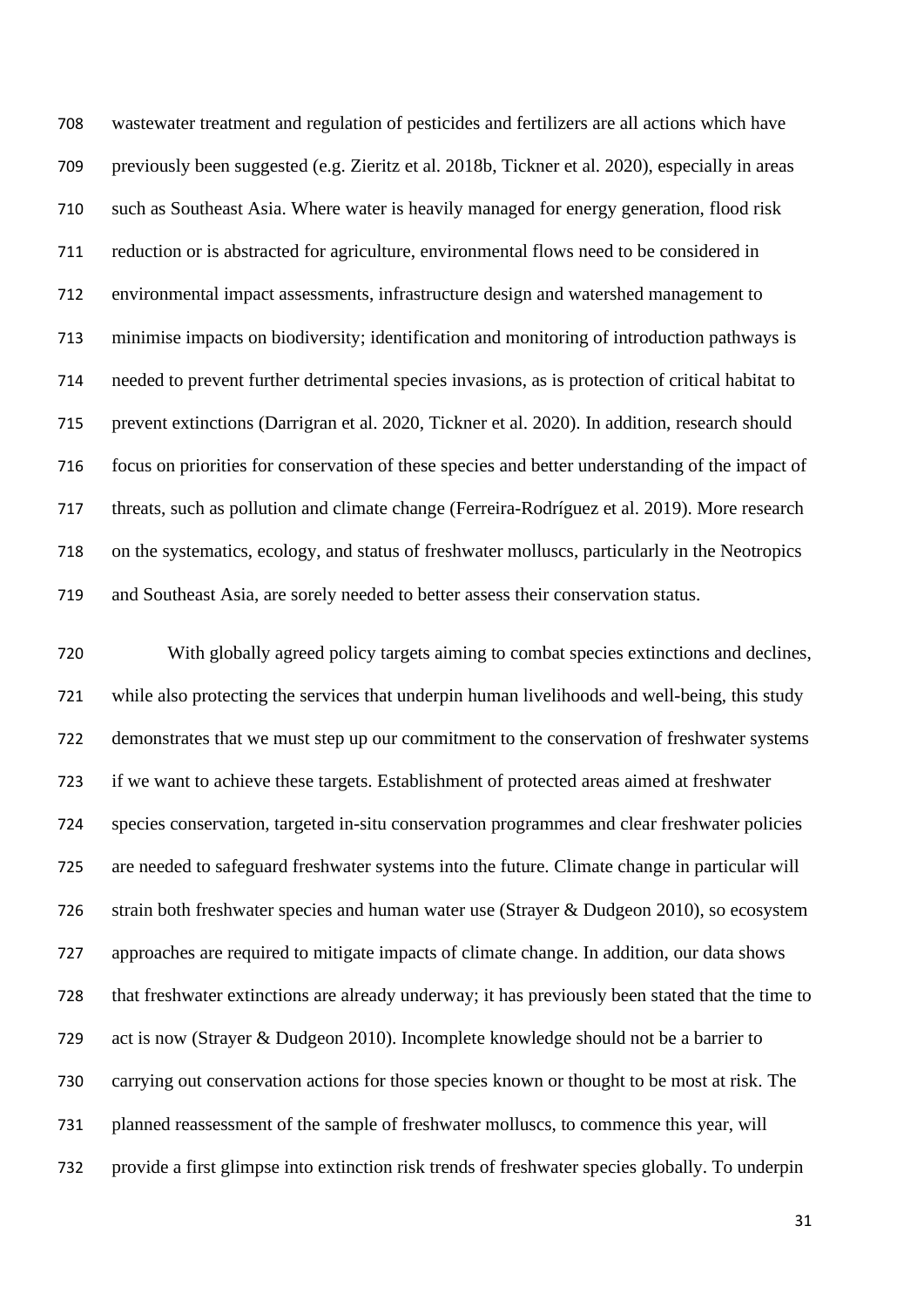this and future reassessments to track status of freshwater molluscs, there is a vital need for widespread monitoring of freshwater species.

# **Acknowledgements**

- This paper is dedicated to our co-author, friend and mentor Ben Collen, champion of the
- sampled approach to Red Listing and friend of understudied species. The authors would like
- to acknowledge the Esmée Fairbairn Foundation (NIDR and MB) and the Rufford
- Foundation (MB) for their generous support. MV is supported by the Russian Fund for Basic
- Research (project No. 19-04-00270). We are grateful to the Biodiversity Synthesis Center for
- funding a major assessment workshop in London in 2010. For data compilation and
- workshop group facilitation, we thank Anne-Marie Soulsby, Ellie Dyer, Felix Whitton, Gita
- Kasthala and Shane McGuinness; for additional work on draft assessments, we thank Clare
- Duncan, Amy Collins, Kirsten McMillan, Suzanne Offord, Julia Thorley, Rebecca Herdson,
- Harriet Milligan, Greta Carrete-Vega and Jordi Corbella.

### **References**

- Agnarsson, I. & M. Kuntner. 2007. Taxonomy in a changing world: seeking solutions for a science in crisis. Systematic Biology 56: 531–559.
- Allen, D. J., S. Molur & B. A. Daniel, 2010. The Status and Distribution of Freshwater
- Biodiversity in the Eastern Himalaya. IUCN and Zoo Outreach Organisation.
- Baillie, J. E., B. Collen, R. Amin, H. R. Akcakaya, S. H. Butchart, N. Brummitt, T. R.
- Meagher, M. Ram, C. Hilton-Taylor & G. M. Mace, 2008. Toward monitoring global
- biodiversity. Conservation Letters 1: 18–26.
- Balian, E. V., H. Segers, C. Lévèque & K. Martens, 2008. The Freshwater Animal Diversity
- Assessment: an overview of results. Hydrobiologia 595: 627–637.
- Bland, L. M., C. D. L. Orme, J. Bielby, B. Collen, E. Nicholson & M. A. McCarthy, 2015.
- Cost-effective assessment of extinction risk with limited information. Journal of Applied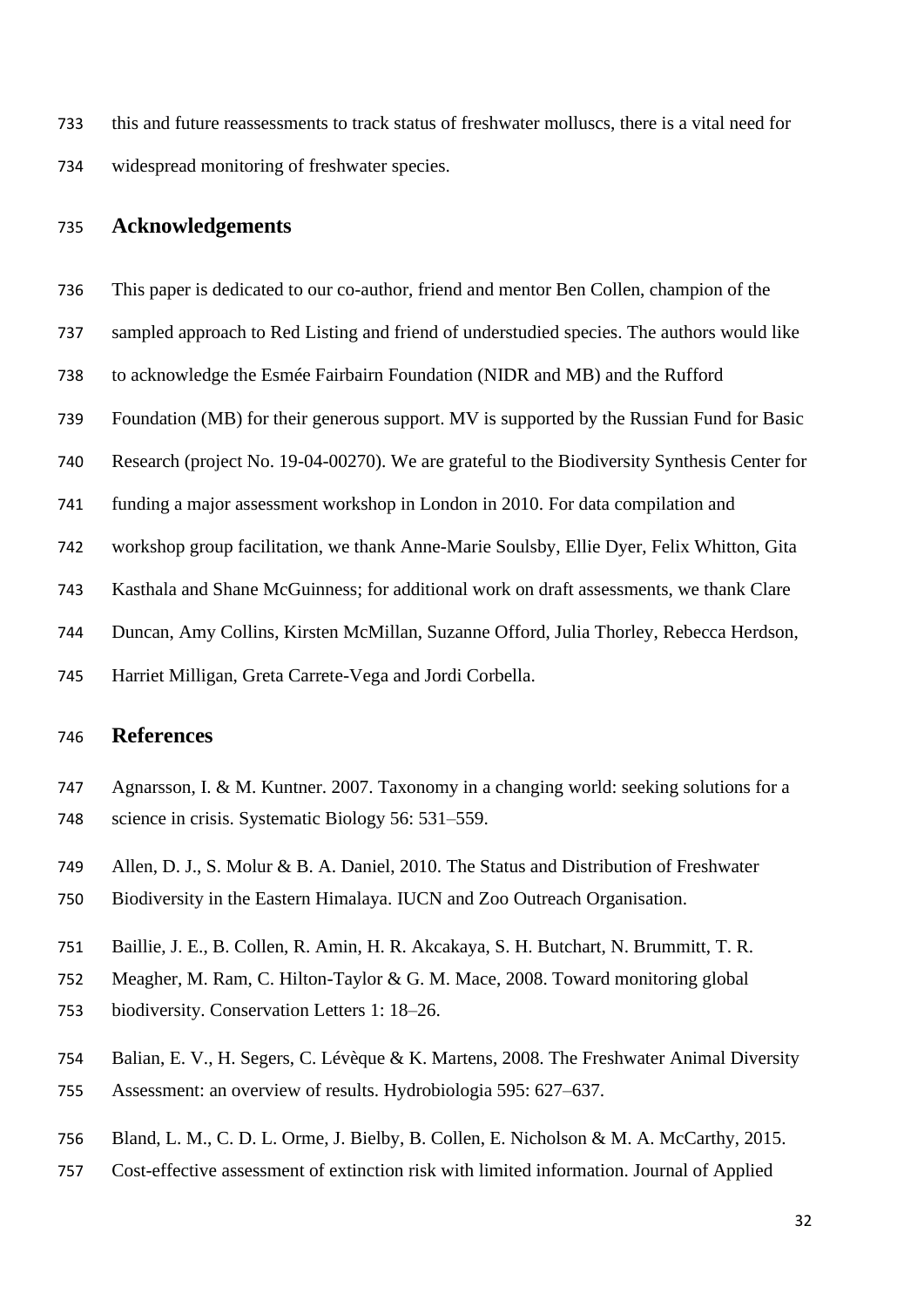- Ecology 52: 861–870.
- Bogan, A., 2008. Global diversity of freshwater mussels (Mollusca, Bivalvia) in freshwater. Hydrobiologia 595: 139–147.
- Böhm, M., B. Collen, J. E. Baillie, P. Bowles, J. Chanson, N. Cox, G. Hammerson, M.
- Hoffmann, S. R. Livingstone, M. Ram, A. G. Rhodin et al., 2013. The conservation status of
- the world's reptiles. Biological Conservation 157: 372–385.
- Bolotov, I. N., A. V. Kondakov, E. S. Konopleva , I. V. Vikhrev, O. V. Aksenova, A. S.
- Aksenov, Y. V. Bespalaya, A. V. Borovskoy, P. P. Danilov, G. A. Dvoryankin, M. Y.
- Gofarov, et al., 2020. Integrative taxonomy, biogeography and conservation of freshwater
- mussels (Unionidae) in Russia. Scientific Reports 10: 3072.
- Bolotov, I.N., E.S. Konopleva, I. V. Vikhrev, M. Y. Gofarov, M. Lopes-Lima, A. E. Bogan,
- Z. Lunn, N. Chan, T. Win, O. V. Aksenova, A. A. Tomilova, K. Tangmuangpak, S.
- Tumpeesuwan & A. V. Kondakov, 2020. New freshwater mussel taxa discoveries clarify
- biogeographic division of Southeast Asia. Scientific Reports 10: 6616.
- Brown, K.M. & C. E. Lydeard, 2010. Mollusca: Gastropoda. In Thorpe, J. H. & A. P. Covich
- (eds), Ecology and classification of freshwater invertebrates of North America. Academic
- Press, Burlington, MA 01803, USA: 277–307.
- Brummitt, N. A., S. P. Bachman, J. Griffiths-Lee, M. Lutz, J. F. Moat, A. Farjon, J. S.
- Donaldson, C. Hilton-Taylor, T. R. Meagher, S. Albuquerque, E. Aletrari, et al., 2015. Green
- Plants in the Red: A Baseline Global Assessment for the IUCN Sampled Red List Index for
- Plants. PLoS ONE 10: e0135152.
- Butchart, S. H., A. J. Stattersfield, L. A. Bennun, S. M. Shutes, H. R. Akçakaya, J. E. Baillie,
- S. N. Stuart, C. Hilton-Taylor & G. M. Mace, 2004. Measuring global trends in the status of
- biodiversity: Red List Indices for birds. PLoS Biology 2: e383.
- Clausnitzer, V., V. J. Kalkman, M. Ram, B. Collen, J. E. Baillie, M. Bedjanič, W. R. Darwall,
- K. D. Dijkstra, R. Dow, J. Hawking, H. Karube, et al. 2009. Odonata enter the biodiversity
- crisis debate: the first global assessment of an insect group. Biological Conservation 142:
- 1864–1869.
- Clifford, P., S. Richardson & D. Hemon, 1989. Assessing the significance of the correlation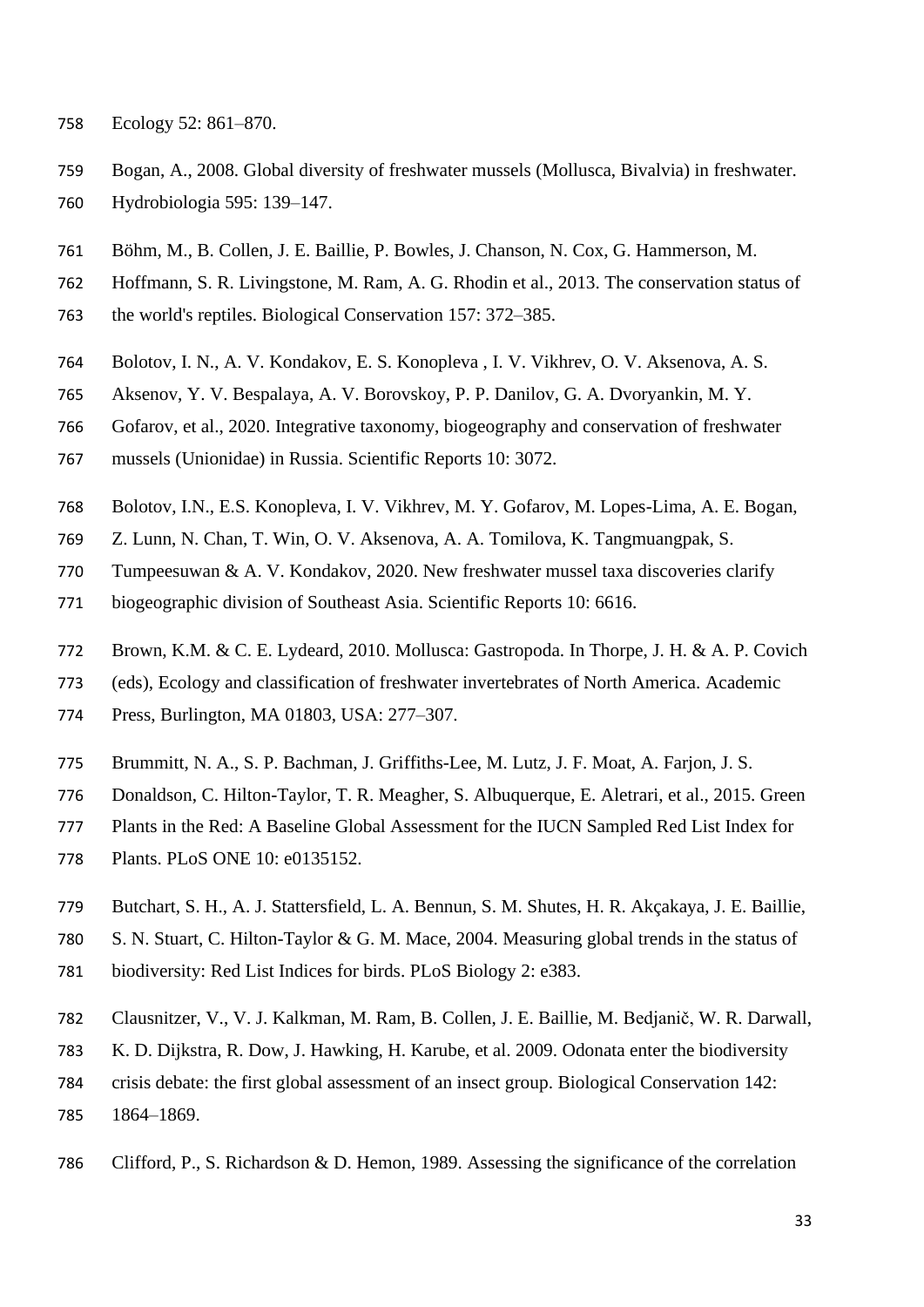- between two spatial processes. Biometrics 45: 123–134.
- Collen, B., F. Whitton, E. E. Dyer, J. E. M. Baillie, N. Cumberlidge, W. R. T. Darwall, C.
- Pollock, N. I. Richman, A.-M. Soulsby & M. Böhm, 2014. Global patterns of freshwater
- species diversity, threat and endemism. Global Ecology and Biogeography 23: 40–51.
- Cowie, R. H., C. Régnier, R. Fontaine & P. Bouchet, 2017. Measuring the Sixth Extinction:
- What do mollusks tell us? The Nautilus 131: 3–41.
- Cumberlidge, N., P. K. Ng, D. C. Yeo, C. Magalhães, M. R. Campos, F. Alvarez, T. Naruse,
- S. R. Daniels, L. J. Esser, F. Y. Attipoe, F. Clotilde-Ba, et al. 2009. Freshwater crabs and the
- biodiversity crisis: Importance, threats, status, and conservation challenges. Biological
- Conservation 142: 1665–1673.
- Cuttelod, A., M. Seddon & E. Neubert, 2011. European Red List of Non-marine Molluscs. Publications Office of the European Union.
- Darrigran, G. & C. Damborenea, 2011. Ecosystem engineering impacts of *Limnoperna fortunei* in South America. Zoological Science 28: 1–7.
- Darrigran, G., I. Agudo-Padron, P. Baez, C. Belz, F. Cardoso, A. Carranza, G. Collado, M.
- Correoso, M. G. Cuezzo, A. Fabres, D. E. Gutiérrez Gregoric, et al. 2020. Non-native
- mollusks throughout South America: emergent patterns in an understudied continent.
- Biological Invasions 22: 1–19.
- Darwall, W., K. Smith, D. Allen, M. Seddon, G. McGregor Reid, V. Clausnitzer & V.
- Kalkman, 2009. Freshwater biodiversity: a hidden resource under threat. In Vie, J. C., C.
- Hilton-Taylor & S. N. Stuart (eds), Wildlife in a changing world: an analysis of the 2008
- IUCN Red List of Threatened Species. IUCN, Gland, Switzerland: 43 -53.
- Darwall, W., V. Bremerich, A. DeWever, A. I. Dell, J. Freyhof, M. O. Gessner, H.-P.
- Grossart, I. Harrison, K. Irvine, S. C. Jähnig, J. M. Jeschke, et al., 2019. The Alliance for
- Freshwater Life: A global call to unite efforts for freshwater biodiversity science and
- conservation. Aquatic Conservation: Marine and Freshwater Ecosystems 28: 1015–1022.
- Dudgeon, D., A. H. Arthington, M. O. Gessner, Z. I. Kawabata, D. J. Knowler, C. Lévêque,
- 814 R. J. Naiman, A. H. Prieur-Richard, D. Soto, M. L. Stiassny & C. A. Sullivan, 2006.
- Freshwater biodiversity: importance, threats, status and conservation challenges. Biological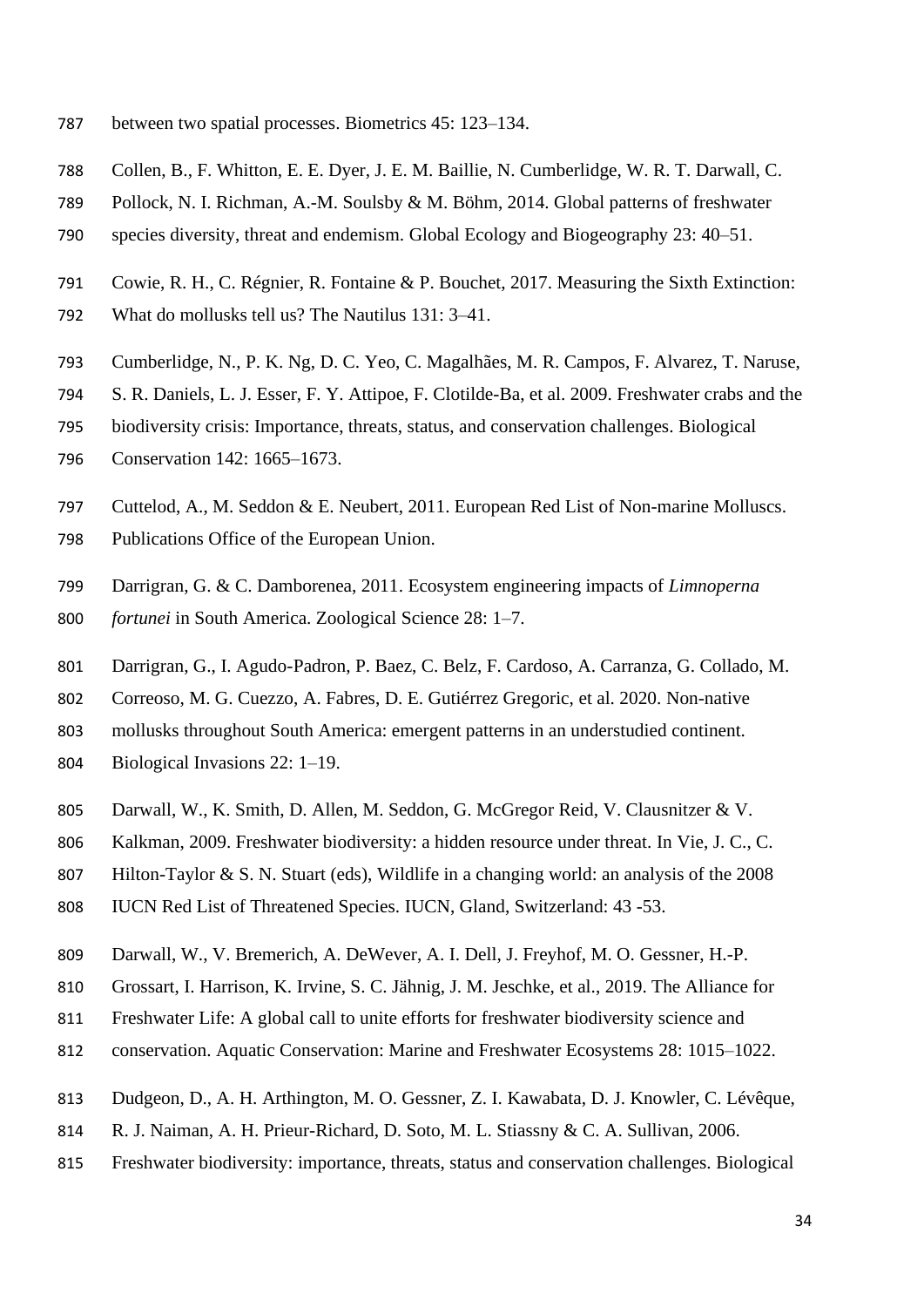- Review 81: 163–182.
- Ferreira-Rodríguez, N., Y. B. Akiyama, O. V. Aksenova, R. Araujo, M. C. Barnhart, Y. V.
- Bespalaya, A. E. Bogan, I. N. Bolotov, P. B. Budha, C. Clavijo, S. J. Clearwater, G.
- Darrigran, et al., 2019. Research priorities for freshwater mussel conservation assessment.
- Biological Conservation 231: 77–87.
- Foden, W.B. & B. E. Young (eds), 2016. IUCN SSC Guidelines for Assessing Species'
- Vulnerability to Climate Change. Version 1.0. Occasional Paper of the IUCN Species
- Survival Commission No. 59. IUCN Species Survival Commission, Cambridge, UK and
- Gland, Switzerland.
- Gallardo, B., A. E. Bogan, S. Harun, L. Jainih, M. Lopes-Lima, M. Pizarro, K. A. Rahim, R.
- Sousa, S. G. P. Virdis & A. Zieritz, 2018. Current and future effects of global change on a
- hotspot's freshwater diversity. Science of the Total Environment 635: 750–760.
- Graf, D. L., 2007. Palearctic freshwater mussel (Mollusca: Bivalvia: Unionoida) diversity and
- the Comparatory Method as a species concept. Proceedings of the Academy of Natural
- Sciences of Philadelphia 156: 71–88.
- Graf, D. L., 2013. Patterns of freshwater bivalve global diversity and the state of
- phylogenetic studies on the Unionoida, Sphaeriidae, and Cyrenidae. American Malacological
- Bulletin 31: 135–153.
- He, F., V. Bremerich, C. Zarfl, J. Geldmann, S. D. Langhans, J. N. W. David, W. Darwall, K.
- Tockner & S. C. Jähnig, 2018. Freshwater megafauna diversity: patterns, status and threats.
- Diversity and Distributions 24: 1395–1404.
- Henriques, S., M. Böhm, B. Collen, J. Luedtke, M. Hoffmann, C. Hilton-Taylor, P. Cardoso,
- S. H. M. Butchart & R. Freeman, 2020. Accelerating the monitoring of global biodiversity:
- revisiting the sampled approach to generating Red List Indices. Conservation Letters: e12703.
- Hermoso, V., A. F. Filipe, P. Segurado, P. Beja, 2018. Freshwater conservation in a
- fragmented world: Dealing with barriers in a systematic planning framework. Aquatic
- Conservation: Marine and Freshwater Ecosystems 28: 17–25.
- Howard, J. K. & K. M. Cuffey, 2006. The functional role of native freshwater mussels in the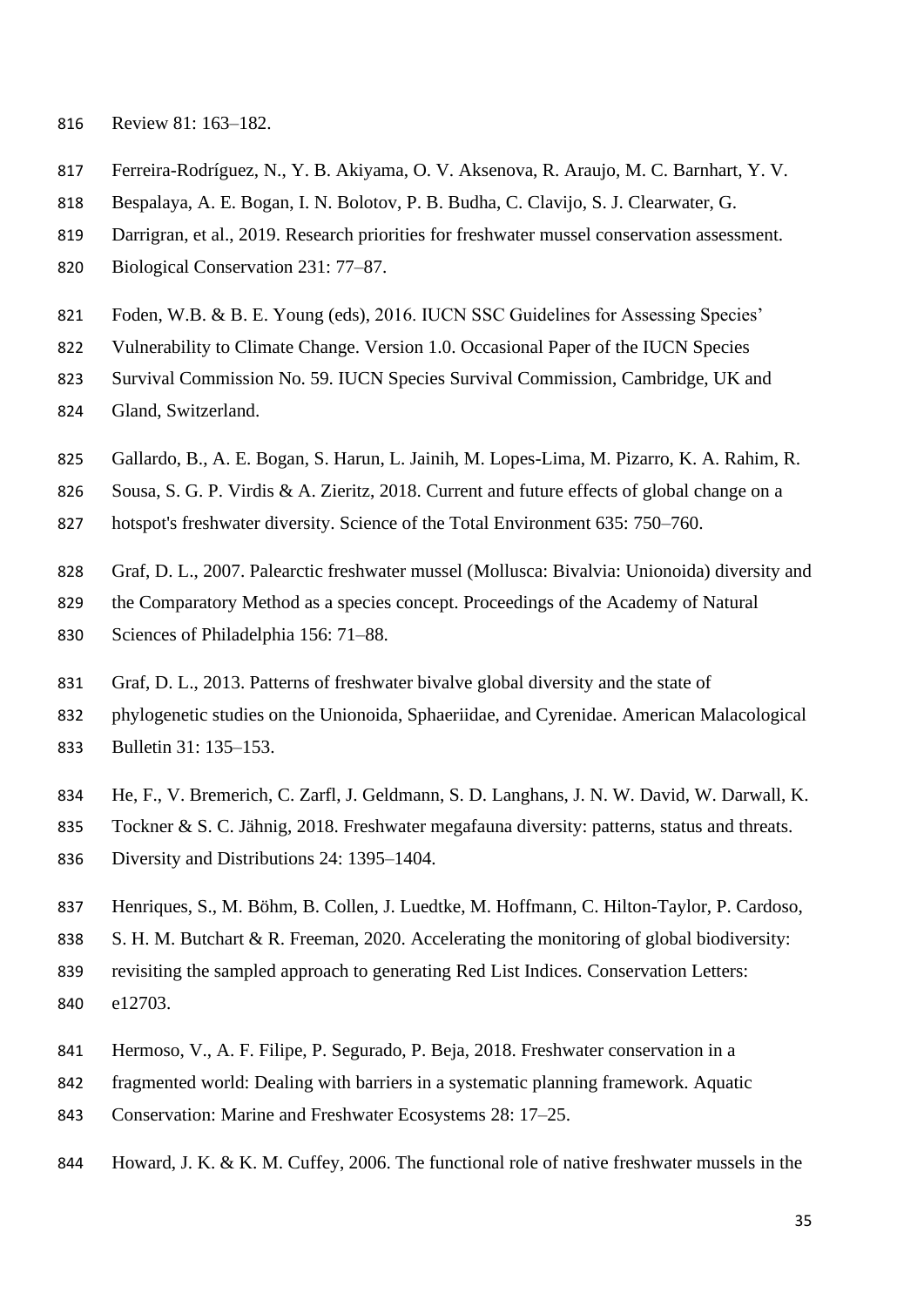- fluvial benthic environment. Freshwater Biology 51: 460–474.
- Huang, X.-C., J.-H. Su, J.-X. Ouyang, S. Ouyang, C.-H. Zhou & X.-P. Wu, 2019. Towards a
- global phylogeny of freshwater mussels (Bivalvia: Unionida): Species delimitation of
- Chinese taxa, mitochondrial phylogenomics, and diversification patterns. Molecular
- Phylogenetics and Evolution 130: 45–59.
- IUCN, 2012. IUCN Red List Categories and Criteria: Version 3.1, second edition. IUCN, Gland, Switzerland.
- IUCN, 2019. The IUCN Red List of Threatened Species, version 2019.3 (23 December 2019; [http://www.iucnredlist.org\)](http://www.iucnredlist.org/).
- IUCN Standards and Petitions Committee, 2019. Guidelines for Using the IUCN Red List
- Categories and Criteria. Version 14. Prepared by the Standards and Petitions Committee.
- Downloadable from [http://www.iucnredlist.org/documents/RedListGuidelines.pdf.](http://www.iucnredlist.org/documents/RedListGuidelines.pdf)
- Johnson, P. D., A. E. Bogan, K. M. Brown, N. M. Burkhead, J. R. Cordeiro, J. T. Garner, P.
- D. Hartfield, D. A. Lepitzki, G. L. Mackie, E. Pip, T. A. Tarpley, et al., 2013. Conservation
- status of freshwater gastropods of Canada and the United States. Fisheries 38: 247–282.
- Köhler, F., M. Seddon, A. E. Bogan, D. Van Tu, P. Sri-Aroon & D. Allen, 2012. The status
- 861 and distribution of freshwater molluscs of the Indo-Burma region. In Allen, D. J., K. G.
- Smith & W. R. T. Darwall (eds), The Status and Distribution of Freshwater Biodiversity in
- Indo-Burma. IUCN, Gland, Switzerland: 66–88.
- Kotov, A. A., M. A. Gololobova, 2016. Traditional taxonomy: Quo vadis? Integrative Zoology 11: 490–495.
- Legendre, L. & P. Legendre, 1998. Numerical ecology, 2nd ed. Elsevier Science, Oxford, UK.
- Lopes-Lima, M., L. E. Burlakova, A. Y. Karatayev, K. Mehler, M. Seddon & R. Sousa, 2018.
- Conservation of freshwater bivalves at the global scale: diversity, threats and research needs.
- Hydrobiologia 810: 1–14.
- Lopes-Lima, M., A. Hattori, T. Kondo, J. Hin Lee, S. Ki Kim, A. Shirai, H. Hayashi, T. Usui,
- K. Sakuma, T. Toriya, Y. Sunamura, et al., 2020. Freshwater mussels (Bivalvia: Unionidae)
- from the rising sun (Far East Asia): phylogeny, systematics, and distribution. Molecular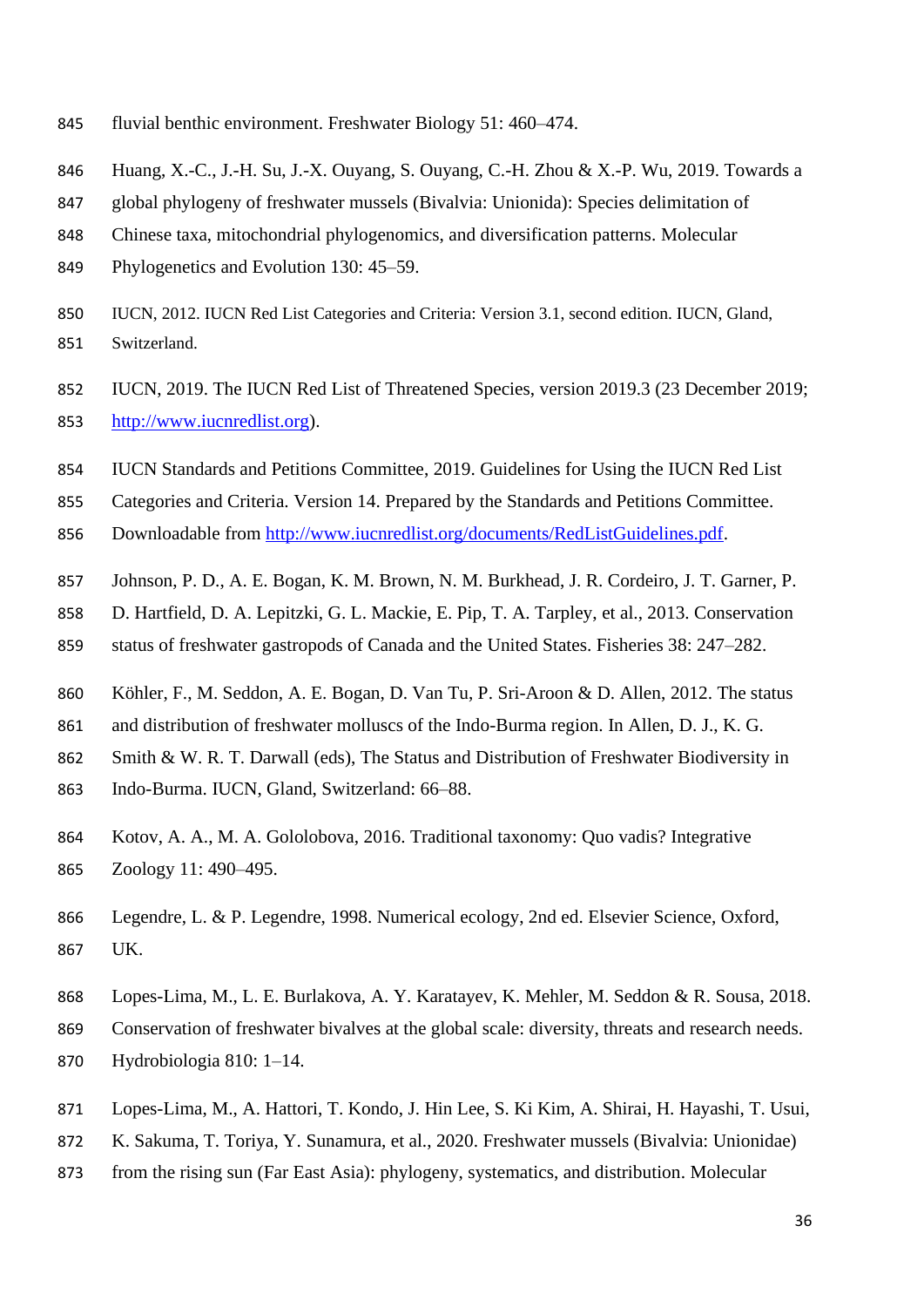- Phylogenetics and Evolution 146: 106755.
- Lydeard, C. & R. L. Mayden, 1995. A diverse and endangered aquatic ecosystem of the
- southeast United States. Conservation Biology 9: 800–805.
- Lydeard, C., R. H. Cowie, W. F. Ponder, A. E. Bogan, P. Bouchet, S. A. Clark, K. S.
- Cummings, T. J. Frest, O. Gargominy, D. G. Herbert, R. Hershler, et al., 2004. The global
- decline of nonmarine mollusks. Bioscience 54: 321–330.
- 880 Maceda-Veiga, A., 2013. Towards the conservation of freshwater fish: Iberian rivers as an example of threats and management practices. Review in Fish Biology and Fisheries 23: 1– 22.
- Markovic, D., S. Carrizo, J. Freyhof, N. Cid, S. Lengyel, M. Scholz, H. Kasperdius & W.
- Darwall, 2014. Europe's freshwater biodiversity under climate change: distribution shifts and
- conservation needs. Diversity and Distributions 20: 1097–1107.
- Markovic, D., S. F. Carrizo, O. Karcher, A. Walz & J. N. W. David, 2017. Vulnerability of
- European freshwater catchments to climate change. Global Change Biology 23: 3567–3580.
- Master, L. L., B. A. Stein, L. S. Kutner & G. A. Hammerson, 2000. Vanishing assets:
- 889 conservation status of U.S. species. In Stein, B. A., L. S. Kutner & J. S. Adams (eds),
- Precious Heritage: The Status of Biodiversity in the United States. Oxford University Press,
- Oxford, UK: 93–118.
- McRae, L., S. Deinet & R. Freeman, 2017. The diversity-weighted Living Planet Index:
- controlling for taxonomic bias in a global biodiversity indicator. PLoS One 12: e0169156.
- Modesto, V., M. Ilarri, A. T. Souza, M. Lopes-Lima, K. Douda, M. Clavero & R. Sousa,
- 2018. Fish and mussels: Importance of fish for freshwater mussel conservation. Fish and Fisheries 19: 244–259.
- MolluscaBase (eds), 2020. MolluscaBase. Accessed at http://www.molluscabase.org on 2020-02-27.
- 899 Molur, S., K. G. Smith, B. A. Daniel & W. R. T. Darwall, 2011. The Status and Distribution
- of Freshwater Biodiversity in the Western Ghats, India. IUCN and Zoo Outreach
- Organisation.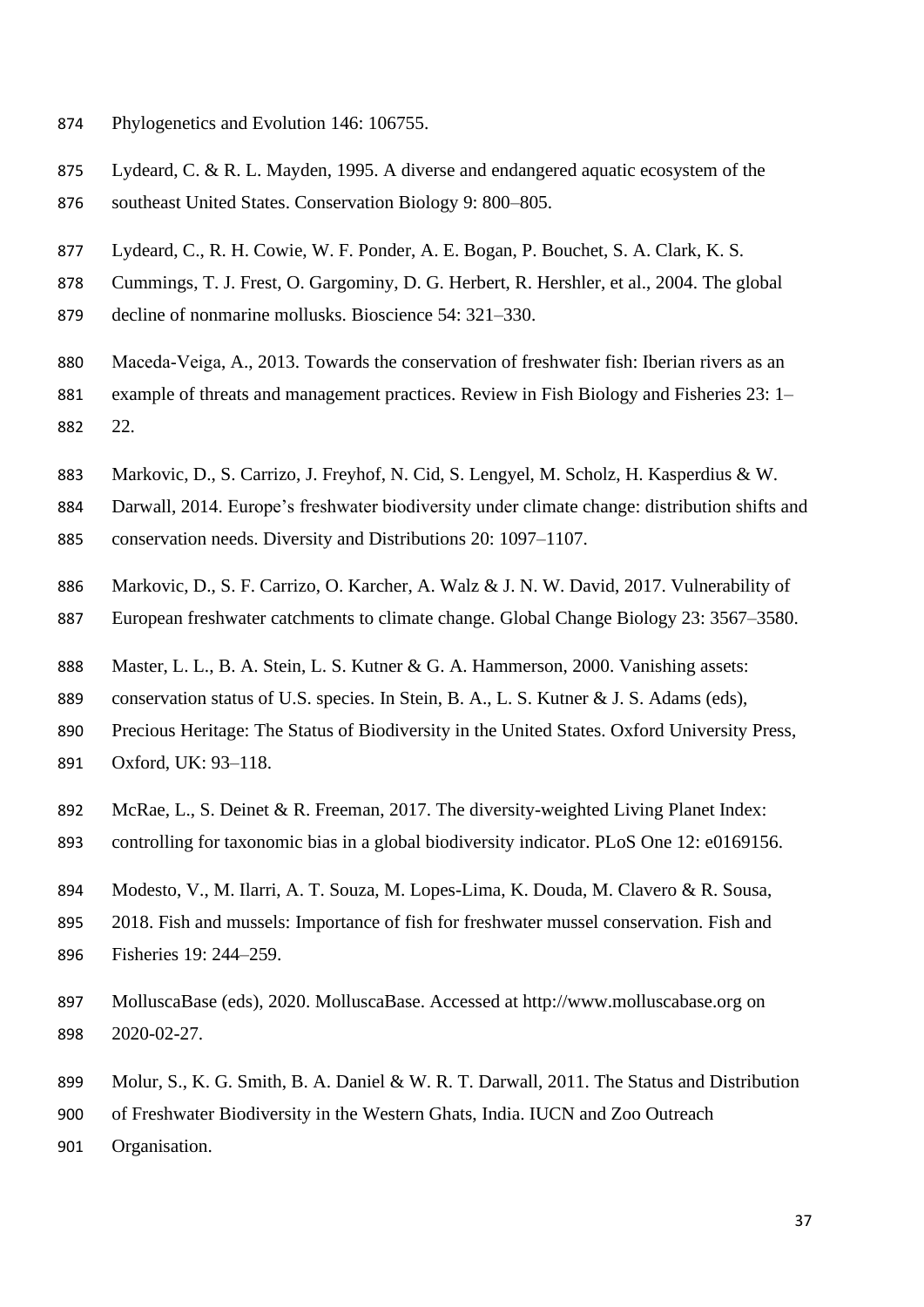- Newton, T. J. & W. G. Cope, 2007. Biomarker responses of unionid mussels to
- environmental contaminants. In Ferris, J. L. & J. H. Van Hassel (eds), Freshwater Bivalve
- Ecotoxicology. CRC Press, Boca Raton, Florida, USA: 257–284.
- Osikowski, A., S. Hofman, A. Rysiewska, B. Sket, S. Prevorčnik & A. Falniowski, 2018. A
- case of biodiversity overestimation in the Balkan Belgrandiella A. J. Wagner, 1927
- (Caenogastropoda: Hydrobiidae): molecular divergence not paralleled by high morphological
- variation. Journal of Natural History 52: 323–344.
- Ponder, W., 2019. Tateidae Thiele, 1925. In Lydeard, C. & K. S. Cummings (eds),
- Freshwater mollusks of the world: a distribution atlas. Johns Hopkins University Press,
- Baltimore, USA: 134–138.
- Red List Technical Working Group (RLTWG), 2018. Mapping Standards and Data Quality
- for the IUCN Red List Categories and Criteria v. 1.16. Available at:
- [https://nc.iucnredlist.org/redlist/resources/files/1539098236-](https://nc.iucnredlist.org/redlist/resources/files/1539098236-Mapping_Standards_Version_1.16_2018.pdf)
- 915 Mapping Standards Version 1.16 2018.pdf.
- Régnier, C., B. Fontaine & P. Bouchet, 2009. Not knowing, not recording, not listing:
- numerous unnoticed mollusk extinctions. Conservation Biology 23: 1214–1221.
- Régnier, C., G. Achaz, A. Lambert, R. H. Cowie, P. Bouchet & B. Fontaine, 2015. Mass
- extinction in poorly known taxa. Proceedings of the National Academy of Sciences USA 112: 7761–7766.
- Revenga, C., I. Campbell, R. Abell, P. de Villers & M. Bryer, 2005. Prospects for monitoring
- freshwater ecosystems towards the 2010 targets. Philosophical Transactions of the Royal
- Society of London B 360: 397–413.
- Richman, N. I., M. Böhm, S. B. Adams, F. Alvarez, E. A. Bergey, J. J. Bunn, Q. Burnham, J.
- Cordeiro, J. Coughran, K. A. Crandall, K. L. Dawkins, et al., 2015. Multiple drivers of
- decline in the global status of freshwater crayfish (Decapoda: Astacidea). Philosophical
- Transactions of the Royal Society B-Biological Sciences 370: 20140060.
- Saito, T., L. Prozorova, T. Sitnikova, P. Surenkhorloo, T. Hirano, Y. Morii & S. Chiba, 2018.
- Molecular phylogeny of glacial relict species: a case of freshwater Valvatidae molluscs
- (Mollusca: Gastropoda) in North and East Asia, Hydrobiologia 818: 105-118.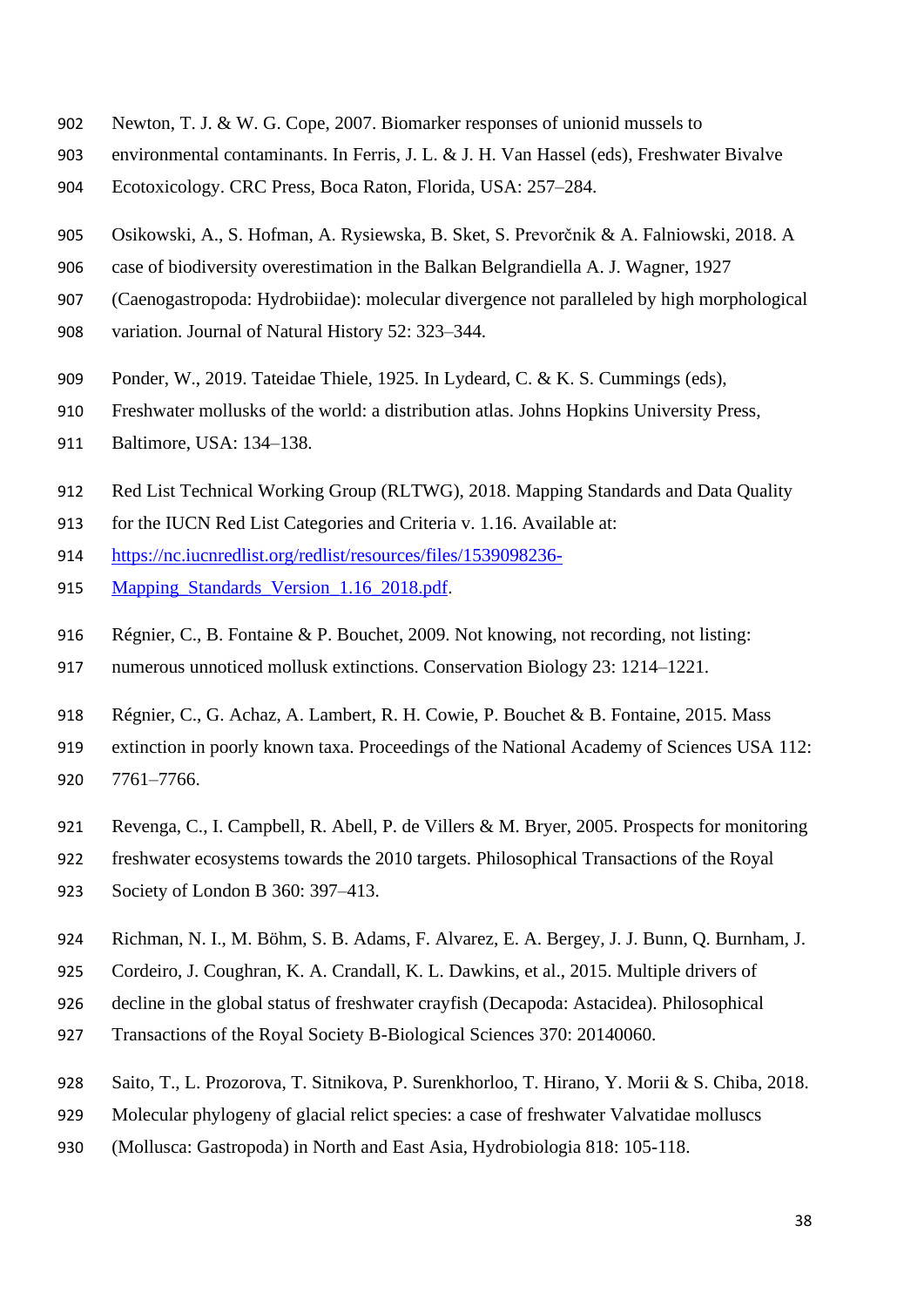- Salafsky, N., D. Salzer, A. J. Stattersfield, C. R. Hilton‐Taylor, R. Neugarten, S. H. Butchart,
- B. E. Collen, N. Cox, L. L. Master, S. H. O'Connor & D. Wilkie, 2008. A standard lexicon
- for biodiversity conservation: unified classifications of threats and actions. Conservation
- Biology 22: 897–911.
- Schöne, B. R., E. Dunca, H. Mutvei & U. Norlund, 2004. A 217-year record of summer air
- temperature reconstructed from freshwater pearl mussels (*M. margaritifera*, Sweden).
- Quaternary Science Reviews 23:1803–1816.
- Schipper, J., J. S. Chanson, F. Chiozza, N. A. Cox, M. Hoffmann, V. Katariya, J. Lamoreux,
- A. S. Rodrigues, S. N. Stuart, H. J. Temple, J. Baillie, et al., 2008. The status of the world's land and marine mammals: diversity, threat, and knowledge. Science 322: 225–230.
- Seddon, M., C. Appleton, D. Van Damme & D. Graf, 2011. Freshwater molluscs of Africa:
- diversity, distribution, and conservation. In Darwall, W., K. Smith, D. Allen, R. Holland, I.
- 943 Harrison  $&\,$  E. Brooks (eds), The diversity of life in African freshwaters: underwater, under
- threat. An analysis of the status and distribution of freshwater species throughout mainland
- Africa. IUCN, Gland, Switzerland: 92–125.
- Smith, K. G., V. Barrios, W. R. T. Darwall & C. Numa (eds), 2014. The Status and
- Distribution of Freshwater Biodiversity in the Eastern Mediterranean. IUCN, Cambridge,
- UK, Malaga, Spain and Gland, Switzerland.
- 949 Strayer, D. L. & D. Dudgeon, 2010. Freshwater biodiversity conservation: recent progress and future challenges. Freshwater Science 29: 344–358.
- Strong, E. E., O. Gargominy, W. F. Ponder & P. Bouchet, 2008. Global diversity of
- gastropods (Gastropoda; Mollusca) in freshwater. Hydrobiologia 595: 149–166.
- Stuart, S. N., J. S. Chanson, N. A. Cox, B. E. Young, A. S. Rodrigues, D. L. Fischman & R.
- W. Waller, 2004. Status and trends of amphibian declines and extinctions worldwide. Science 306: 1783–1786.
- Thorburn, D.-M. J., 2017. Anthropogenic threats predict likelihood and severity of decline in global freshwater populations. MRes Thesis, University College London.
- Tickner, D, J. J. Opperman, R. Abell, M. Acreman, A. H. Arthington, S. E. Bunn, S. J.
- Cooke, J. Dalton, W. Darwall, G. Edwards, et al., 2020. Bending the curve of global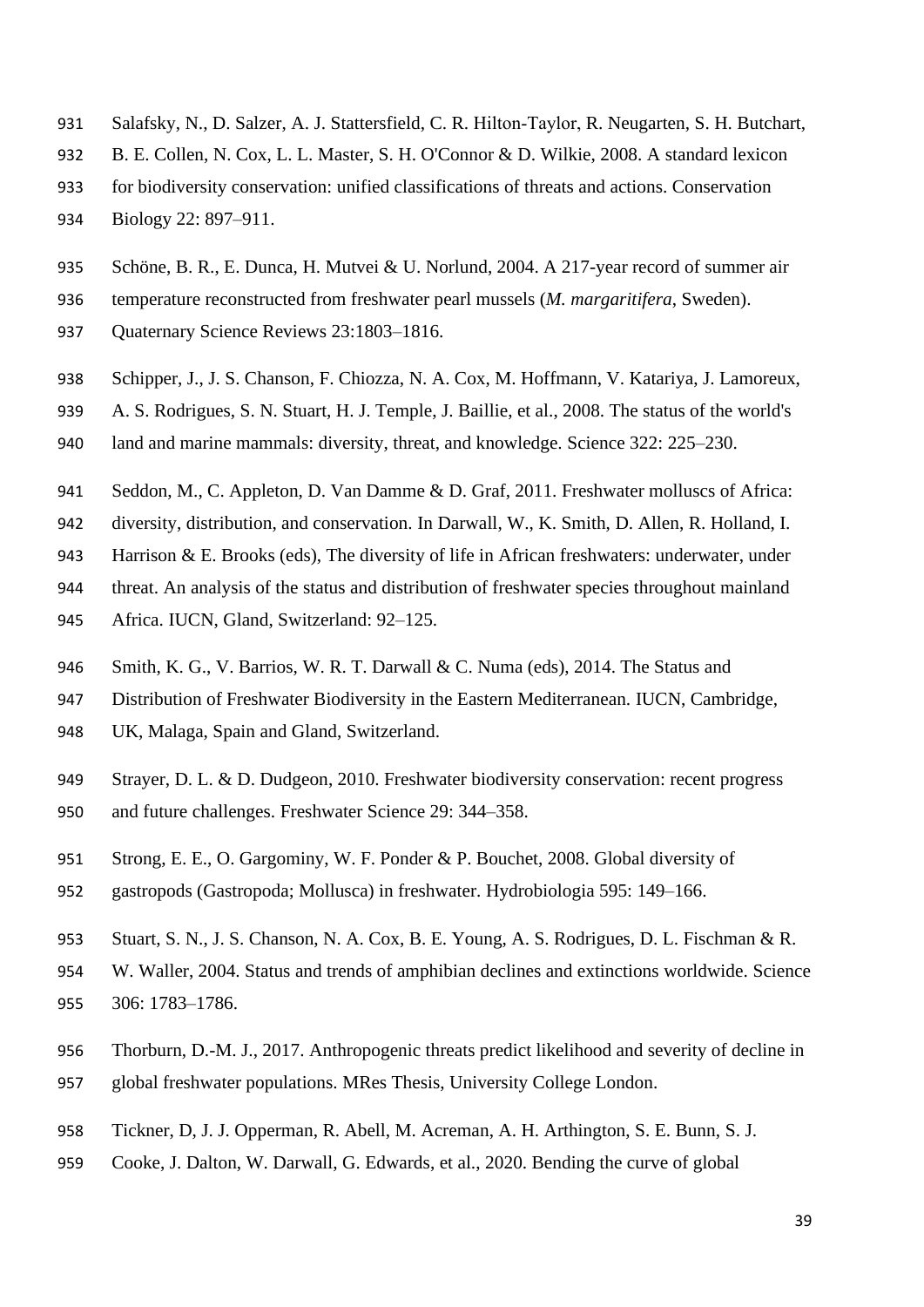- freshwater biodiversity loss: an emergency recovery plan. BioScience 70: 330–342.
- Tingley, R., S. Meiri & D. G. Chapple, 2016. Addressing knowledge gaps in reptile conservation. Biological Conservation 204: 1–5.
- Tittensor, D. P., M. Walpole, S. L. Hill, D. G. Boyce, G. L. Britten, N. D. Burgess, S. H.
- Butchart, P. W. Leadley, E. C. Regan, R. Alkemade, R. Baumung, et al., 2014. A mid-term
- analysis of progress toward international biodiversity targets. Science 346: 241–244.
- Torres, S., L. Cao, D. E. Gutiérrez Gregoric, M. de Lucía, F. Brea & G. Darrigran, 2018.
- Distribution of the Unionida (Bivalvia, Paleoheterodonta) from Argentina and its
- conservation in the Southern Neotropical Region. PLoS ONE 13: e0203616.
- Trull, N., M. Böhm & J. Carr, 2017. Patterns and biases of climate change threats in the
- IUCN Red List. Conservation Biology 32: 135–147.
- Vaughn, C. C., 2012. Life history traits and abundance can predict local colonisation and
- extinction rates of freshwater mussels. Freshwater Biology 57: 982–992.
- Vaughn, C. C., 2018. Ecosystem services provided by freshwater mussels. Hydrobiologia 810: 15–27.
- Vaughn, C. C. & C. M. Taylor, 2001. Impoundments and the decline of freshwater mussels: a case study of an extinction gradient. Conservation Biology 13: 912–920.
- Vinarski, M. V., 2018. The species question in freshwater malacology: From Linnaeus to the
- present day. Folia Malacologica 26: 39–52.
- Vörösmarty, C. J., P. B. McIntyre, M. O. Gessner, D. Dudgeon, A. Prusevich, P. Green, S.
- Glidden, S. E. Bunn, C. A. Sullivan, C. R. Liermann & P. M. Davies, 2010. Global threats to human water security and river biodiversity. Nature 467: 555-561.
- Wang, N., C. D. Ivey, C. G. Ingersoll, W. G. Brumbaugh, D. Alvarez, E. J. Hammer, C. R.
- Bauer, T. Augspurger, S. Raimondo & M. C. Barnhart, 2017. Acute sensitivity of a broad
- range of freshwater mussels to chemicals with different modes of toxic action. Environmental
- Toxicology and Chemistry 36: 786–796.
- Wesselingh, F. P., T. A. Neubauer, V. V. Anistratenko, M. V. Vinarski, T. Yanina, J. J. ter
- Poorten, P. Kijashko, C. Albrecht, O. Y. Anistratenko, A. D'Hont, P. Frolov, et al., 2019.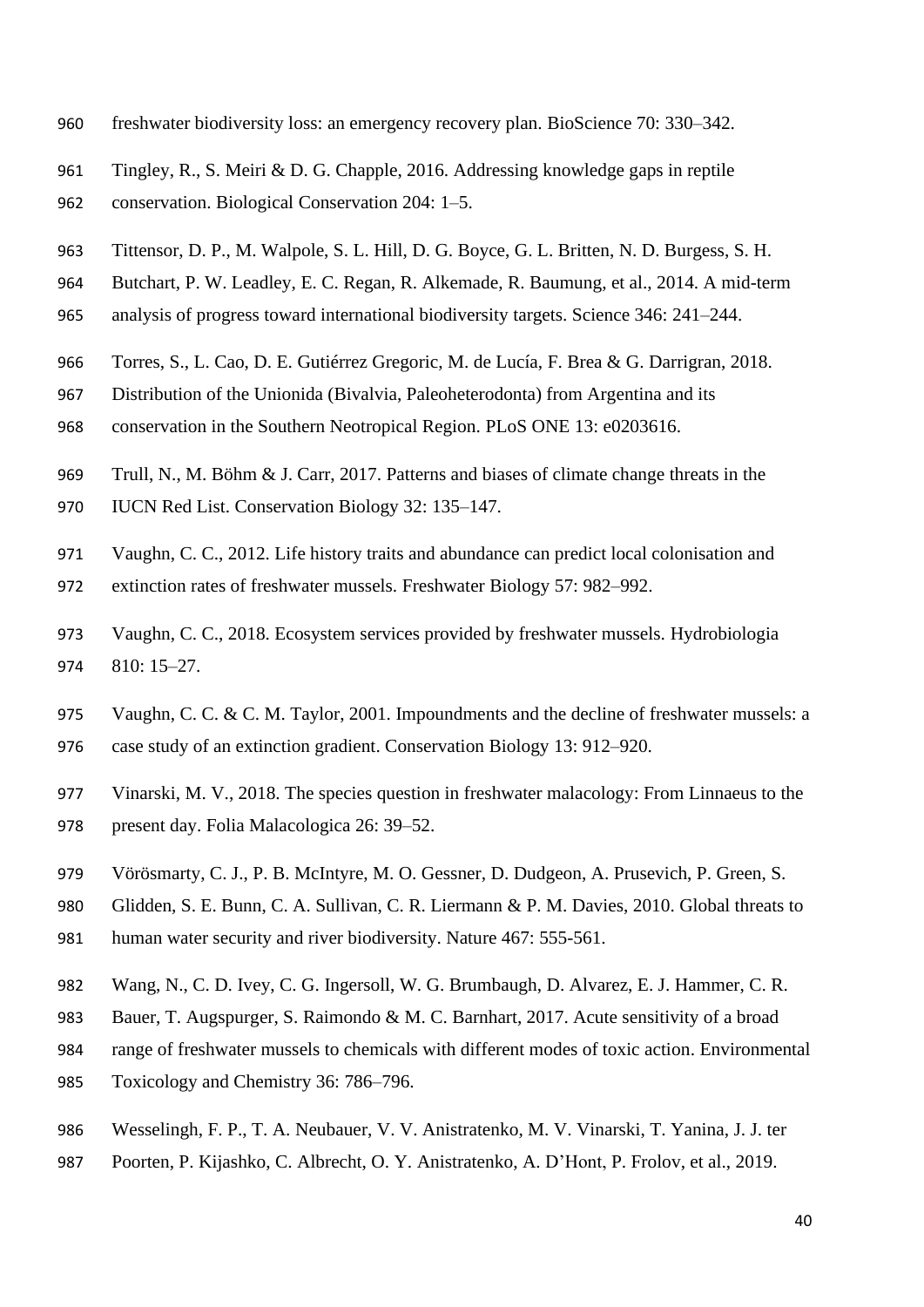- Mollusc species from the Pontocaspian region an expert opinion list. ZooKeys 827: 31– 124.
- Wilke, T., 2019. Moitessieriidae Bourguignat, 1863. In Lydeard, C. & K. S. Cummings (eds),
- Freshwater mollusks of the world: a distribution atlas. Johns Hopkins University Press,
- Baltimore, USA: 122–125
- Young, B. E., E. Byers, K. Gravuer, K. Hall, G. Hammerson & A. Redder, 2011. Guidelines for using the NatureServe Climate Change Vulnerability Index. NatureServe, Arlington, VA.
- 
- Zając, K., J. Florek, T. Zając, P. Adamski, W. Bielański, A. Ćmiel, M. Klich & A. M.
- Lipińska, 2018. On the reintroduction of the endangered thick-shelled river mussel *Unio*
- *crassus*: the importance of the river's longitudinal profile. Science of the Total Environment 624: 273–282.
- Zieritz, A., A. E. Bogan, E. Froufe, O. Klishko, T. Kondo, U. Kovitvadhi, S. Kovitvadhi, J.
- H. Lee, M. Lopes-Lima, J. M. Pfeiffer, R. Sousa, T. V. Do, I. Vikhrev & D. T. Zanatta,
- 2018a. Diversity, biogeography and conservation of freshwater mussels (Bivalvia: Unionida)
- in East and Southeast Asia. Hydrobiologia 810: 29–44.
- Zieritz, A., A. E. Bogan, K. A. Rahim, R. Sousa, L. Jainih, S. Harun, N. F. Razak, B.
- Gallardo, S. McGowan, R. Hassan & M. Lopes-Lima, 2018b. Changes and drivers of
- freshwater mussel diversity and distribution in northern Borneo. Biological Conservation
- 219: 126–137.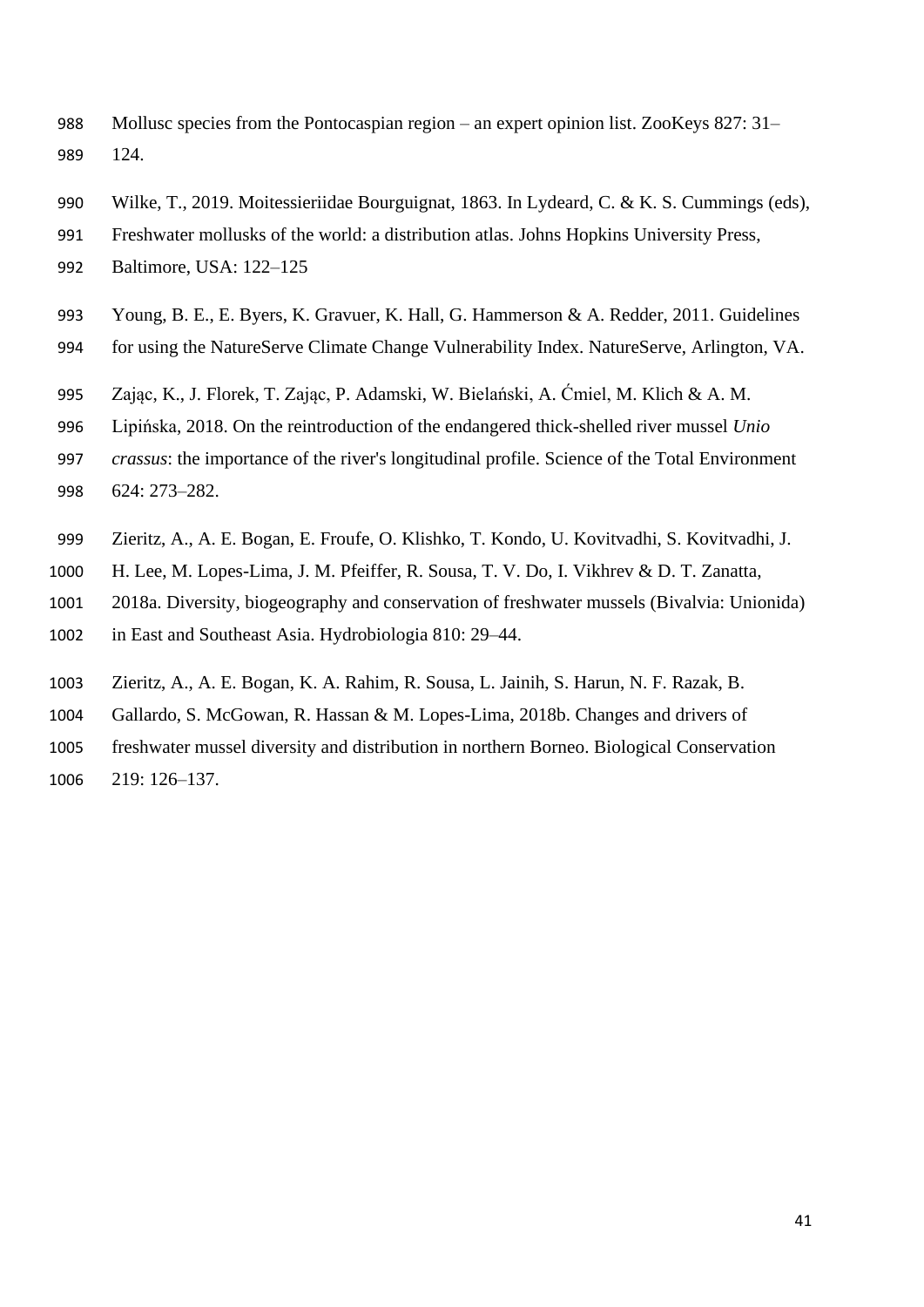**Table 1.** Extinction risk in a random sample of 1,428 freshwater molluscs by class, biogeographic realm and habitat system (lentic versus lotic). The number of species falling into each IUCN Category are listed: DD – Data Deficient; LC – Least Concern; NT – Near Threatened; VU – Vulnerable; EN – Endangered; CR – Critically Endangered; EX - Extinct. No species were listed as Extinct in the Wild (EW). Proportion threatened: assumes DD species are threatened in the same proportion as non-DD species; Lower proportion: no DD species threatened; Upper proportion: all DD species threatened.

| <b>Taxon</b>          | <b>DD</b> | LC  | <b>NT</b>        | VU       | EN               | CR               | EX               | $\boldsymbol{n}$ | $n$ non-DD | Prop.<br>threatened | Lower<br>prop | <b>Upper</b><br>prop |
|-----------------------|-----------|-----|------------------|----------|------------------|------------------|------------------|------------------|------------|---------------------|---------------|----------------------|
| All                   | 520       | 545 | 66               | 115      | 76               | 80               | 26               | 1,428            | 908        | 0.307               | 0.193         | 0.564                |
| <b>Bivalves</b>       | 74        | 173 | 16               | 19       | 27               | 19               | $\boldsymbol{7}$ | 335              | 261        | 0.256               | 0.198         | 0.424                |
| Gastropods            | 446       | 372 | 50               | 96       | 49               | 61               | 19               | 1,093            | 647        | 0.328               | 0.192         | 0.607                |
| <b>Realm</b>          |           |     |                  |          |                  |                  |                  |                  |            |                     |               |                      |
| Afrotropical          | 39        | 67  | 10               | 7        | 13               | 6                | $\boldsymbol{0}$ | 142              | 103        | 0.252               | 0.183         | 0.458                |
| Australasian          | 41        | 79  | 5                | 24       | 7                | 13               | $\overline{2}$   | 171              | 130        | 0.344               | 0.260         | 0.503                |
| Indomalayan           | 120       | 105 | 9                | 6        | $\overline{4}$   | 3                | $\boldsymbol{0}$ | 247              | 127        | 0.102               | 0.053         | 0.538                |
| Nearctic              | 49        | 147 | 23               | 31       | 30               | 33               | 22               | 335              | 286        | 0.356               | 0.300         | 0.457                |
| Neotropical           | 75        | 66  | $\boldsymbol{0}$ | 6        | $\boldsymbol{0}$ | $\overline{2}$   | $\overline{0}$   | 149              | 74         | 0.108               | 0.054         | 0.557                |
| Oceanian              | 10        | 12  | $\boldsymbol{0}$ | $\bf{I}$ | $\boldsymbol{0}$ | $\boldsymbol{0}$ | $\boldsymbol{0}$ | 23               | 13         | 0.077               | 0.043         | 0.478                |
| Palaearctic           | 206       | 143 | 19               | 40       | 24               | 23               | $\overline{2}$   | 457              | 251        | 0.349               | 0.191         | 0.644                |
| <b>Habitat system</b> |           |     |                  |          |                  |                  |                  |                  |            |                     |               |                      |
| Lentic                | 180       | 294 | 16               | 30       | 22               | 18               | $\boldsymbol{0}$ | 560              | 380        | 0.184               | 0.125         | 0.446                |
| Lotic                 | 300       | 465 | 61               | 99       | 64               | 68               | 14               | 1,071            | 771        | 0.305               | 0.219         | 0.502                |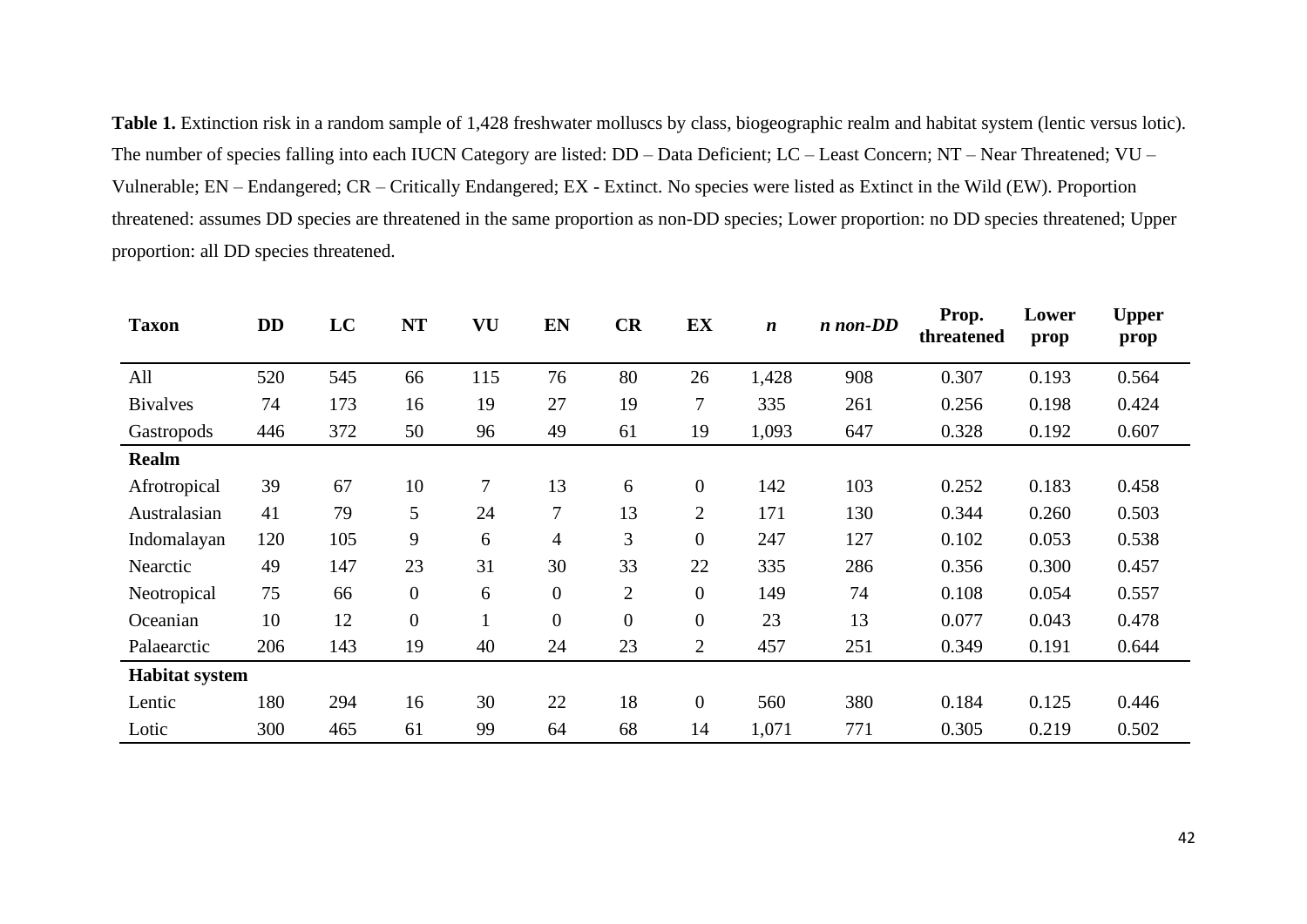Table 2. Extinction risk in a random sample of 1,428 freshwater molluscs by subclass, superorder or order, and family (only families with more than ten species and at least one threatened species are listed here). A full taxonomic summary is available in the Supplementary Materials, Table S1. Proportion of threatened species has been calculated as described in the methods section.

|                                 | No. species<br>in sample | No.<br>threatened        | No. DD           | $%$ DD | Prop.<br>Thr. | Lower<br>prop | <b>Upper</b><br>prop | No.<br><b>EX</b> |
|---------------------------------|--------------------------|--------------------------|------------------|--------|---------------|---------------|----------------------|------------------|
| <b>Class Gastropoda</b>         | 1,093                    | 206                      | 446              | 40.8   | 0.328         | 0.192         | 0.607                | 19               |
|                                 | 32                       |                          |                  |        |               |               |                      | $\overline{0}$   |
| <b>Subclass Neritimorpha</b>    |                          | 3                        | 7                | 21.9   | 0.120         | 0.094         | 0.313                |                  |
| Neritidae                       | 30                       | 3                        | 7                | 23.3   | 0.130         | 0.100         | 0.333                | $\boldsymbol{0}$ |
| <b>Subclass Caenogastropoda</b> | 772                      | 190                      | 299              | 38.7   | 0.416         | 0.251         | 0.647                | 16               |
| <b>Order Architaenioglossa</b>  | 99                       | 5                        | 47               | 47.5   | 0.096         | 0.051         | 0.525                | $\overline{0}$   |
| Ampullariidae                   | 50                       | 4                        | 26               | 52.0   | 0.167         | 0.080         | 0.600                | $\boldsymbol{0}$ |
| Viviparidae                     | 49                       |                          | 21               | 42.9   | 0.036         | 0.020         | 0.449                | $\boldsymbol{0}$ |
| <b>Order Littorinimorpha</b>    | 524                      | 157                      | 207              | 39.5   | 0.505         | 0.303         | 0.703                | 6                |
| Amnicolidae                     | 26                       | 3                        | 17               | 65.4   | 0.333         | 0.115         | 0.769                | $\boldsymbol{0}$ |
| Assimineidae                    | 22                       | $\overline{\mathcal{A}}$ | 12               | 54.5   | 0.400         | 0.182         | 0.727                | $\boldsymbol{0}$ |
| Bithyniidae                     | 38                       | 6                        | 17               | 44.7   | 0.286         | 0.158         | 0.605                | $\boldsymbol{0}$ |
| Bythinellidae                   | 21                       | 5                        | $\boldsymbol{7}$ | 33.3   | 0.385         | 0.250         | 0.600                |                  |
| Cochliopidae                    | 44                       | 8                        | 25               | 56.8   | 0.421         | 0.182         | 0.750                | $\boldsymbol{0}$ |
| Hydrobiidae                     | 146                      | 68                       | 45               | 30.8   | 0.687         | 0.472         | 0.785                | $\overline{2}$   |
| Lithoglyphidae                  | 28                       | $\overline{2}$           | 19               | 67.9   | 0.250         | 0.074         | 0.778                | 1                |
| Moitessieriidae                 | 33                       | 17                       | 8                | 24.2   | 0.680         | 0.515         | 0.758                | $\mathbf{0}$     |
| Pomatiopsidae                   | 52                       | 5                        | 29               | 55.8   | 0.217         | 0.096         | 0.654                | $\boldsymbol{0}$ |
| Tateidae                        | 91                       | 38                       | 13               | 14.3   | 0.500         | 0.427         | 0.573                | $\overline{2}$   |
| <b>Order Sorbeoconcha</b>       | 149                      | 28                       | 45               | 30.2   | 0.298         | 0.201         | 0.525                | 10               |
| Melanopsidae                    | 11                       |                          | 3                | 27.3   | 0.125         | 0.091         | 0.364                | $\boldsymbol{0}$ |
| Pachychilidae                   | 18                       | 7                        | 4                | 22.2   | 0.500         | 0.389         | 0.611                | $\boldsymbol{0}$ |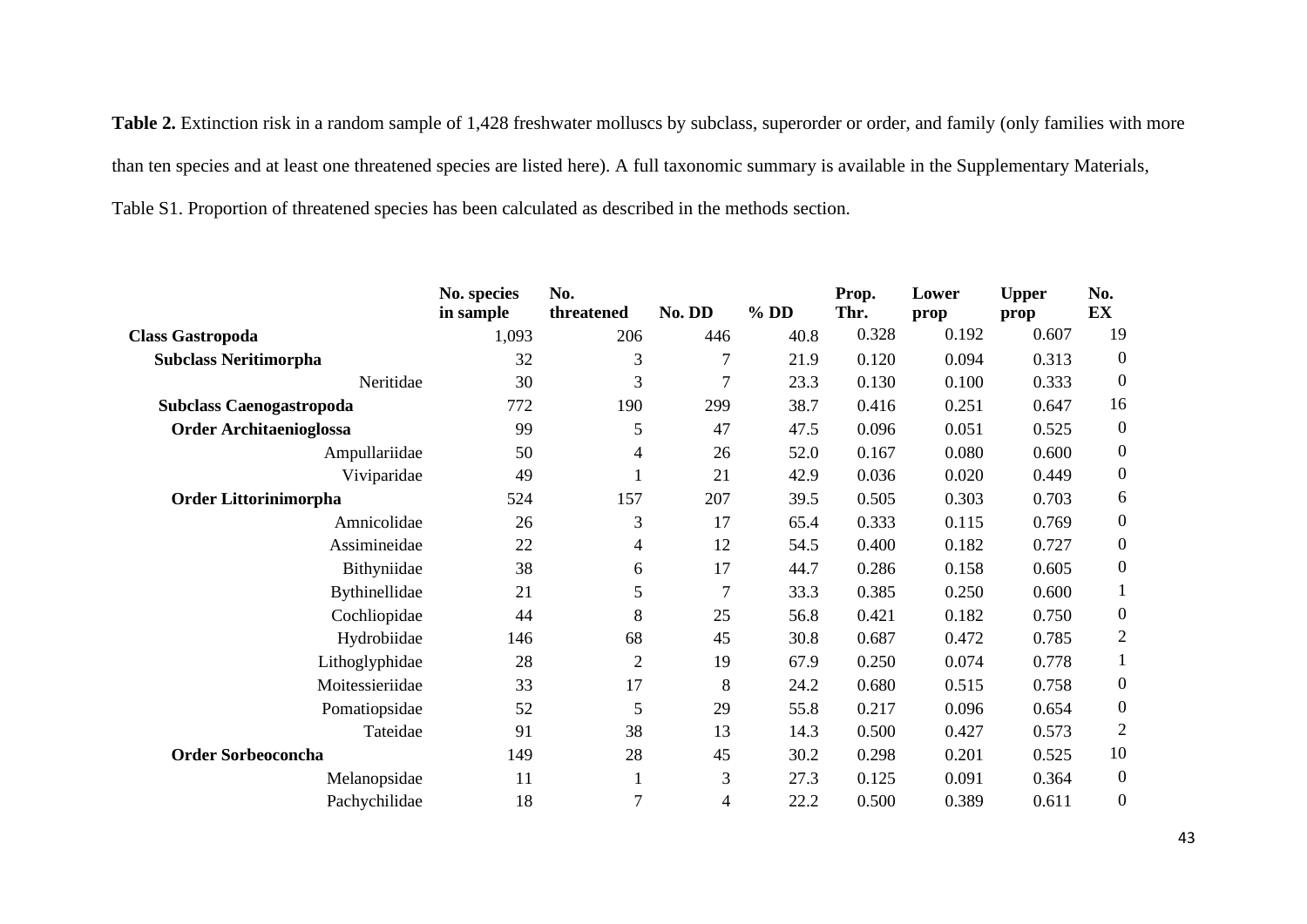| Paludomidae                       | 26  | 3              | 11             | 42.3 | 0.200 | 0.115 | 0.538 | $\boldsymbol{0}$ |
|-----------------------------------|-----|----------------|----------------|------|-------|-------|-------|------------------|
| Pleuroceridae                     | 47  | 9              | 5              | 10.6 | 0.281 | 0.243 | 0.378 | 10               |
| Semisulcospiridae                 | 12  | 5              | 4              | 33.3 | 0.625 | 0.417 | 0.750 | $\overline{0}$   |
| Thiaridae                         | 33  | 3              | 17             | 51.5 | 0.188 | 0.091 | 0.606 | $\boldsymbol{0}$ |
| Subclass Heterobranchia           | 289 | 13             | 140            | 48.4 | 0.089 | 0.045 | 0.535 | 3                |
| Valvatidae                        | 15  | $\overline{2}$ | 5              | 33.3 | 0.200 | 0.133 | 0.467 | $\boldsymbol{0}$ |
| Superorder Hygrophila             | 270 | 11             | 133            | 49.3 | 0.082 | 0.041 | 0.539 | 3                |
| Chilinidae                        | 12  | $\perp$        | $\overline{7}$ | 58.3 | 0.200 | 0.083 | 0.667 | $\boldsymbol{0}$ |
| Lymnaeidae                        | 53  | 5              | 15             | 28.3 | 0.135 | 0.096 | 0.385 | $\mathbf{1}$     |
| Physidae                          | 18  | $\overline{2}$ | 12             | 66.7 | 0.333 | 0.111 | 0.778 | $\boldsymbol{0}$ |
| Planorbidae                       | 155 | $\mathbf{2}$   | 80             | 51.6 | 0.027 | 0.013 | 0.536 | $\overline{2}$   |
| <b>Class Bivalvia</b>             | 335 | 65             | 74             | 22.1 | 0.256 | 0.198 | 0.424 | $\tau$           |
| <b>Subclass Heterodonta</b>       | 105 | 6              | 42             | 40.0 | 0.095 | 0.057 | 0.457 | $\boldsymbol{0}$ |
| <b>Order Venerida</b>             | 103 | 6              | 42             | 40.8 | 0.098 | 0.058 | 0.466 | $\boldsymbol{0}$ |
| Cyrenidae                         | 22  | $\mathbf{I}$   | 13             | 59.1 | 0.111 | 0.045 | 0.636 | $\boldsymbol{0}$ |
| Sphaeriidae                       | 81  | 5              | 29             | 35.8 | 0.096 | 0.062 | 0.420 | $\overline{0}$   |
| <b>Subclass Palaeoheterodonta</b> | 227 | 59             | 31             | 13.7 | 0.312 | 0.268 | 0.409 | $\tau$           |
| Hyriidae                          | 12  |                | 4              | 33.3 | 0.125 | 0.083 | 0.417 | $\mathbf{0}$     |
| Unionidae                         | 190 | 53             | 23             | 12.1 | 0.331 | 0.290 | 0.415 | 7                |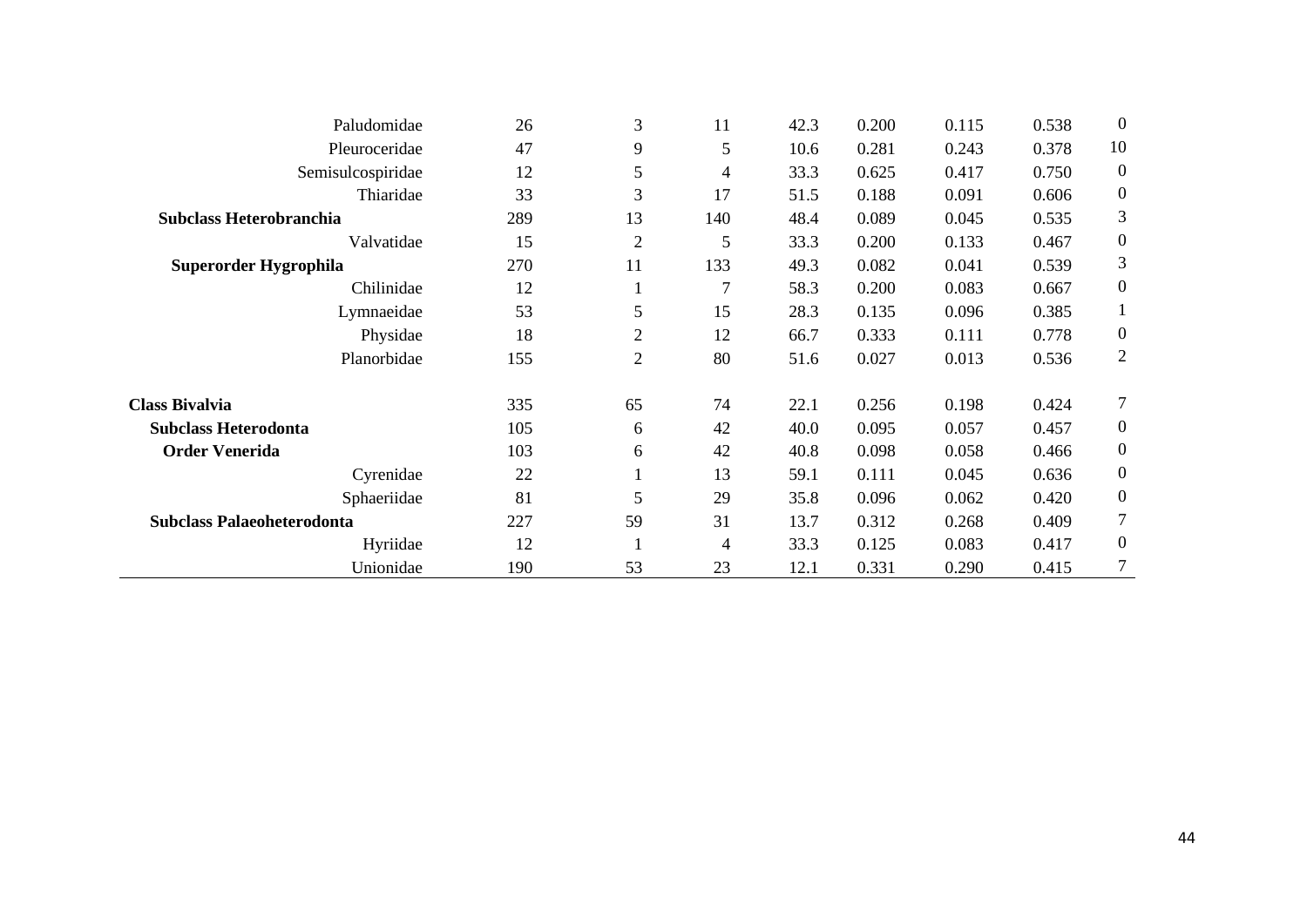**Table 3.** Pearson's residuals of all threats per IUCN Red List category, from permutationbased chi-square test. Grey cells show the largest negative deviance from the model, per threat; red cells show the largest positive deviance from the model, per threat. THR – Threatened IUCN Red List categories (CR – Critically Endangered, EN - Endangered, VU - Vulnerable); NON-THR – Non-threatened IUCN Red List categories (NT – Near Threatened; LC – Least Concern). AGR/AQ – Agriculture and aquaculture; BRU – Biological resource use, mostly exploitation; CC – Climate change; ENERGY – Energy production; DISTURB – Human intrusion and disturbance; INV – Invasive and other problematic species; NSM – Natural system modification; POLL – Domestic & urban waste, industrial effluent; DEV – Residential and commercial development; OTHER – Other threats, e.g. geological events, transportation & service corridors;

|                |         | <b>THR</b> |         | <b>NON-THR</b> |         |
|----------------|---------|------------|---------|----------------|---------|
| <b>Threat</b>  | CR      | EN         | VU      | <b>NT</b>      | LC      |
| AGR/AQ         | 0.25    | 0.44       | 1.74    | 0.31           | $-2.03$ |
| <b>BRU</b>     | $-1.38$ | $-0.40$    | $-0.68$ | $-0.66$        | 2.20    |
| CC             | 0.24    | 0.21       | $-1.99$ | 0.70           | 0.78    |
| <b>ENERGY</b>  | 0.55    | 0.16       | 0.10    | $-0.73$        | $-0.14$ |
| <b>DISTURB</b> | 0.25    | 1.17       | 1.80    | 0.05           | $-2.46$ |
| <b>INV</b>     | $-0.28$ | 0.59       | 0.27    | $-0.43$        | $-0.19$ |
| <b>NSM</b>     | 1.65    | $-0.38$    | 0.05    | $-0.17$        | $-0.81$ |
| <b>POLL</b>    | $-1.56$ | $-0.18$    | $-0.55$ | 0.64           | 1.26    |
| <b>DEV</b>     | 0.44    | $-0.56$    | 0.09    | $-1.39$        | 0.88    |
| <b>OTHER</b>   | 0.13    | $-0.77$    | $-1.48$ | 3.76           | $-0.66$ |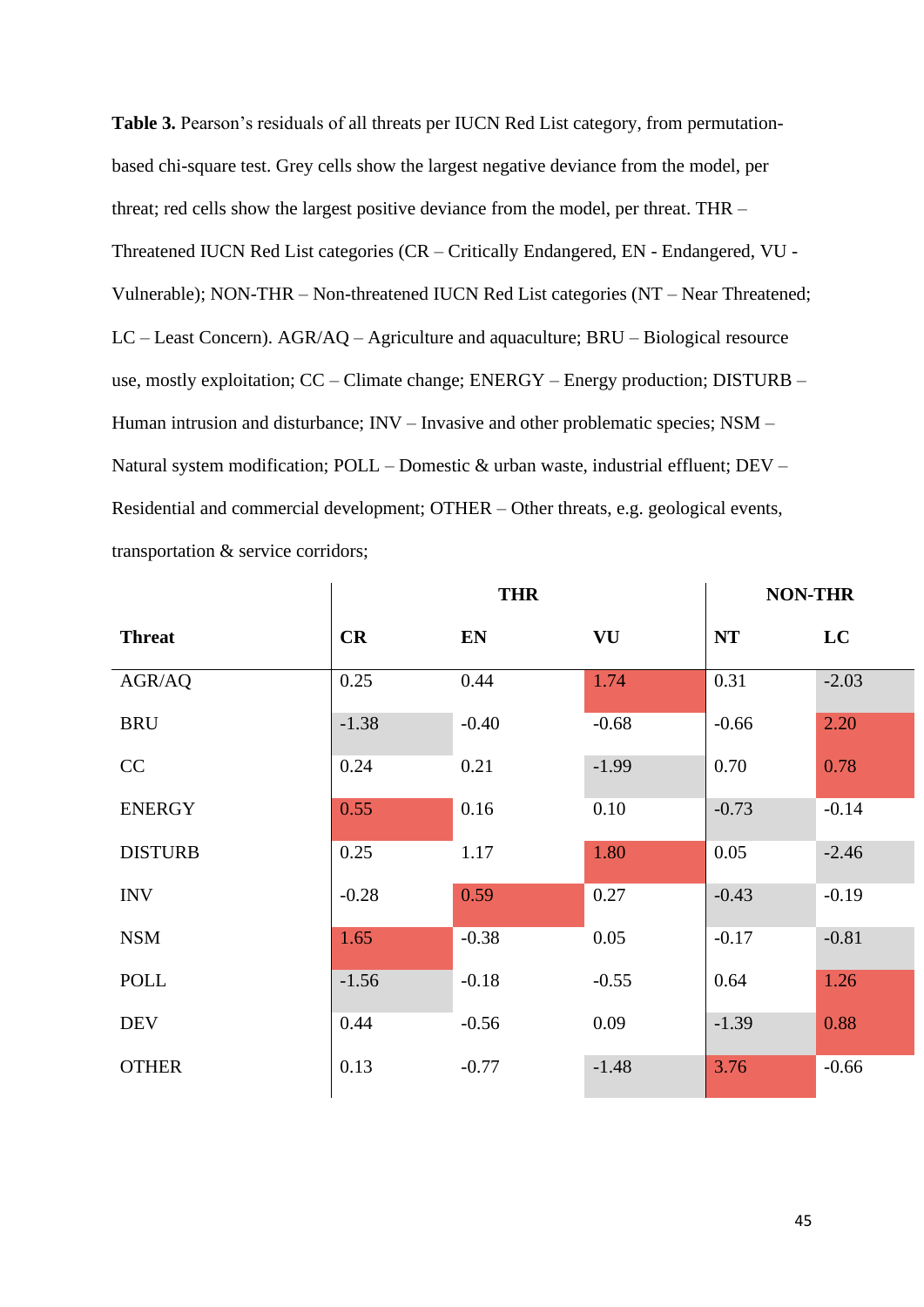| Country                   | <b>Extant</b> | <b>Extinct/possibly</b><br>extinct | <b>Presence</b><br>uncertain | No. species* |
|---------------------------|---------------|------------------------------------|------------------------------|--------------|
| <b>United States</b>      | 288           | 38                                 | 2                            | 328          |
| <b>Russian Federation</b> | 188           | 0                                  | 13                           | 201          |
| Australia                 | 111           |                                    | 2                            | 114          |
| Thailand                  | 94            |                                    | 7                            | 101          |
| France                    | 83            |                                    | 4                            | 88           |
| India                     | 76            | 0                                  | 4                            | 80           |
| Canada                    | 68            | 2                                  | 7                            | 77           |
| China                     | 65            | 0                                  |                              | 70           |
| Austria                   | 65            | 2                                  |                              | 68           |
| Congo (DRC)               | 60            | 3                                  |                              | 64           |

**Table 4.** Top ten countries with most native species in our random sample of 1,428 freshwater molluscs, by IUCN presence code (full table available in the Supplementary Materials). \* includes extant, extinct and uncertain presence codes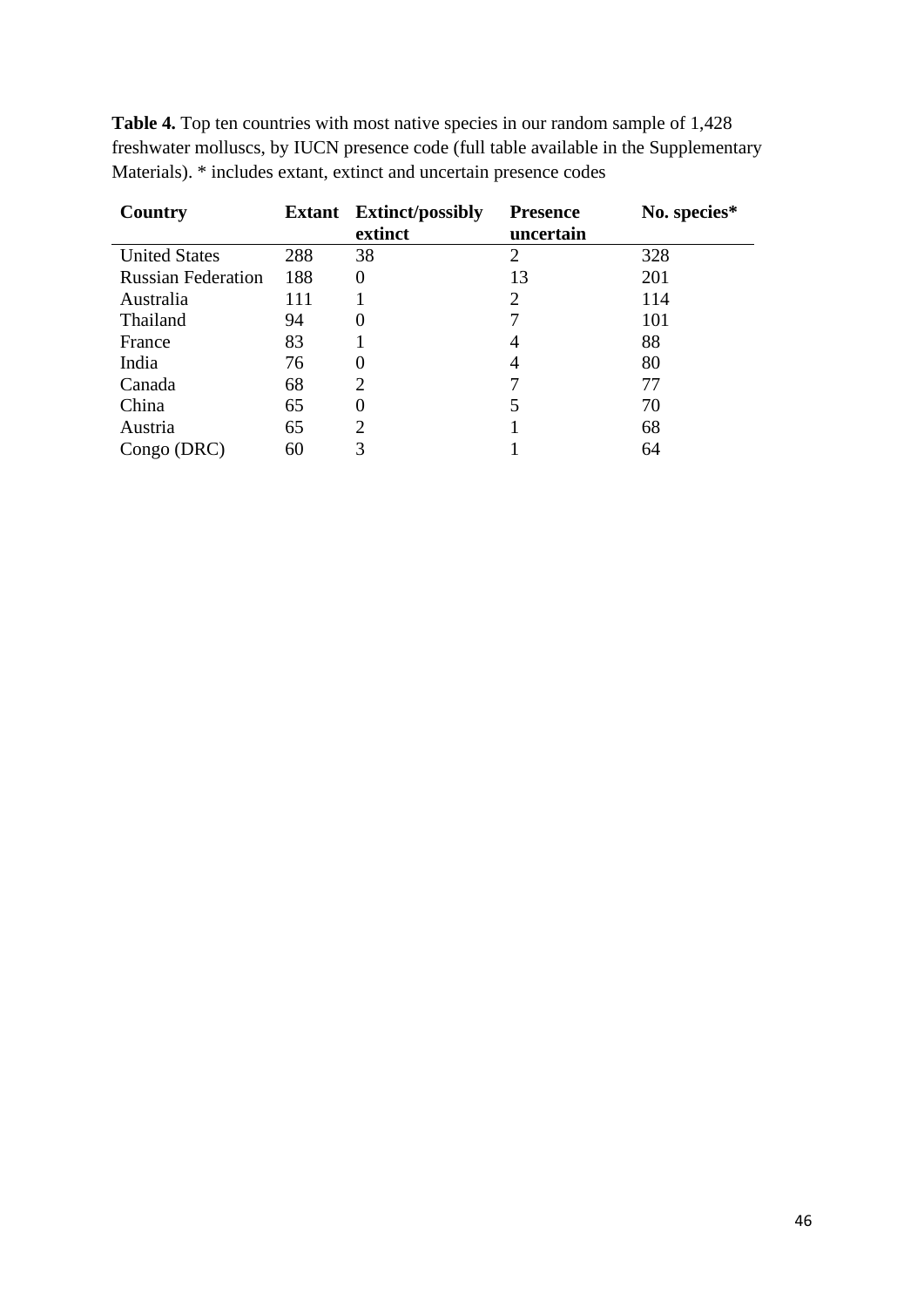**Table 4.** Spatial congruence between geographical ranges of freshwater molluscs and other freshwater taxa. Richness metrics investigated are: SR – normalised species richness; THR – normalised threatened species richness; DD – normalised Data Deficient species richness. Richness patterns for taxa other than freshwater molluscs are based on Collen et al. 2014. Stars denote significance levels: \* p<0.05; \*\* p<0.01; \*\*\* p<0.001).

| <b>Richness</b><br>metric |             | <b>Amphibians</b> | <b>Crabs</b> | Crayfish  | Fish    | <b>Mammals</b> | <b>Reptiles</b> | All freshwater <sup>1</sup> |
|---------------------------|-------------|-------------------|--------------|-----------|---------|----------------|-----------------|-----------------------------|
| <b>SR</b>                 | Corr        | 0.07              | $-0.02$      | $0.52***$ | 0.15    | $0.26*$        | $0.33***$       | 0.15                        |
|                           | $\mathbf F$ | 0.34              | 0.04         | 28.73     | 1.47    | 6.90           | 13.44           | 1.41                        |
|                           | d.f.        | 61.26             | 60.02        | 79.03     | 62.32   | 95.53          | 108.35          | 60.20                       |
| <b>THR</b>                | Corr        | $-0.04$           | $-0.05*$     | $0.46**$  | $-0.04$ | 0.04           | $-0.06$         | $0.20*$                     |
|                           | $\mathbf F$ | 1.70              | 5.42         | 9.09      | 1.27    | 1.28           | 1.44            | 4.41                        |
|                           | d.f.        | 1083.6            | 2375.5       | 33.97     | 787.2   | 683.8          | 342.79          | 103.20                      |
| D <sub>D</sub>            | Corr        | 0.02              | 0.11         | $0.19***$ | $0.21*$ | 0.06           | $-0.02$         | $0.18*$                     |
|                           | F           | 0.23              | 3.20         | 25.92     | 6.12    | 0.28           | 0.78            | 4.54                        |
|                           | d.f.        | 393.74            | 244.85       | 716.24    | 131.04  | 82.03          | 1712.3          | 133.35                      |

<sup>1</sup> as defined in Collen et al. 2014, excluding freshwater molluscs